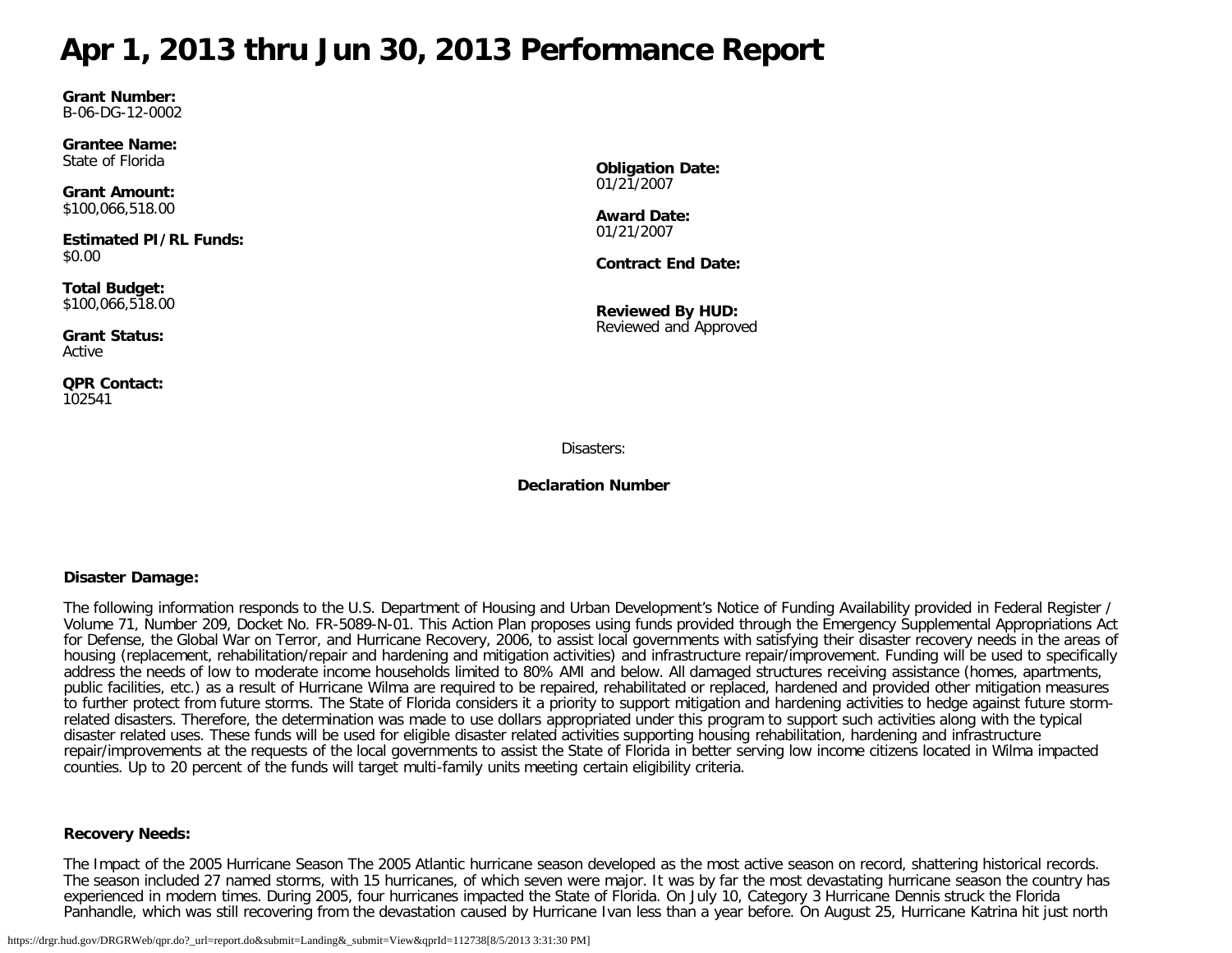of Miami as a Category 1 storm, causing tornadoes and wind damage in Southeast Florida. On September 20, Hurricane Rita passed just south of the Florida Keys, causing flooding and storm surge in the chain of islands. On October 24, Category 3 Hurricane Wilma struck the southern peninsula of Florida, causing major damage in Southwest Florida, the Florida Keys and heavily populated counties in Southeast Florida. Hurricane Wilma caused the largest disruption to electrical service ever experienced in Florida, with as much as 98 percent of South Florida without power after landfall. Wilma ranks as one of the costliest hurricanes on record. By the end of hurricane season, 37 of Florida's 67 counties had been declared a federal disaster area for the purpose of public assistance. Even as our state continued to prepare, respond and recover from hurricanes, Florida quickly responded to the requests from federal and state emergency managers to support our neighbors in the wake of Hurricane Katrina. Within hours of the second landfall of the catastrophic storm along the Gulf Coast, Florida began deploying first responders in Louisiana, Mississippi and Alabama. More than 7,000 Floridians, including members of the Florida National Guard, Florida Highway Patrol, Florida Department of Law Enforcement, county sheriffs, local police and fire departments, specialized search and rescue teams, emergency response managers, doctors, nurses and medical professionals, came to the aid of the people in those states. Along with essential equipment and communication tools, Florida advanced more than \$80 million in state and local funds to assist with these efforts, providing more than 3.6 million gallons of water and 19 million pounds of ice to help affected residents. The catastrophic storms destroyed and damaged thousands of homes. More than 40,000 roofs were temporarily repaired through the Corps of Engineers "Blue Roof" program. FEMA made available over 2,000 travel trailers and mobile homes for those left homeless by the storms. More than 625,000 Floridians registered for FEMA assistance and grants were provided to these 2005 disaster victims for housing repair and rental assistance and to repair or replace personal property. Hurricane Wilma alone impacted 275,437 housing units: • 3,124 units were destroyed by Wilma • 38,441 units sustained major damage from Wilma • 119,038 Wilma units were estimated to be lived in by homeowners/renters with annual incomes at or below \$30,000 (FEMA data compiled by Shimberg Center for Affordable Housing, UF) • \$4.6 billion in insurance claims for Wilma damage alone HUD subsidized rental units were hit hard by the disaster. Of the 17,804 HUD subsidized units in the Wilma counties, two developments reported severe damage with relocations, 61 households required temporary relocation,bitable;

#### **Recovery Needs:**

and were uninhabitable. A total of 393 households were displaced. Approximately 600 multi-family units financed by the Florida Housing Finance Corporation also received minor damage. Insurance Crisis and Florida's Response Equally important to the recovery process is the need to ensure that Floridians are able to maintain insurance on their homes and businesses and that public facilities and infrastructure remain insured. The 2.8 million insurance claims (\$36 billion) filed after the 2004 and 2005 hurricanes resulted in an insurance crisis in the State of Florida. Record payouts on claims demanded industry relief which was felt immediately in terms of cancelled policies and rate increases. As a result of the insurance industry's recovery needs, low and moderate income citizens, already faced with paying high insurance rates, now face even higher premiums. And, although housing was damaged or destroyed in specific areas hit hardest by the hurricanes, rate increases have occurred statewide. Without relief, homeowners with mortgages may have coverage placed for them by their mortgage bank, known as forced placed coverage, at four to five times the current rate and reduced policy provisions. Homeowners without mortgages may have to let their policies lapse. Given the potential for future hurricane related events, the state is aggressively addressing this crisis and actively pursuing reforms to address the problem statewide. The State of Florida was forced to take immediate and aggressive action to address this crisis. Because the insurance capacity necessary to sustain the population and housing growth in Florida is not readily available, recent state legislation enacted several measures to create more capacity in the private marketplace by providing incentives to insurers and consumers as described below. • Insurance Capital Build-Up Incentive Program – The state allocated \$250 million for an insurance capital build-up incentive. As of October 30, 2006, 11 companies had applied to the Program with a total amount of \$244 million requested, which could result in total additional new capital to Florida property insurers of \$488 million. • Premium credits for loss mitigation efforts – A 2002 study conducted by the Department of Community Affairs was the basis for establishing insurance credits for various mitigation techniques; and, at that time, only 50 percent of the maximum discounts were available to consumers. The Florida Cabinet has reevaluated wind mitigation credits for homes built to building code standards to encourage wind loss mitigation efforts by consumers and felt those who proactively protected their homes from hurricanes should receive a more sizeable discount for the mitigation efforts and doubled the amount of credits offered to consumers. Now, homeowners that proactively mitigate their homes can, over the life of their insurance policy or mortgage, save double on their insurance credits, and most importantly help keep them in their homes after a hurricane. (The Rule was effective January 1, 2007.) Hurricane Loss Mitigation Efforts – The My Safe Florida Home Program provided \$250 million in grants for hurricane shutters, roofing and other improvements to better protect up to 45,000 homes against hurricane damage and reduce the state's insurance potential maximum loss. The program provides for free home inspections, as well as 50 percent matchinggrantsofupto\$5,000toencouragesin

#### **Recovery Needs:**

gle-family homes to reduce vulnerability to hurricane damage. STATUS Following this disaster allocation, Congress awarded supplemental CDBG funds in the amount of \$100,066,518 to assist with the recovery effort. These funds were announced in the Federal Register (Volume 71, No. 209) published on October 30, 2006. An initial Action Plan was developed and submitted to HUD in December 2006; however, the State submitted an amended Action Plan in May. We anticipate that formal approval will be received prior to July 31, 2007. Three categories of funding have been established: Category Allocation Singlefamily/Multifamily Housing Repair and Mitigation \$56,287,416.38 Multifamily Rental Housing Repair and Mitigation \$20,013,303.60 Infrastructure Repair/Improvement \$18,762,472.12 State and Local Administration \$5,003,325.90 Total Allocation \$100,066,518.00 Counties eligible for assistance include: Brevard, Broward, Charlotte, Collier, Glades, Hardee, Hendry, Highlands, Indian River, Lee, Martin, Miami-Dade, Monroe, Okeechobee, Palm Beach, Polk, Sarasota, and St. Lucie. On August 3rd, the Department will conduct a conference call with these counties to go over the state's administrative rule that will govern the funds and the information that will be requested for projects proposed for funding. Following the conference call, local governments will begin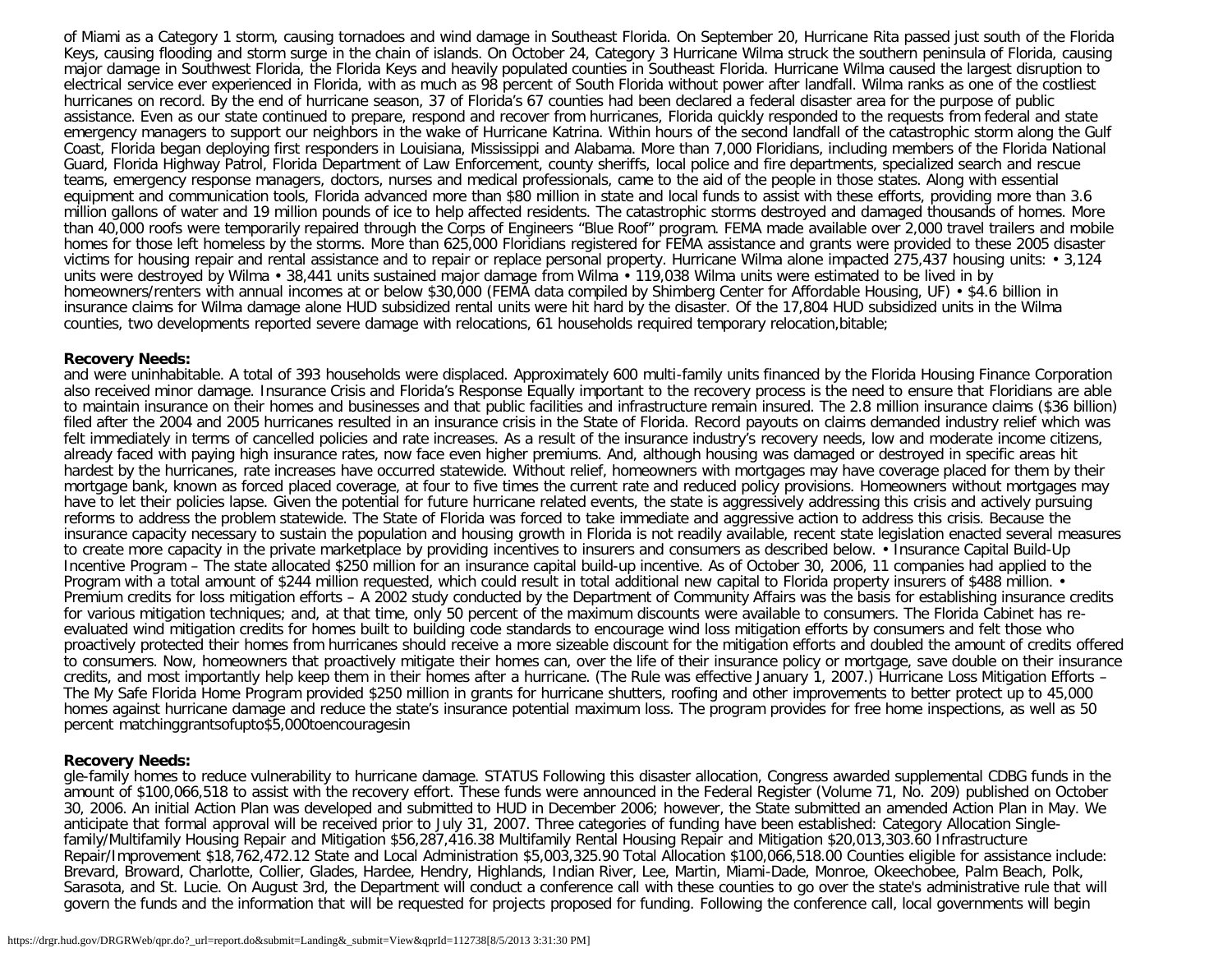submiting project proposals to the Department. If the amended Action Plan is approved by July 20th, 2007, project proposals will be due by the end of August. Staff will then make site visits and determine project eligibility. Contracts should be initiated no later than October 1, 2007. Although the amendment to the Action Plan delayed the delivery of funding to the affected areas, local governments were supportive of the amendments and believe that the revised Action Plan better meets local needs. Since the Department will begin the awards process in August, and detailed information on the allocation of the funds will be provided in the next quarterly report. CONTACT THE FLORIDA DEPARTMENT OF COMMUNITY AFFAIRS FOR A COMPLETE VERSION OF THIS ACTION PLAN. (850)487-3644

#### **Public Comment:**

| Overall                                        | <b>This Report Period</b> |                 | <b>To Date</b> |
|------------------------------------------------|---------------------------|-----------------|----------------|
| <b>Total Projected Budget from All Sources</b> | N/A                       | 99,965,085.78   |                |
| <b>Total Budget</b>                            | $-26.209.25$              | 99,965,085.78   |                |
| <b>Total Obligated</b>                         | (\$26, 209.25)            | \$99,967,748.53 |                |
| <b>Total Funds Drawdown</b>                    | \$5,259,390.73            | \$78,987,628.27 |                |
| Program Funds Drawdown                         | \$5,259,390.73            | \$78,987,628.27 |                |
| Program Income Drawdown                        | \$0.00                    | \$0.00          |                |
| <b>Program Income Received</b>                 | \$0.00                    | \$0.00          |                |
| <b>Total Funds Expended</b>                    | \$2,902,828.16            | \$76,631,065.70 |                |
| <b>Match Contributed</b>                       | \$0.00                    | \$0.00          |                |
|                                                |                           |                 |                |

| Progress Toward Required Numeric Targets                                |               |                |
|-------------------------------------------------------------------------|---------------|----------------|
| Requirement                                                             | Required      | <b>To Date</b> |
| <b>Overall Benefit Percentage (Projected):</b>                          |               | 91.25%         |
| <b>Overall Benefit Percentage (Actual):</b>                             |               | 91.64%         |
| Minimum Non-Federal Match                                               | 0             | 0              |
| <b>Limit on Public Services</b>                                         | 15,009,977.7  | 0              |
| Limit on Admin/Planning                                                 | 20,013,303.6  | 3,287,454.31   |
| Limit on State Admin                                                    | 5,003,325.9   | 3,030,135.22   |
| Progress Toward Activity Type Targets                                   |               |                |
| <b>Activity Type</b>                                                    | Target        | Actual         |
| Progress Toward National Objective Targets<br><b>National Objective</b> | <b>Target</b> | Actual         |
|                                                                         |               |                |

Overall Progress Narrative:

The Department continues to monitor and provide technical assistance to recepients of the disaster funds. Funds

are being drawn by local governments that have open grants. We expect further modifications to several activities.

The Department is in the process of verifying all data to ensure that it is accurate. The QPR activities that are updated are the only activities that appear in the QPR. Please note that we have updated all activities during the quarter. Changes made include one or more of the following:

• funds drawn and expended

• activities marked completed where all work has been done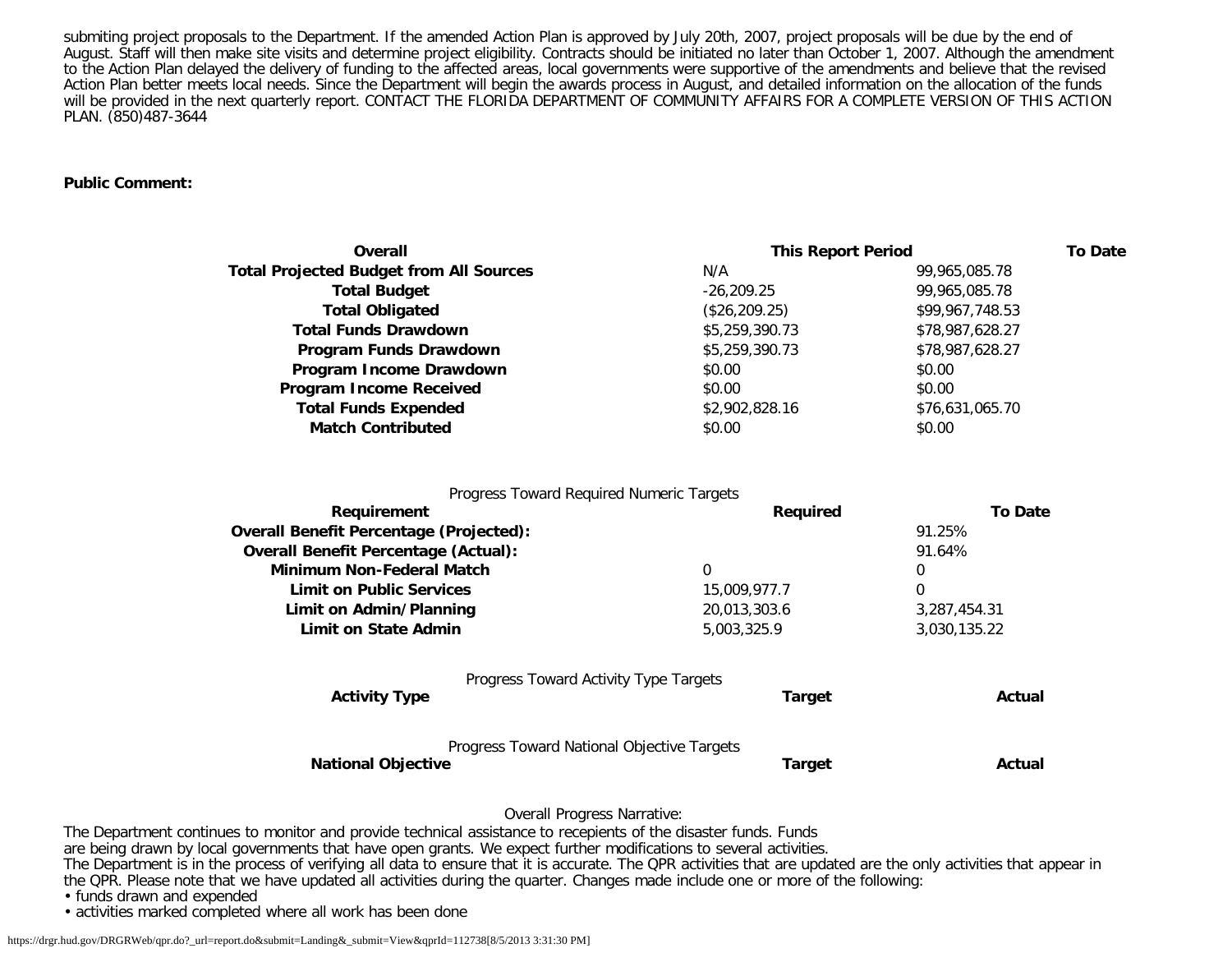• progress narratives updated

• adjustments made to accomplishment and beneficiary data

The disaster staff is working with the Operations Unit to review every activity in DRGR. We are looking at

descriptions, locations, accomplishments and beneficiaries.

|                                         | <b>Project Summary</b>    |                               |                               |
|-----------------------------------------|---------------------------|-------------------------------|-------------------------------|
| Project#, Project Title                 | <b>This Report Period</b> | To Date                       |                               |
|                                         | Program Funds Drawdown    | <b>Project Funds Budgeted</b> | <b>Program Funds Drawdown</b> |
| 099, Administrative Costs               | 251,906.34                | 4.728.374.53                  | 3,030,135.22                  |
| 101, Method of Distribution Housing     | 4,636,310.48              | 74,110,752.06                 | 60,857,012.29                 |
| 102, Method of Distribution Non-Housing | 371.173.91                | 21, 197, 182. 16              | 15,100,480.76                 |

Project/Activity Index:

| Project # | <b>Project Title</b>        | Grantee Activity #  | <b>Activity Title</b> |
|-----------|-----------------------------|---------------------|-----------------------|
| 099       | <b>Administrative Costs</b> | <b>BC 21A</b>       | <b>BC 21A</b>         |
| 099       | <b>Administrative Costs</b> | <b>GC 21A</b>       | <b>GC 21A</b>         |
| 099       | <b>Administrative Costs</b> | OKCo 21A            | OKCo 21A              |
| 099       | <b>Administrative Costs</b> | StL Co 21A          | StL Co 21A            |
| 099       | <b>Administrative Costs</b> | <b>CCO 21A</b>      | <b>CCO 21A</b>        |
| 099       | <b>Administrative Costs</b> | <b>HC 21A</b>       | <b>HC 21A</b>         |
| 099       | <b>Administrative Costs</b> | Bw Co 21A           | Bw Co 21A             |
| 099       | <b>Administrative Costs</b> | <b>LC 21A</b>       | <b>LC 21A</b>         |
| 099       | <b>Administrative Costs</b> | <b>KW 21A</b>       | <b>KW 21A</b>         |
| 099       | <b>Administrative Costs</b> | <b>PBCO 21A</b>     | <b>PBCO 21A</b>       |
| 099       | <b>Administrative Costs</b> | <b>WPB PHA 21A</b>  | <b>WPB PHA 21A</b>    |
| 099       | <b>Administrative Costs</b> | <b>Ft L PHA 21A</b> | Ft L PHA 21A          |
| 099       | <b>Administrative Costs</b> | <b>KW PHA 21A</b>   | <b>KW PHA 21A</b>     |
| 099       | <b>Administrative Costs</b> | <b>H PHA 21A</b>    | <b>H PHA 21A</b>      |
| 099       | <b>Administrative Costs</b> | HW PHA 21A          | <b>HW PHA 21A</b>     |
| 099       | <b>Administrative Costs</b> | <b>T PHA 21A</b>    | <b>T PHA 21A</b>      |
| 099       | <b>Administrative Costs</b> | <b>M Co 21A</b>     | <b>M Co 21A</b>       |
| 099       | <b>Administrative Costs</b> | <b>M-D Co 21A</b>   | M-D Co 21A            |
| 099       | <b>Administrative Costs</b> | <b>Ft P PHA 21A</b> | <b>Ft P PHA 21A</b>   |
| 099       | <b>Administrative Costs</b> | <b>IR Co 21A</b>    | <b>IR Co 21A</b>      |
| 099       | <b>Administrative Costs</b> | <b>AA 21A</b>       | <b>AA 21A</b>         |
| 099       | <b>Administrative Costs</b> | <b>S PHA 21A</b>    | <b>S PHA 21A</b>      |
|           |                             |                     |                       |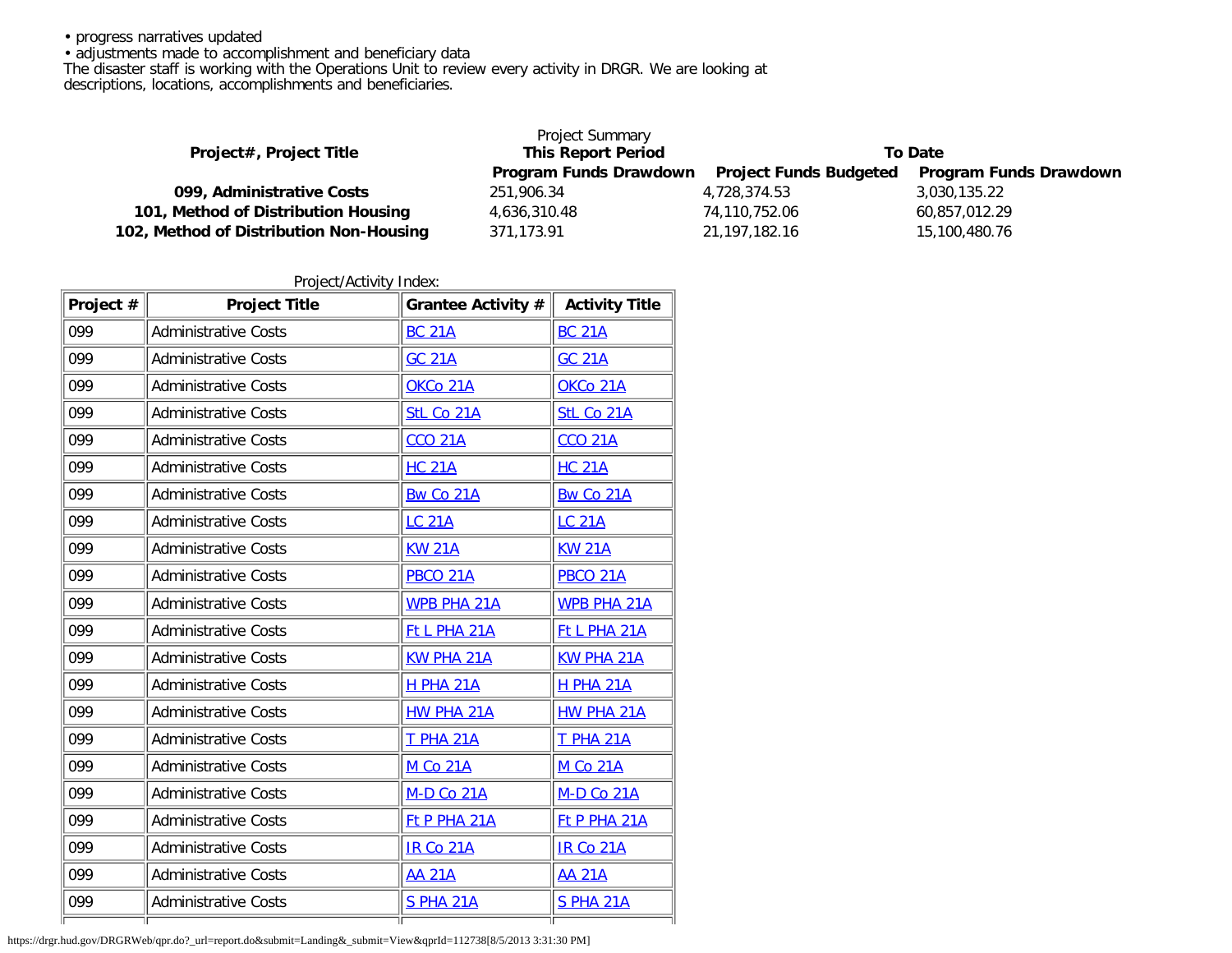| 101 | Method of Distribution Housing | <b>BC 12</b>         | <b>BC 12</b>         |
|-----|--------------------------------|----------------------|----------------------|
| 101 | Method of Distribution Housing | <b>BC 14B</b>        | <b>BC 14B</b>        |
| 101 | Method of Distribution Housing | GC 12                | GC 12                |
| 101 | Method of Distribution Housing | <b>GC 08</b>         | <b>GC 08</b>         |
| 101 | Method of Distribution Housing | OkCo 12              | OkCo 12              |
| 101 | Method of Distribution Housing | StL Co 14A           | StL Co 14A           |
| 101 | Method of Distribution Housing | StL Co 08            | StL Co 08            |
| 101 | Method of Distribution Housing | <b>CCO 14B</b>       | <b>CCO 14B</b>       |
| 101 | Method of Distribution Housing | <b>CCO 12</b>        | <b>CCO 12</b>        |
| 101 | Method of Distribution Housing | <b>CCO 14A</b>       | <b>CCO 14A</b>       |
| 101 | Method of Distribution Housing | <b>HC 14A</b>        | <b>HC 14A</b>        |
| 101 | Method of Distribution Housing | Bw Co 14A            | Bw Co 14A            |
| 101 | Method of Distribution Housing | Bw Co 14B            | Bw Co 14B            |
| 101 | Method of Distribution Housing | <b>LC 14A</b>        | <b>LC 14A</b>        |
| 101 | Method of Distribution Housing | <b>LC 14B</b>        | <b>LC 14B</b>        |
| 101 | Method of Distribution Housing | <b>KW 14B</b>        | <b>KW 14B</b>        |
| 101 | Method of Distribution Housing | <b>PBCO 12</b>       | <b>PBCO 12</b>       |
| 101 | Method of Distribution Housing | PBCO 14A             | PBCO 14A             |
| 101 | Method of Distribution Housing | <b>PBCO 14B</b>      | <b>PBCO 14B</b>      |
| 101 | Method of Distribution Housing | <b>WPB PHA 21B</b>   | <b>WPB PHA 21B</b>   |
| 101 | Method of Distribution Housing | <b>WPB PHA 14B</b>   | <b>WPB PHA 14B</b>   |
| 101 | Method of Distribution Housing | Ft L PHA 14B         | Ft L PHA 14B         |
| 101 | Method of Distribution Housing | <b>P PHA 14B</b>     | <b>P PHA 14B</b>     |
| 101 | Method of Distribution Housing | <b>L PHA 14B</b>     | <b>L PHA 14B</b>     |
| 101 | Method of Distribution Housing | <b>L PHA 08</b>      | <b>L PHA 08</b>      |
| 101 | Method of Distribution Housing | Ft M PHA 14B         | <b>Ft M PHA 14B</b>  |
| 101 | Method of Distribution Housing | <b>S PHA 14B</b>     | <b>S PHA 14B</b>     |
| 101 | Method of Distribution Housing | PBCo PHA 14B         | PBCo PHA 14B         |
| 101 | Method of Distribution Housing | <b>KW PHA 14B</b>    | <b>KW PHA 14B</b>    |
| 101 | Method of Distribution Housing | <b>HW PHA 14B</b>    | <b>HW PHA 14B</b>    |
| 101 | Method of Distribution Housing | <b>DB PHA 14B</b>    | <b>DB PHA 14B</b>    |
| 101 | Method of Distribution Housing | <b>M B PHA 14B</b>   | <b>M B PHA 14B</b>   |
| 101 | Method of Distribution Housing | <b>Bw Co PHA 14B</b> | <b>Bw Co PHA 14B</b> |
|     |                                |                      |                      |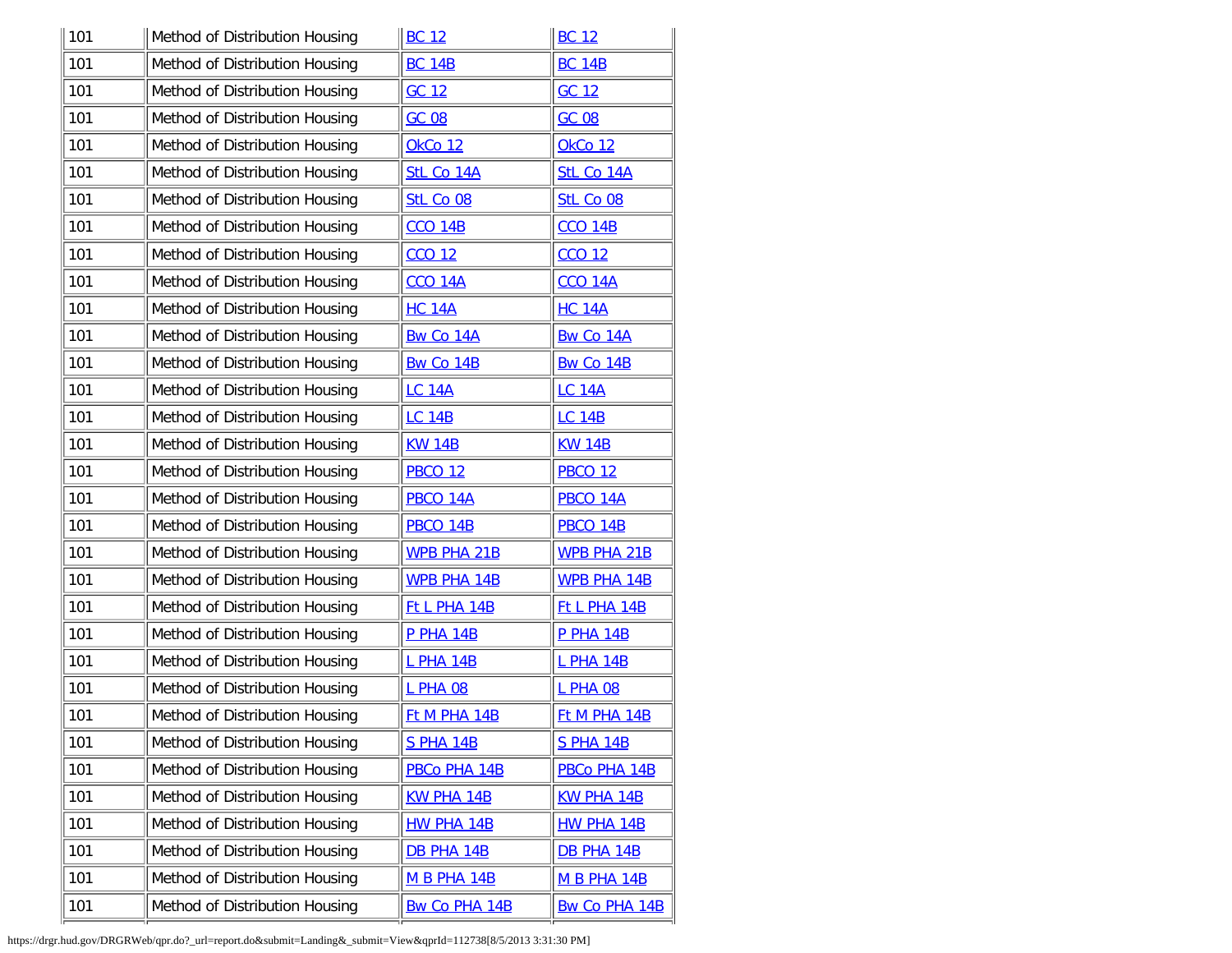| 101 | Method of Distribution Housing     | <b>BR PHA 14B</b>   | <b>BR PHA 14B</b>   |
|-----|------------------------------------|---------------------|---------------------|
| 101 | Method of Distribution Housing     | <b>T PHA 14B</b>    | <b>T PHA 14B</b>    |
| 101 | Method of Distribution Housing     | <b>M Co 14A</b>     | <b>M Co 14A</b>     |
| 101 | Method of Distribution Housing     | <b>M Co 14B</b>     | <b>M Co 14B</b>     |
| 101 | Method of Distribution Housing     | <b>M-D Co 08</b>    | M-D Co 08           |
| 101 | Method of Distribution Housing     | M-D Co 12           | M-D Co 12           |
| 101 | Method of Distribution Housing     | <b>M-D Co 14B</b>   | <b>M-D Co 14B</b>   |
| 101 | Method of Distribution Housing     | M-D Co 14A          | <b>M-D Co 14A</b>   |
| 101 | Method of Distribution Housing     | <b>Ft P PHA 14B</b> | <b>Ft P PHA 14B</b> |
| 101 | Method of Distribution Housing     | <b>H PHA 14B</b>    | <b>H PHA 14B</b>    |
| 101 | Method of Distribution Housing     | <b>IR Co 14A</b>    | <b>IR Co 14A</b>    |
| 101 | Method of Distribution Housing     | <b>HC 08</b>        | <b>HC 08</b>        |
| 101 | Method of Distribution Housing     | <b>KW 14A</b>       | <b>KW 14A</b>       |
| 101 | Method of Distribution Housing     | <b>DB PHA 21B</b>   | <b>DB PHA 21B</b>   |
| 101 | Method of Distribution Housing     | <b>M Co 08</b>      | M Co 08             |
| 101 | Method of Distribution Housing     | <b>M B PHA 12</b>   | <b>M B PHA 12</b>   |
| 101 | Method of Distribution Housing     | <b>CCO 08</b>       | <b>CCO 08</b>       |
| 101 | Method of Distribution Housing     | <b>Bw Co 12</b>     | <b>Bw Co 12</b>     |
| 102 | Method of Distribution Non-Housing | StL Co 031          | <b>StL Co 031</b>   |
| 102 | Method of Distribution Non-Housing | StL Co 03J          | StL Co 03J          |
| 102 | Method of Distribution Non-Housing | <b>CCO 03E</b>      | <b>CCO 03E</b>      |
| 102 | Method of Distribution Non-Housing | <b>HC 03</b>        | <b>HC 03</b>        |
| 102 | Method of Distribution Non-Housing | Bw Co 21B           | Bw Co 21B           |
| 102 | Method of Distribution Non-Housing | <b>Bw Co 03K</b>    | <b>Bw Co 03K</b>    |
| 102 | Method of Distribution Non-Housing | <b>Bw Co 031</b>    | <b>Bw Co 031</b>    |
| 102 | Method of Distribution Non-Housing | Bw Co 03J           | Bw Co 03J           |
| 102 | Method of Distribution Non-Housing | Bw Co 03E           | Bw Co 03E           |
| 102 | Method of Distribution Non-Housing | <b>Bw Co 03</b>     | <b>Bw Co 03</b>     |
| 102 | Method of Distribution Non-Housing | <b>KW 21B</b>       | <b>KW 21B</b>       |
| 102 | Method of Distribution Non-Housing | <b>KW03</b>         | <b>KW03</b>         |
| 102 | Method of Distribution Non-Housing | <b>PBCO 03</b>      | <b>PBCO 03</b>      |
| 102 | Method of Distribution Non-Housing | <b>PBCO 03J</b>     | <b>PBCO 03J</b>     |
| 102 | Method of Distribution Non-Housing | <b>PBCO 031</b>     | <b>PBCO 031</b>     |
|     |                                    |                     |                     |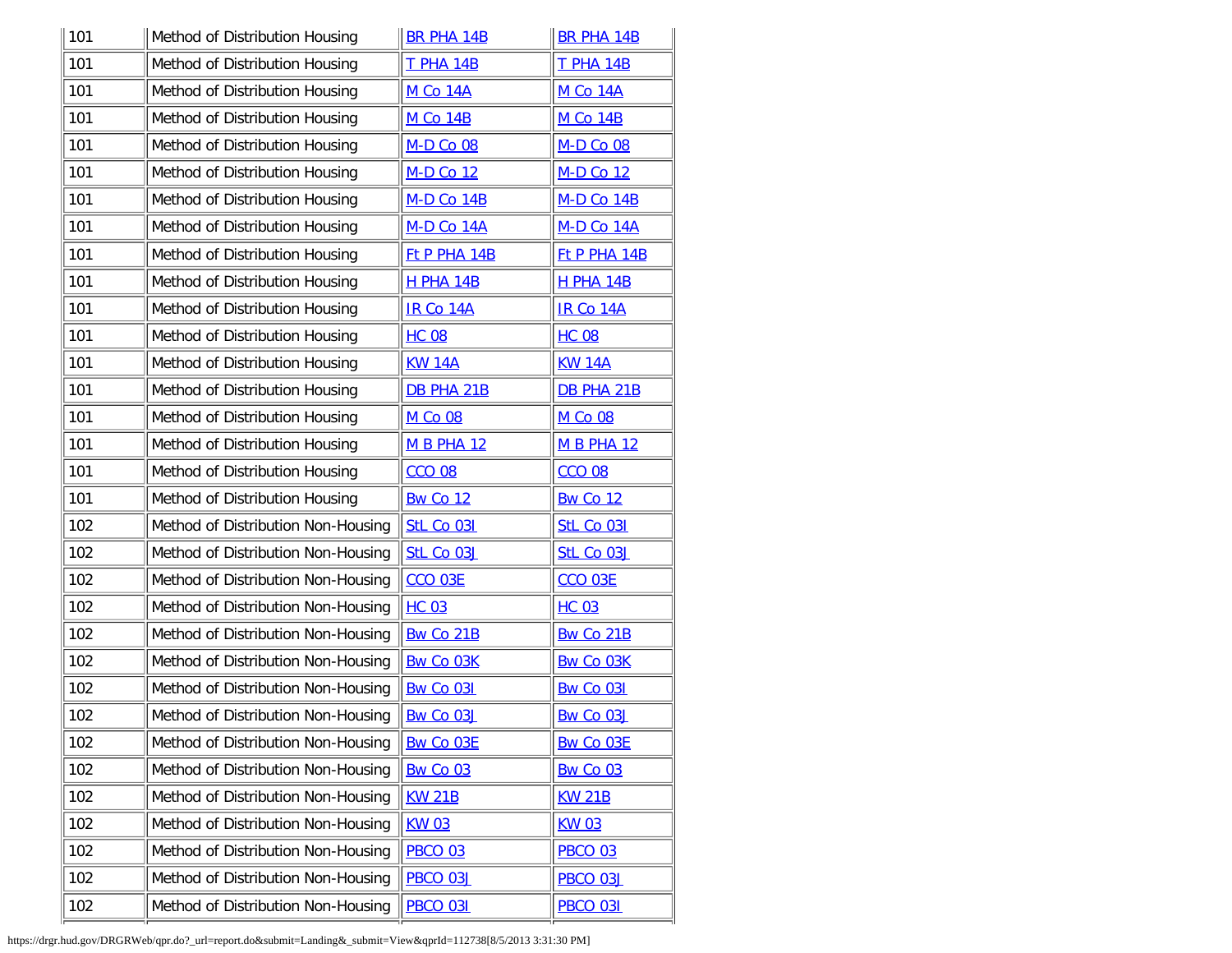| 102 | Method of Distribution Non-Housing M-D Co 21B   |                    | $M-D$ Co 21B    |
|-----|-------------------------------------------------|--------------------|-----------------|
| 102 | Method of Distribution Non-Housing   M-D Co 031 |                    | $M-D$ Co 031    |
| 102 | Method of Distribution Non-Housing              | $\parallel$ CCO 03 | <b>CCO 03</b>   |
| 102 | Method of Distribution Non-Housing              | $CCO$ 03J          | $CCO$ 03J       |
| 102 | Method of Distribution Non-Housing              | $PBCO$ 03K         | <b>PBCO 03K</b> |

## **Activities**

<span id="page-6-0"></span>**Grantee Activity Number:** AA 21A

**Activity Category:** Administration

**Project Number:** 099

**Projected Start Date:** 04/14/2008

**National Objective:** N/A

**Responsible Organization:** State of Florida

## **Benefit Type:**

**Activity Title:** AA 21A

**Activity Status:** Under Way

**Project Title:** Administrative Costs

**Projected End Date:** 04/13/2014

**Completed Activity Actual End Date:**

| <b>Overall</b>                                  | Apr 1 thru Jun 30, 2013 |              | <b>To Date</b> |
|-------------------------------------------------|-------------------------|--------------|----------------|
| <b>Total Projected Budget from All Sources:</b> |                         | N/A          | \$2,001,330.36 |
| <b>Total Budget:</b>                            |                         | \$0.00       | \$2,001,330.36 |
| <b>Total Obligated:</b>                         |                         | \$0.00       | \$2,001,330.36 |
| <b>Total Funds Drawdown</b>                     |                         | \$209,666.90 | \$712,341.43   |
| Program Funds Drawdown:                         |                         | \$209,666.90 | \$712,341.43   |
| Program Income Drawdown:                        |                         | \$0.00       | \$0.00         |
| Program Income Received:                        |                         | \$0.00       | \$0.00         |
| <b>Total Funds Expended:</b>                    |                         | \$51,083.25  | \$553,757.78   |
| State of Florida                                | \$51,083.25             | \$553,757.78 |                |
| <b>Match Contributed:</b>                       |                         | \$0.00       | \$0.00         |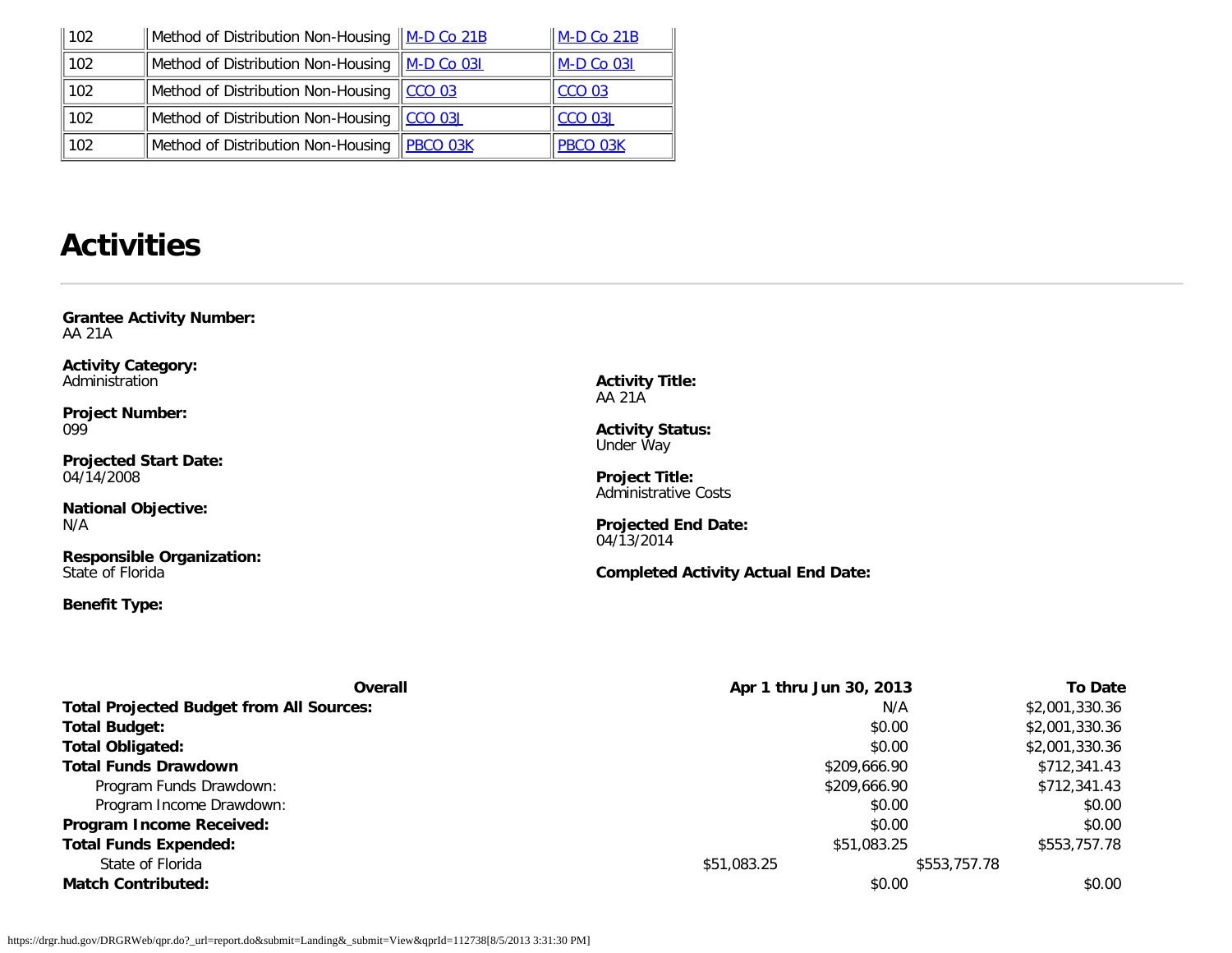| State administrative funds.           | <b>Activity Description:</b>            |              |                        |
|---------------------------------------|-----------------------------------------|--------------|------------------------|
| State of Florida                      | Location Description:                   |              |                        |
|                                       | <b>Activity Progress Narrative:</b>     |              |                        |
|                                       | <b>Activity Location:</b>               |              |                        |
| <b>Address</b>                        | City                                    | <b>State</b> | Status / Accept<br>Zip |
| No Activity Locations Found           |                                         |              |                        |
|                                       | Other Funding Sources Budgeted - Detail |              |                        |
|                                       | <b>Match Sources</b>                    |              | Amount                 |
| No Other Match Funding Sources Found  |                                         |              |                        |
|                                       | <b>Other Funding Sources</b>            |              | Amount                 |
| No Other Funding Sources Found        |                                         |              |                        |
|                                       | <b>Activity Supporting Documents:</b>   |              |                        |
| <b>Activity Supporting Documents:</b> |                                         |              |                        |
| <b>Supporting Documents</b>           |                                         |              |                        |
| None                                  |                                         |              |                        |
|                                       |                                         |              |                        |

<span id="page-7-0"></span>**Grantee Activity Number:** Bw Co 03K

**Activity Category:** Construction/reconstruction of streets

**Project Number:** 102

**Activity Title:** Bw Co 03K

**Activity Status:** Under Way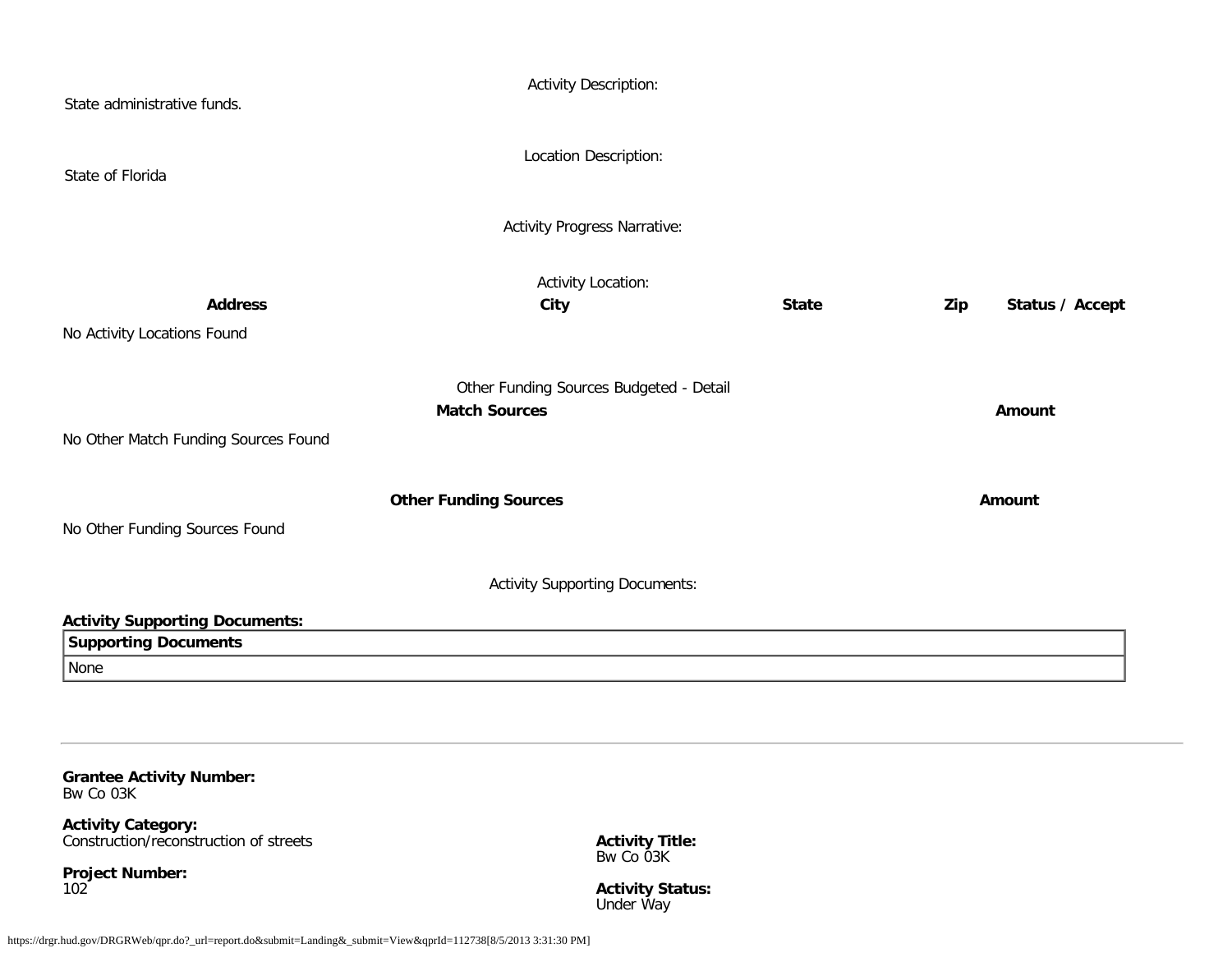**Projected Start Date:** 06/27/2008

**National Objective:** Low/Mod

**Responsible Organization:** Broward County

**Benefit Type:** Area ( Survey ) **Project Title:** Method of Distribution Non-Housing

**Projected End Date:** 06/30/2013

#### **Completed Activity Actual End Date:**

| Overall                                         |             |                                                                                                                                                                                                                                | Apr 1 thru Jun 30, 2013 | <b>To Date</b>                            |
|-------------------------------------------------|-------------|--------------------------------------------------------------------------------------------------------------------------------------------------------------------------------------------------------------------------------|-------------------------|-------------------------------------------|
| <b>Total Projected Budget from All Sources:</b> |             |                                                                                                                                                                                                                                | N/A                     | \$768,291.00                              |
| <b>Total Budget:</b>                            |             |                                                                                                                                                                                                                                | \$0.00                  | \$768,291.00                              |
| <b>Total Obligated:</b>                         |             |                                                                                                                                                                                                                                | \$0.00                  | \$768,291.00                              |
| <b>Total Funds Drawdown</b>                     |             |                                                                                                                                                                                                                                | \$0.00                  | \$722,899.66                              |
| Program Funds Drawdown:                         |             |                                                                                                                                                                                                                                | \$0.00                  | \$722,899.66                              |
| Program Income Drawdown:                        |             |                                                                                                                                                                                                                                | \$0.00                  | \$0.00                                    |
| Program Income Received:                        |             |                                                                                                                                                                                                                                | \$0.00                  | \$0.00                                    |
| <b>Total Funds Expended:</b>                    |             |                                                                                                                                                                                                                                | \$0.00                  | \$722,899.66                              |
| <b>Match Contributed:</b>                       |             |                                                                                                                                                                                                                                | \$0.00                  | \$0.00                                    |
|                                                 |             | Accomplishments Performance Measures                                                                                                                                                                                           |                         |                                           |
|                                                 |             | <b>This Report Period</b>                                                                                                                                                                                                      |                         | <b>Cumulative Actual Total / Expected</b> |
|                                                 |             | Total                                                                                                                                                                                                                          |                         | Total                                     |
| # of Linear feet of Public Improvement          | $\mathbf 0$ |                                                                                                                                                                                                                                | 450/450                 |                                           |
|                                                 |             | The form the countries of the control of the control of the control of the control of the control of the control of the control of the control of the control of the control of the control of the control of the control of t |                         |                                           |

**This Report Period Cumulative Actual Total / Expected Total Total # of Housing Units** 0 6/6

Street improvements.

Broward County

Activity Description:

Location Description:

Activity Progress Narrative: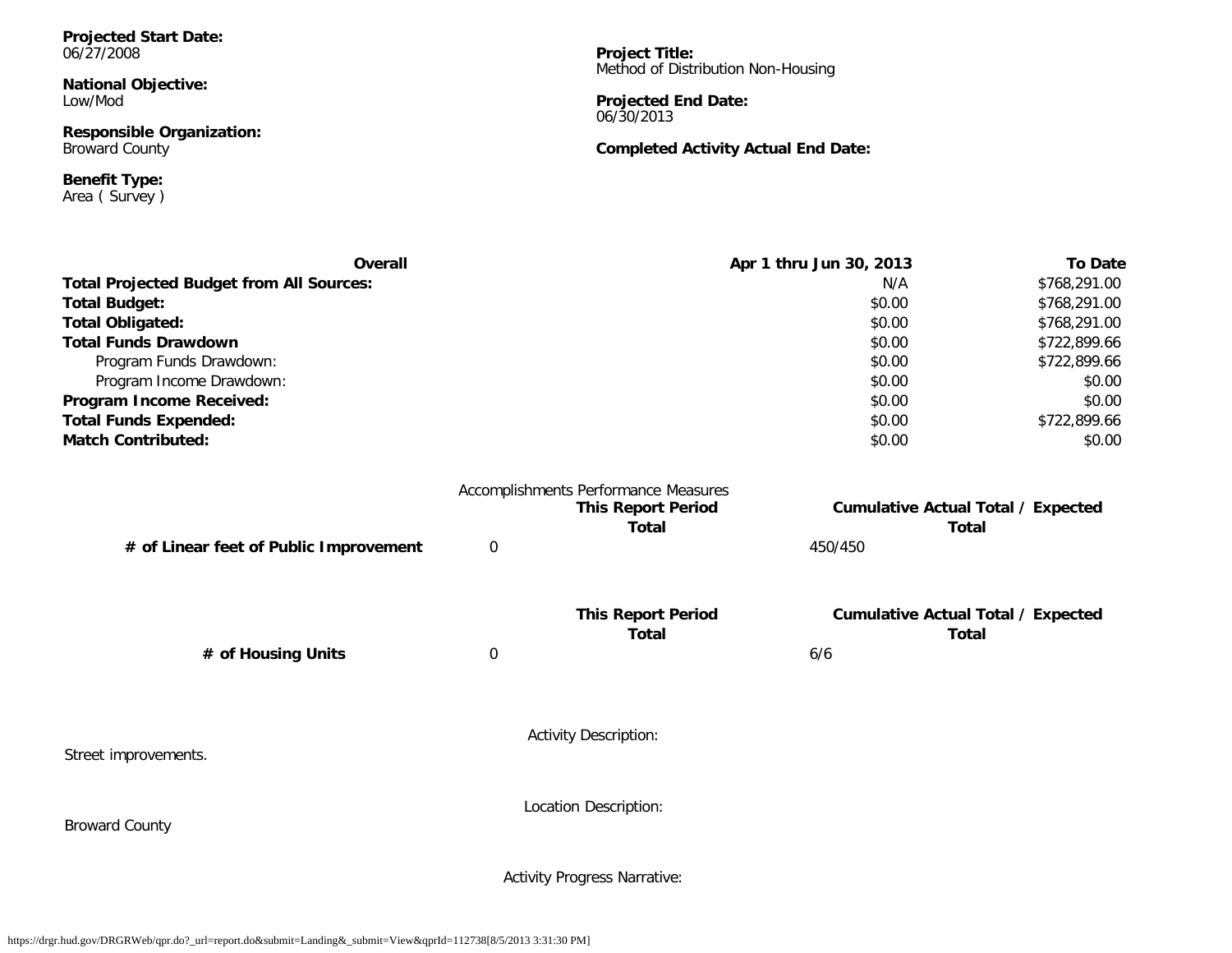| <b>Activity Location:</b>             |                                         |              |     |                 |  |
|---------------------------------------|-----------------------------------------|--------------|-----|-----------------|--|
| <b>Address</b>                        | City                                    | <b>State</b> | Zip | Status / Accept |  |
| No Activity Locations Found           |                                         |              |     |                 |  |
|                                       | Other Funding Sources Budgeted - Detail |              |     |                 |  |
|                                       | <b>Match Sources</b>                    |              |     | Amount          |  |
| No Other Match Funding Sources Found  |                                         |              |     |                 |  |
|                                       | <b>Other Funding Sources</b>            |              |     | Amount          |  |
| No Other Funding Sources Found        |                                         |              |     |                 |  |
|                                       | <b>Activity Supporting Documents:</b>   |              |     |                 |  |
| <b>Activity Supporting Documents:</b> |                                         |              |     |                 |  |
| <b>Supporting Documents</b>           |                                         |              |     |                 |  |
| None                                  |                                         |              |     |                 |  |
|                                       |                                         |              |     |                 |  |
|                                       |                                         |              |     |                 |  |

#### <span id="page-9-0"></span>**Grantee Activity Number:** Bw Co 14A

**Activity Category:** Rehabilitation/reconstruction of residential structures

**Project Number:** 101

**Projected Start Date:** 06/27/2008

**National Objective:** Low/Mod

**Responsible Organization:** Broward County

**Benefit Type:** Direct ( HouseHold ) **Activity Title:** Bw Co 14A

**Activity Status:** Under Way

**Project Title:** Method of Distribution Housing

**Projected End Date:** 06/30/2013

**Completed Activity Actual End Date:**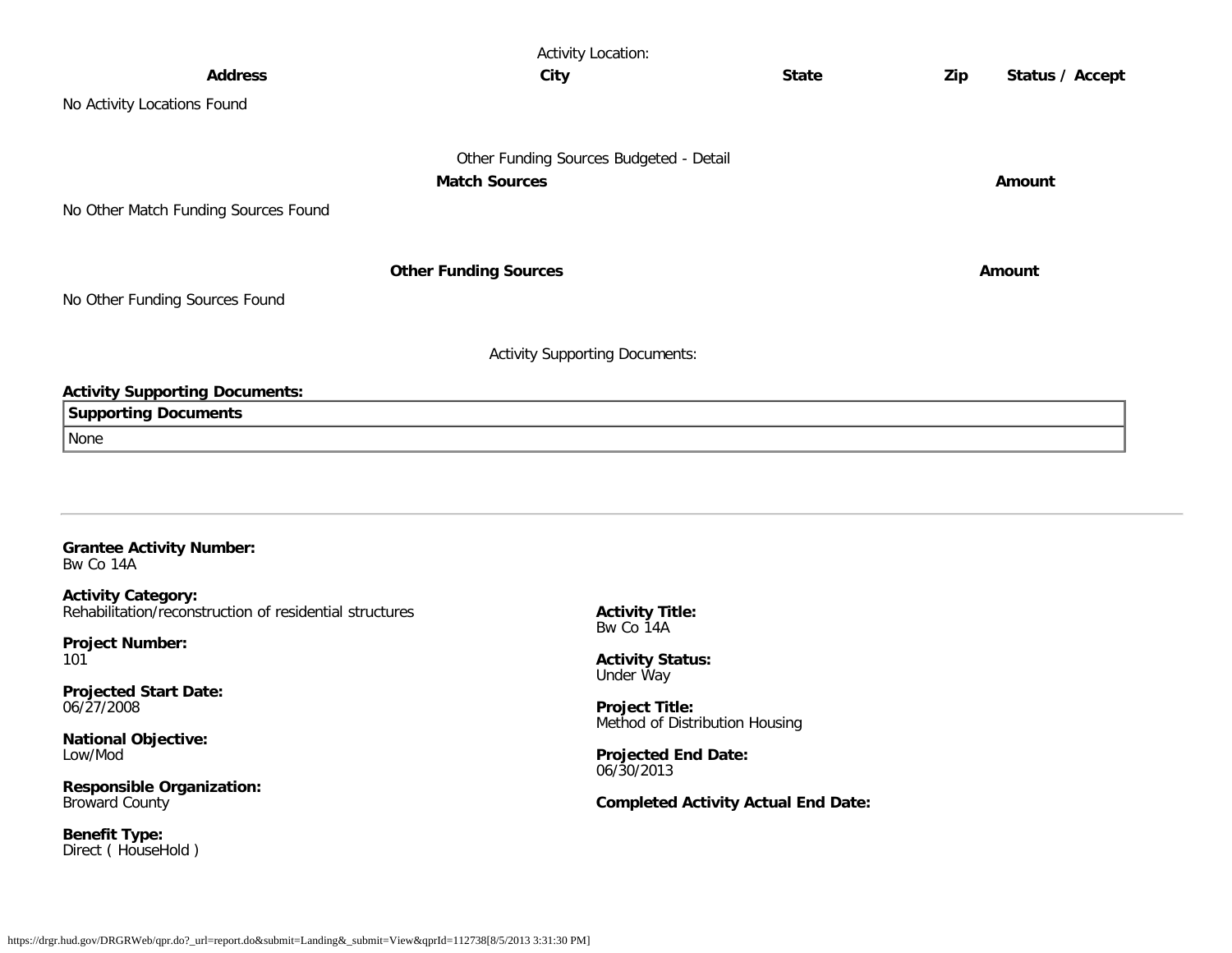| Overall                                         | Apr 1 thru Jun 30, 2013 | <b>To Date</b>  |
|-------------------------------------------------|-------------------------|-----------------|
| <b>Total Projected Budget from All Sources:</b> | N/A                     | \$12,135,693.97 |
| <b>Total Budget:</b>                            | \$0.00                  | \$12,135,693.97 |
| <b>Total Obligated:</b>                         | \$0.00                  | \$12,135,693.97 |
| <b>Total Funds Drawdown</b>                     | \$754,524.58            | \$7,776,766.36  |
| Program Funds Drawdown:                         | \$754,524.58            | \$7,776,766.36  |
| Program Income Drawdown:                        | \$0.00                  | \$0.00          |
| Program Income Received:                        | \$0.00                  | \$0.00          |
| <b>Total Funds Expended:</b>                    | \$234,026.63            | \$7,256,268.41  |
| <b>Broward County</b>                           | \$234,026.63            | \$7,256,268.41  |
| <b>Match Contributed:</b>                       | \$0.00                  | \$0.00          |

|                         | Accomplishments Performance Measures |                                           |
|-------------------------|--------------------------------------|-------------------------------------------|
|                         | <b>This Report Period</b>            | <b>Cumulative Actual Total / Expected</b> |
|                         | Total                                | Total                                     |
| # of Housing Units      |                                      | 439/439                                   |
| # of Singlefamily Units |                                      | 439/439                                   |

|                    | Beneficiaries Performance Measures |                           |       |     |         |                                    |          |
|--------------------|------------------------------------|---------------------------|-------|-----|---------|------------------------------------|----------|
|                    |                                    | <b>This Report Period</b> |       |     |         | Cumulative Actual Total / Expected |          |
|                    | Low                                | Mod                       | Total | Low | Mod     | Total                              | Low/Mod% |
| # of Households    |                                    |                           |       | 0/0 | 400/439 | 400/439                            | 100      |
| # Owner Households |                                    |                           |       | 0/0 | 400/439 | 400/439                            | 100      |

#### Cumulative Race Total

|                                                 | <b>This Report Period</b> |       |  |        |  | <b>Cumulative Actual Total</b> |     |                                                                                                                                     |  |        |     |                         |
|-------------------------------------------------|---------------------------|-------|--|--------|--|--------------------------------|-----|-------------------------------------------------------------------------------------------------------------------------------------|--|--------|-----|-------------------------|
|                                                 |                           | Owner |  | Renter |  | <b>Total Households</b>        |     | Owner                                                                                                                               |  | Renter |     | <b>Total Households</b> |
| <b>Direct</b><br><b>Benefit</b><br>(Households) |                           |       |  |        |  |                                |     | Total Hispanic/Latino Total Hispanic/Latino Total Hispanic/Latino Total Hispanic/Latino Total Hispanic/Latino Total Hispanic/Latino |  |        |     |                         |
| Households<br>Female                            |                           |       |  |        |  |                                |     |                                                                                                                                     |  |        |     |                         |
| Unknown                                         |                           |       |  |        |  |                                | 400 |                                                                                                                                     |  |        | 400 |                         |

Activity Description:

Rehab of single family housing.

Location Description:

Broward County: Coconut Creek SA#1, Coral Springs SA#3, Deerfield Beach SA#4, Lauderhill SA#9, Margate SA#22, Miramar SA#13, North Lauderdale SA#18, Pembroke Pines SA#21, Pompano SA#23, Sunrise SA#24, Tamarac SA#25, SA#BC26 - Cooper City, SA#BC30 Wilton Manors, and SA#BC28 - Town of Davie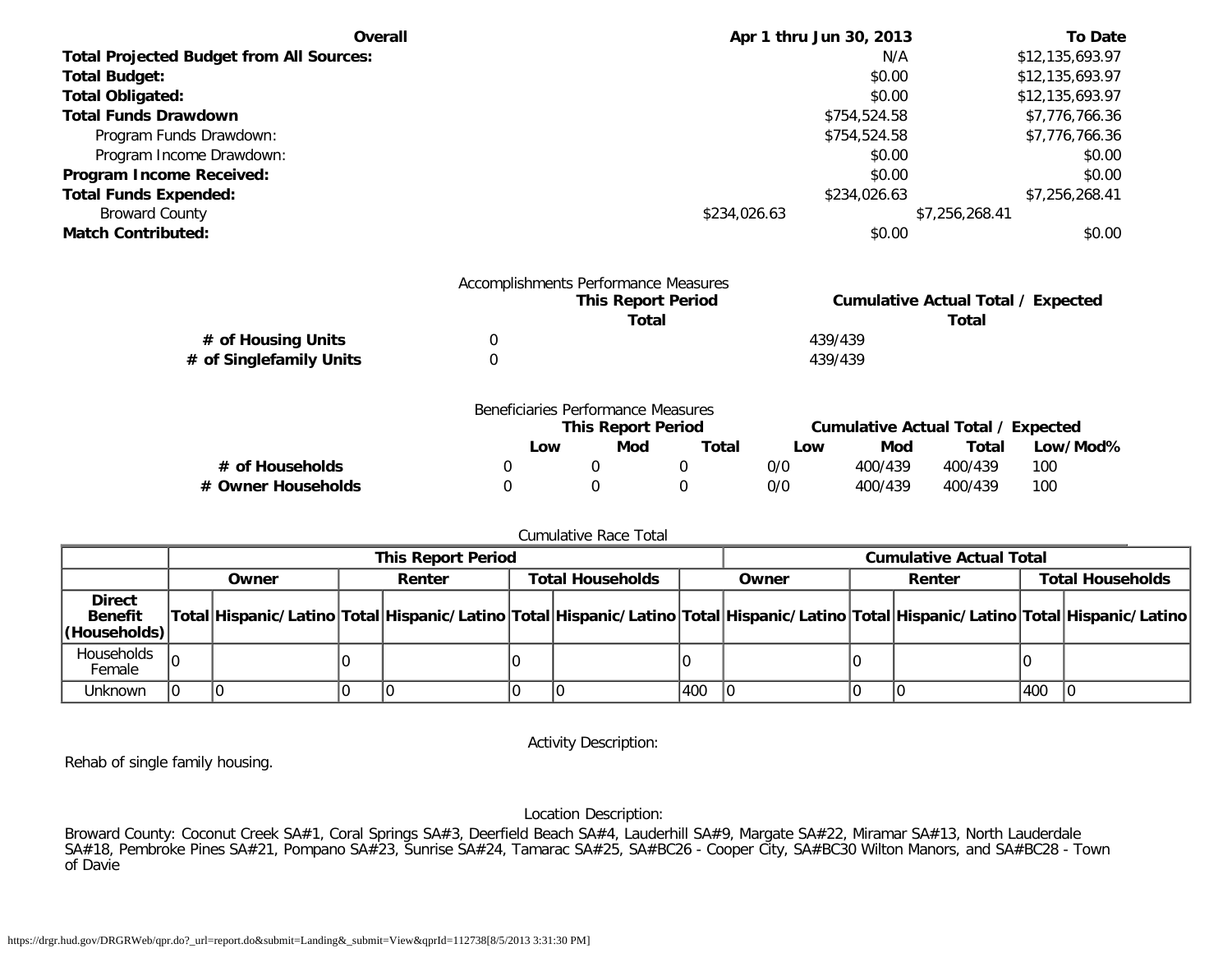## Activity Progress Narrative:

|                                              | <b>Activity Location:</b>               |              |     |                 |
|----------------------------------------------|-----------------------------------------|--------------|-----|-----------------|
| <b>Address</b>                               | City                                    | <b>State</b> | Zip | Status / Accept |
| No Activity Locations Found                  |                                         |              |     |                 |
|                                              |                                         |              |     |                 |
|                                              | Other Funding Sources Budgeted - Detail |              |     |                 |
|                                              | <b>Match Sources</b>                    |              |     | Amount          |
| No Other Match Funding Sources Found         |                                         |              |     |                 |
|                                              |                                         |              |     |                 |
|                                              | <b>Other Funding Sources</b>            |              |     | Amount          |
| No Other Funding Sources Found               |                                         |              |     |                 |
|                                              |                                         |              |     |                 |
|                                              | <b>Activity Supporting Documents:</b>   |              |     |                 |
| <b>Activity Supporting Documents:</b>        |                                         |              |     |                 |
| <b>Supporting Documents</b>                  |                                         |              |     |                 |
| None                                         |                                         |              |     |                 |
|                                              |                                         |              |     |                 |
|                                              |                                         |              |     |                 |
|                                              |                                         |              |     |                 |
| <b>Grantee Activity Number:</b><br>Bw Co 14B |                                         |              |     |                 |

<span id="page-11-0"></span>**Activity Category:** Affordable Rental Housing

**Project Number:** 101

**Projected Start Date:** 06/27/2008

**National Objective:** Low/Mod

**Responsible Organization:** Broward County

**Benefit Type:** Direct ( HouseHold ) **Activity Title:** Bw Co 14B

**Activity Status:** Under Way

**Project Title:** Method of Distribution Housing

**Projected End Date:** 06/30/2013

**Completed Activity Actual End Date:**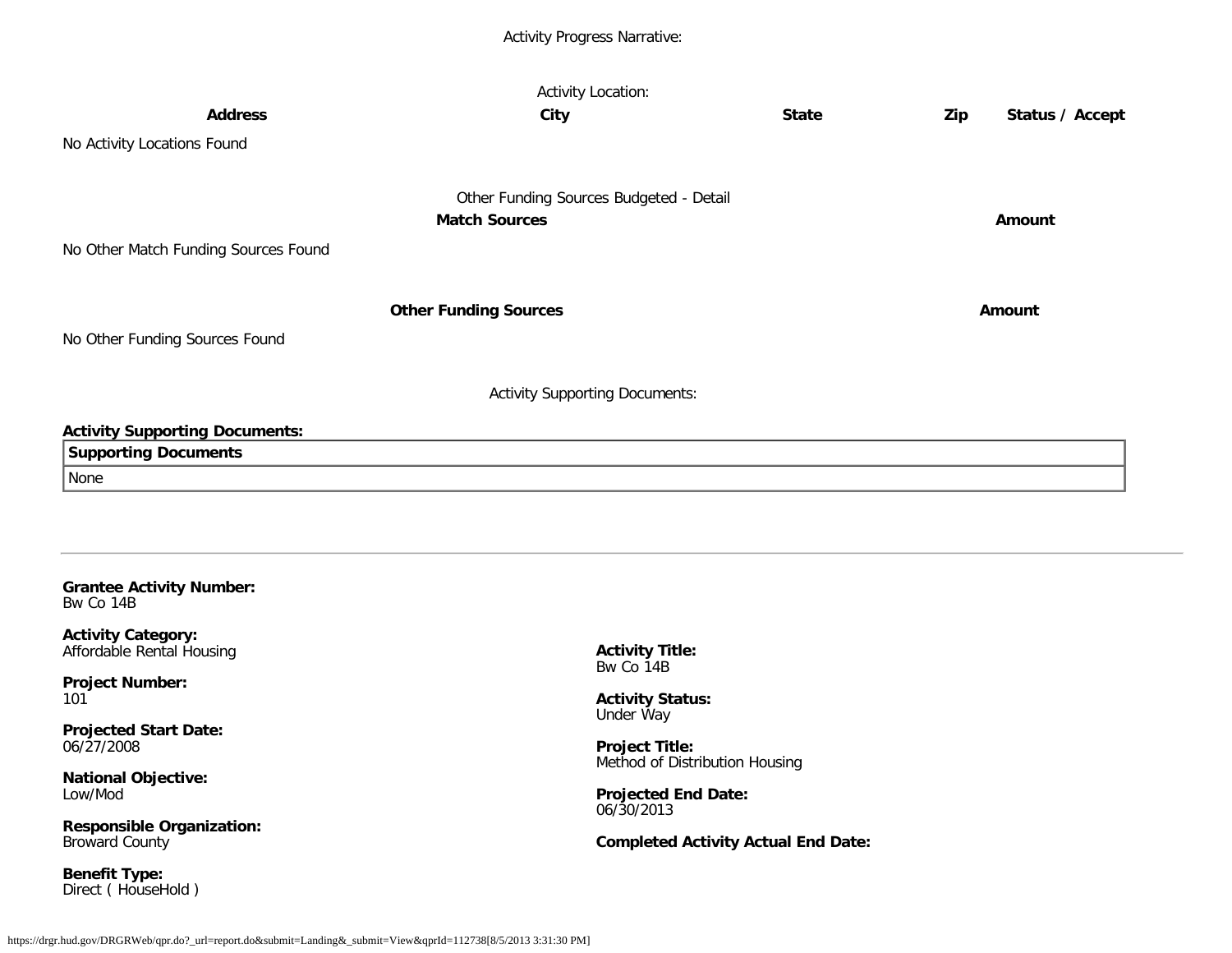| Overall                                         | Apr 1 thru Jun 30, 2013 | <b>To Date</b> |
|-------------------------------------------------|-------------------------|----------------|
| <b>Total Projected Budget from All Sources:</b> | N/A                     | \$4,668,318.00 |
| <b>Total Budget:</b>                            | \$0.00                  | \$4,668,318.00 |
| <b>Total Obligated:</b>                         | \$0.00                  | \$4,668,318.00 |
| <b>Total Funds Drawdown</b>                     | \$16,040.61             | \$2,126,695.21 |
| Program Funds Drawdown:                         | \$16,040.61             | \$2,126,695.21 |
| Program Income Drawdown:                        | \$0.00                  | \$0.00         |
| Program Income Received:                        | \$0.00                  | \$0.00         |
| <b>Total Funds Expended:</b>                    | \$0.00                  | \$2,110,654.60 |
| <b>Match Contributed:</b>                       | \$0.00                  | \$0.00         |

|                        |    | Accomplishments Performance Measures |                                           |
|------------------------|----|--------------------------------------|-------------------------------------------|
|                        |    | <b>This Report Period</b>            | <b>Cumulative Actual Total / Expected</b> |
|                        |    | Total                                | Total                                     |
| # of Housing Units     | 0. |                                      | 217/324                                   |
| # of Multifamily Units |    |                                      | 217/324                                   |
|                        |    |                                      |                                           |

|                     | Beneficiaries Performance Measures |                           |       |       |       |                                    |          |
|---------------------|------------------------------------|---------------------------|-------|-------|-------|------------------------------------|----------|
|                     |                                    | <b>This Report Period</b> |       |       |       | Cumulative Actual Total / Expected |          |
|                     | Low                                | Mod                       | Total | Low   | Mod   | Total                              | Low/Mod% |
| # of Households     |                                    |                           |       | 217/0 | 0/324 | 217/324                            | 100      |
| # Renter Households |                                    |                           |       | 217/0 | 0/324 | 217/324                            | 100      |

## Cumulative Race Total

|                                                 | <b>This Report Period</b> |       |  |        |                         | <b>Cumulative Actual Total</b> |       |                                                                                                                                     |        |  |                         |  |
|-------------------------------------------------|---------------------------|-------|--|--------|-------------------------|--------------------------------|-------|-------------------------------------------------------------------------------------------------------------------------------------|--------|--|-------------------------|--|
|                                                 |                           | Owner |  | Renter | <b>Total Households</b> |                                | Owner |                                                                                                                                     | Renter |  | <b>Total Households</b> |  |
| <b>Direct</b><br><b>Benefit</b><br>(Households) |                           |       |  |        |                         |                                |       | Total Hispanic/Latino Total Hispanic/Latino Total Hispanic/Latino Total Hispanic/Latino Total Hispanic/Latino Total Hispanic/Latino |        |  |                         |  |
| Households<br>Female                            | I٥                        |       |  |        |                         |                                |       |                                                                                                                                     |        |  |                         |  |
| Unknown                                         |                           |       |  |        |                         |                                |       |                                                                                                                                     | 217    |  | 217                     |  |

Activity Description:

Rehab of multi-family housing units.

Location Description:

Broward County: Lauderdale Lakes SA#8, and Sunrise SA#24

Activity Progress Narrative: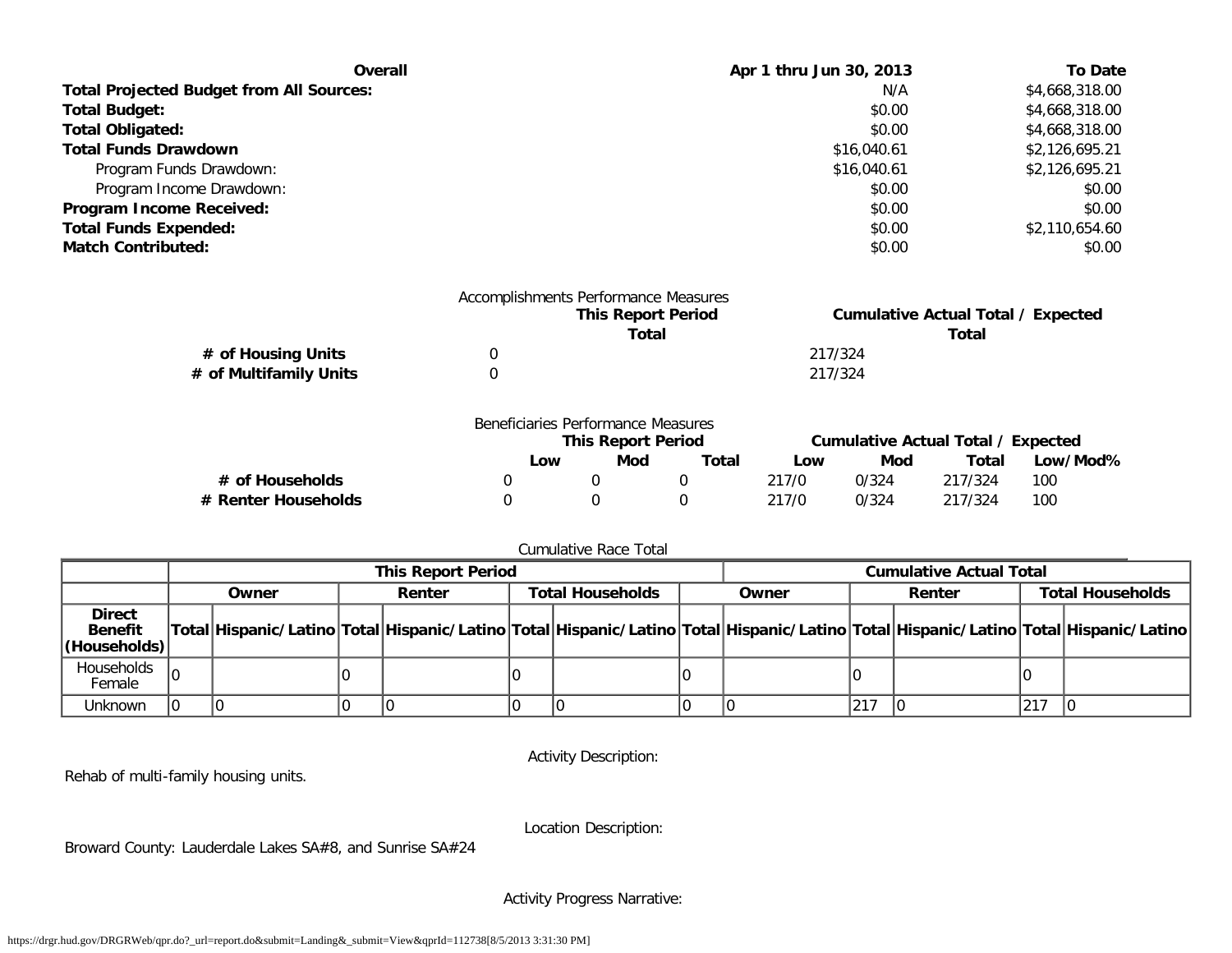|                                              | <b>Activity Location:</b>                                           |              |                        |
|----------------------------------------------|---------------------------------------------------------------------|--------------|------------------------|
| <b>Address</b>                               | City                                                                | <b>State</b> | Status / Accept<br>Zip |
| No Activity Locations Found                  |                                                                     |              |                        |
|                                              | Other Funding Sources Budgeted - Detail                             |              |                        |
|                                              | <b>Match Sources</b>                                                |              | Amount                 |
| No Other Match Funding Sources Found         |                                                                     |              |                        |
|                                              |                                                                     |              |                        |
|                                              | <b>Other Funding Sources</b>                                        |              | Amount                 |
| No Other Funding Sources Found               |                                                                     |              |                        |
|                                              |                                                                     |              |                        |
|                                              | <b>Activity Supporting Documents:</b>                               |              |                        |
| <b>Activity Supporting Documents:</b>        |                                                                     |              |                        |
| <b>Supporting Documents</b>                  |                                                                     |              |                        |
| None                                         |                                                                     |              |                        |
|                                              |                                                                     |              |                        |
|                                              |                                                                     |              |                        |
|                                              |                                                                     |              |                        |
| <b>Grantee Activity Number:</b><br>Bw Co 21A |                                                                     |              |                        |
| <b>Activity Category:</b><br>Administration  | <b>Activity Title:</b><br>$D_{11}$ , $D_{22}$ , $D_{13}$ , $D_{14}$ |              |                        |

<span id="page-13-0"></span>**Project Number:** 099

**Projected Start Date:** 06/27/2008

**National Objective:** N/A

**Responsible Organization:** Broward County

**Benefit Type:**

Bw Co 21A

**Activity Status:** Under Way

**Project Title:** Administrative Costs

**Projected End Date:** 06/30/2013

**Completed Activity Actual End Date:**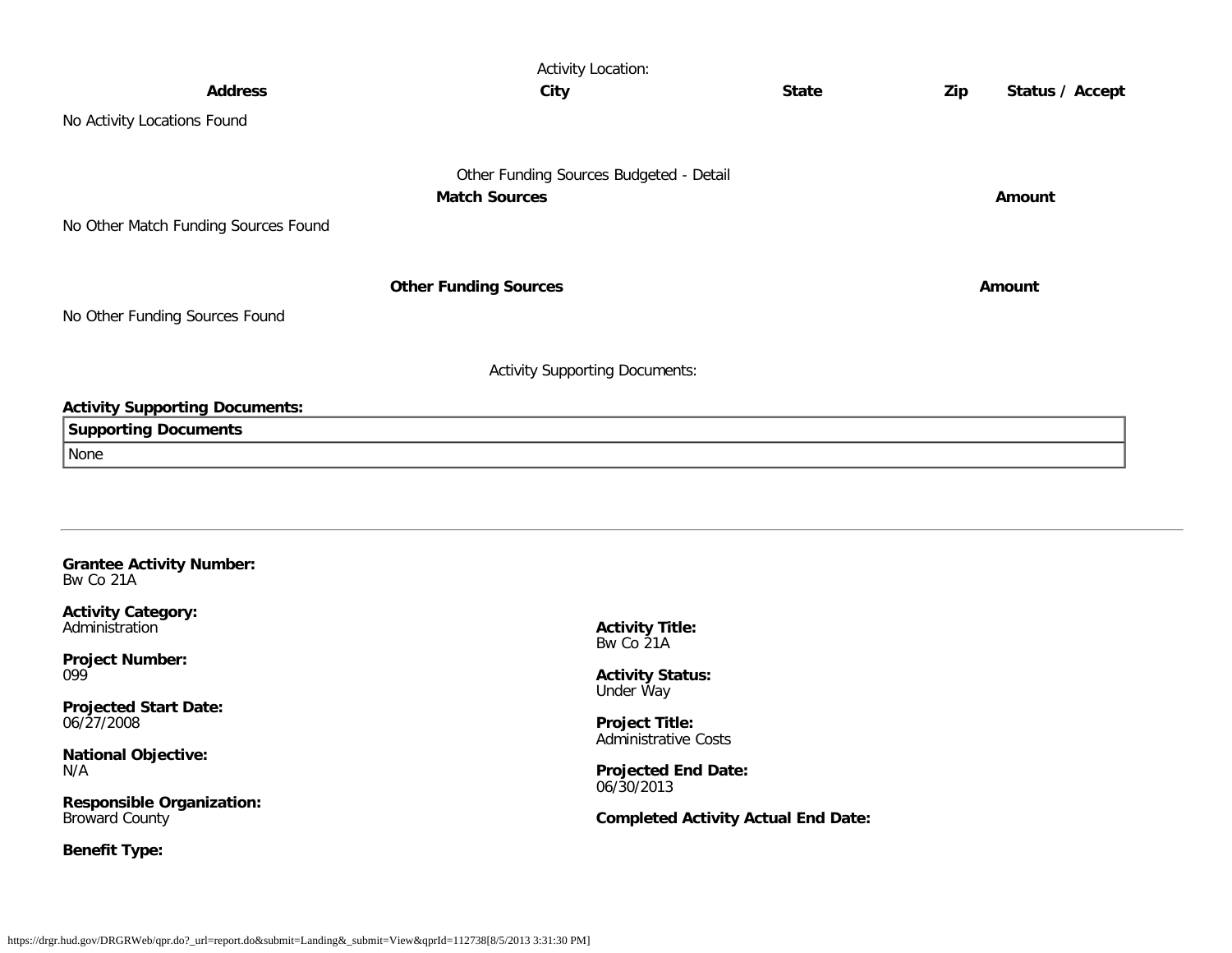| Overall                                         | Apr 1 thru Jun 30, 2013 | <b>To Date</b> |
|-------------------------------------------------|-------------------------|----------------|
| <b>Total Projected Budget from All Sources:</b> | N/A                     | \$654,727.84   |
| <b>Total Budget:</b>                            | \$0.00                  | \$654,727.84   |
| <b>Total Obligated:</b>                         | \$0.00                  | \$654,727.84   |
| <b>Total Funds Drawdown</b>                     | \$18,818.28             | \$483,415.36   |
| Program Funds Drawdown:                         | \$18,818.28             | \$483,415.36   |
| Program Income Drawdown:                        | \$0.00                  | \$0.00         |
| Program Income Received:                        | \$0.00                  | \$0.00         |
| <b>Total Funds Expended:</b>                    | \$15,219.83             | \$479,816.91   |
| <b>Broward County</b>                           | \$15,219.83             | \$479,816.91   |
| <b>Match Contributed:</b>                       | \$0.00                  | \$0.00         |

Activity Description:

Administratvie funds associated with the Broward County disaster grant(housing replacement and rehab).

|                                       | Location Description:                                           |              |                        |
|---------------------------------------|-----------------------------------------------------------------|--------------|------------------------|
| <b>Broward County</b>                 |                                                                 |              |                        |
|                                       | <b>Activity Progress Narrative:</b>                             |              |                        |
|                                       | <b>Activity Location:</b>                                       |              |                        |
| <b>Address</b>                        | City                                                            | <b>State</b> | Zip<br>Status / Accept |
| No Activity Locations Found           |                                                                 |              |                        |
|                                       |                                                                 |              |                        |
|                                       | Other Funding Sources Budgeted - Detail<br><b>Match Sources</b> |              | Amount                 |
| No Other Match Funding Sources Found  |                                                                 |              |                        |
|                                       | <b>Other Funding Sources</b>                                    |              | Amount                 |
| No Other Funding Sources Found        |                                                                 |              |                        |
|                                       | <b>Activity Supporting Documents:</b>                           |              |                        |
|                                       |                                                                 |              |                        |
| <b>Activity Supporting Documents:</b> |                                                                 |              |                        |
| <b>Supporting Documents</b>           |                                                                 |              |                        |
| None                                  |                                                                 |              |                        |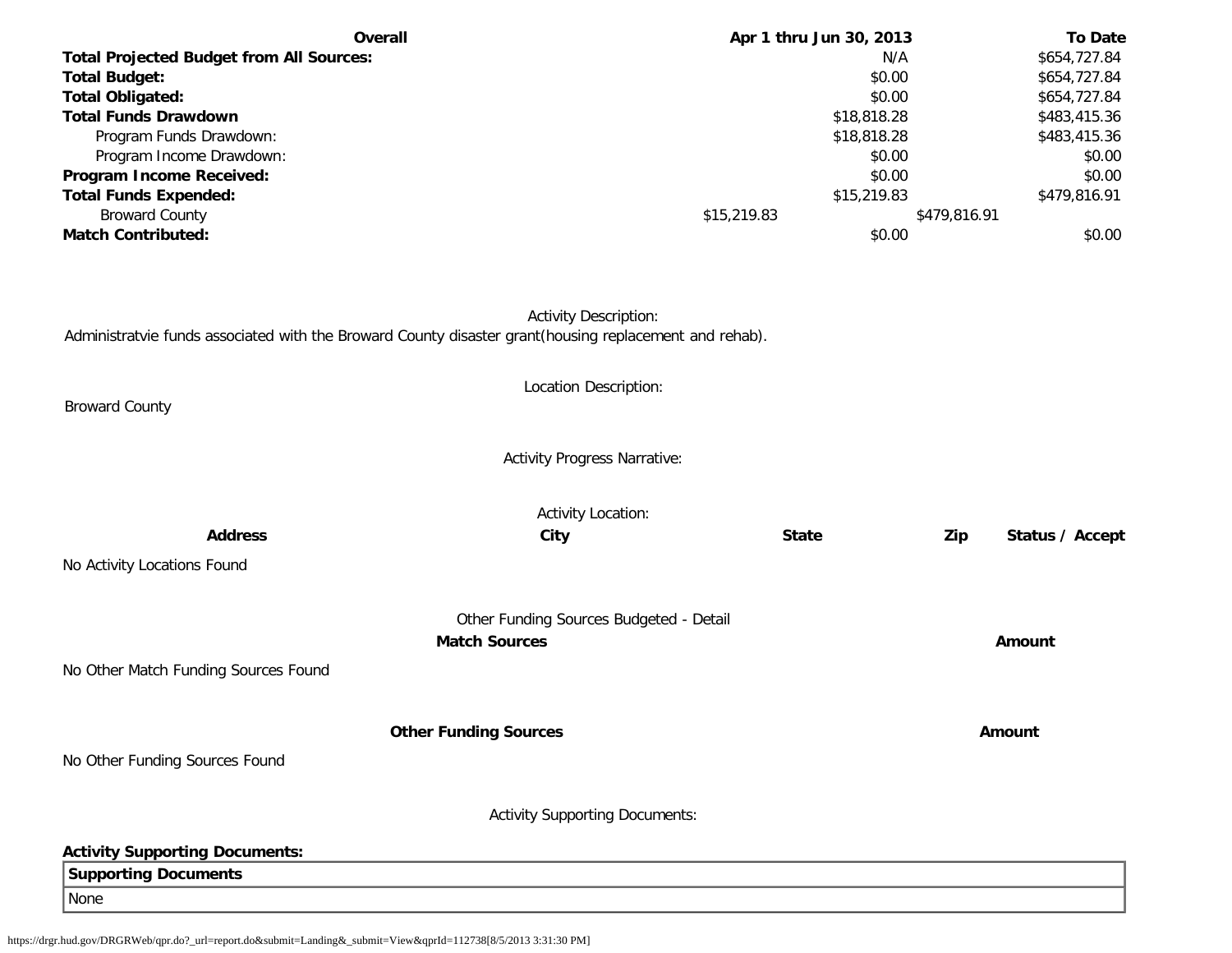<span id="page-15-0"></span>**Grantee Activity Number:** DB PHA 14B

**Activity Category:** Affordable Rental Housing

**Project Number:** 101

**Projected Start Date:** 06/30/2008

**National Objective:** Low/Mod

**Responsible Organization:** Deerfield Beach PHA

**Benefit Type:** Direct ( HouseHold ) **Activity Title:** DB PHA 14B

**Activity Status: Completed** 

**Project Title:** Method of Distribution Housing

**Projected End Date:** 06/29/2010

**Completed Activity Actual End Date:**

| <b>Overall</b>                                  | Apr 1 thru Jun 30, 2013 | <b>To Date</b> |
|-------------------------------------------------|-------------------------|----------------|
| <b>Total Projected Budget from All Sources:</b> | N/A                     | \$638,031.43   |
| <b>Total Budget:</b>                            | \$0.00                  | \$638,031.43   |
| <b>Total Obligated:</b>                         | \$0.00                  | \$638,031.43   |
| <b>Total Funds Drawdown</b>                     | \$0.00                  | \$638,031.43   |
| Program Funds Drawdown:                         | \$0.00                  | \$638,031.43   |
| Program Income Drawdown:                        | \$0.00                  | \$0.00         |
| Program Income Received:                        | \$0.00                  | \$0.00         |
| <b>Total Funds Expended:</b>                    | \$0.00                  | \$638,031.43   |
| <b>Match Contributed:</b>                       | \$0.00                  | \$0.00         |
| Accomplishments Performance Measures            |                         |                |

|                        | <b>NUCCUTING BILIOT CITOLITIQITICO INICUSUL CS</b> |                           |       |         |         |                                           |          |
|------------------------|----------------------------------------------------|---------------------------|-------|---------|---------|-------------------------------------------|----------|
|                        |                                                    | <b>This Report Period</b> |       |         |         | <b>Cumulative Actual Total / Expected</b> |          |
|                        |                                                    | Total                     |       |         |         | Total                                     |          |
| # of Housing Units     |                                                    |                           |       |         | 196/196 |                                           |          |
| # of Multifamily Units |                                                    |                           |       |         | 196/196 |                                           |          |
|                        | Beneficiaries Performance Measures                 |                           |       |         |         |                                           |          |
|                        |                                                    | <b>This Report Period</b> |       |         |         | <b>Cumulative Actual Total / Expected</b> |          |
|                        | Low                                                | Mod                       | Total | Low     | Mod     | Total                                     | Low/Mod% |
| # of Households        |                                                    |                           |       | 439/196 | 0/0     | 439/196                                   | 100      |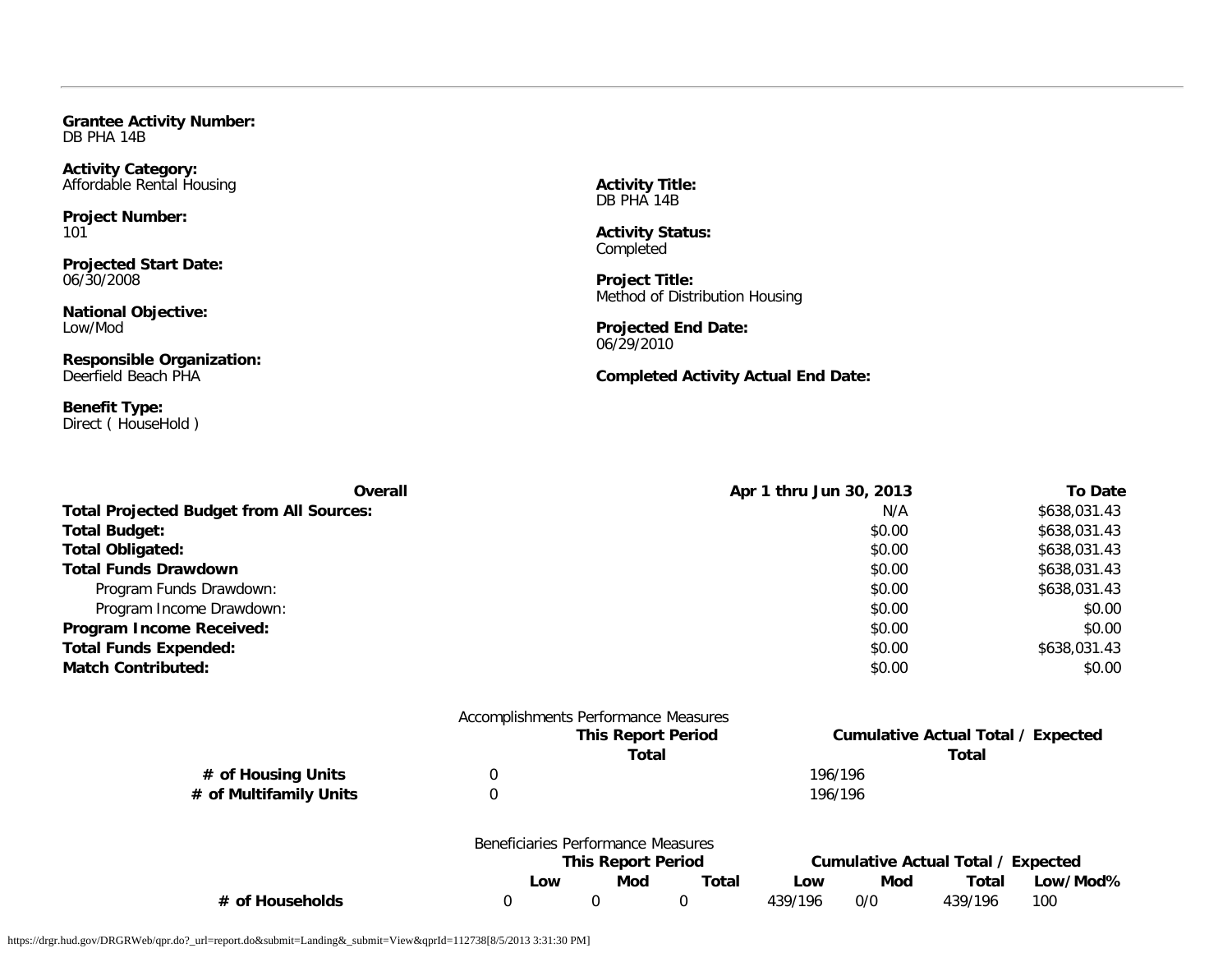**# Renter Households** 0 0 0 439/196 0/0 439/196 100

Cumulative Race Total **This Report Period Cumulative Actual Total Owner Renter Total Households Owner Renter Total Households Direct Benefit (Households) Total Hispanic/Latino Total Hispanic/Latino Total Hispanic/Latino Total Hispanic/Latino Total Hispanic/Latino Total Hispanic/Latino** White |0 |0 |0 |0 |0 |0 |0 |0 |0 |0 |0 |57 |33 |57 |33 Black/African<br>American ack/Affican |0 |0 |0 |0 |0 |0 |0 |0 |0 |0 |0 |578 |2 |578 |2 Households<br>Female Female <sup>0</sup> <sup>0</sup> <sup>0</sup> <sup>0</sup> <sup>0</sup> <sup>0</sup> Unknown 0 0 0 0 0 0 0 0 -196 -33 -196 -33 Activity Description: Rehab of multi family housing units - door and window replacements. Location Description: Deerfield Beach PHA Activity Progress Narrative: Activity Location: **Address City State Zip Status / Accept** No Activity Locations Found Other Funding Sources Budgeted - Detail **Match Sources Amount** No Other Match Funding Sources Found **Other Funding Sources Amount Amount Amount** No Other Funding Sources Found Activity Supporting Documents: **Activity Supporting Documents: Supporting Documents**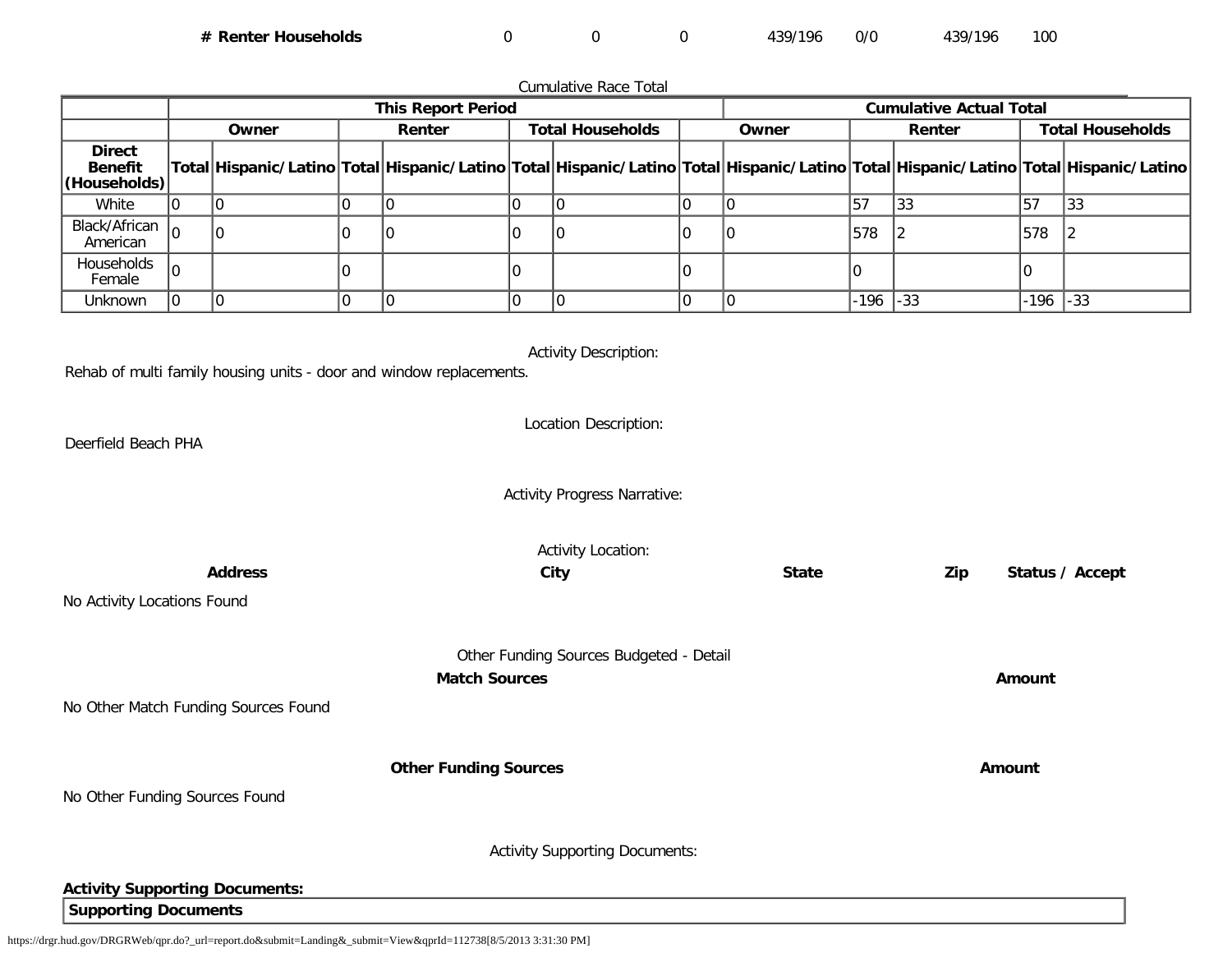<span id="page-17-0"></span>

| Ft L PHA 14B                                           |  |
|--------------------------------------------------------|--|
| <b>Activity Category:</b><br>Affordable Rental Housing |  |
| <b>Project Number:</b><br>101                          |  |
| <b>Projected Start Date:</b><br>07/23/2008             |  |

**National Objective:** Low/Mod

**Responsible Organization:** Fort Lauderdale PHA

**Grantee Activity Number:**

**Benefit Type:** Direct ( HouseHold )

**Activity Title:** Ft L PHA 14B

**Activity Status:** Completed

**Project Title:** Method of Distribution Housing

**Projected End Date:** 07/22/2010

**Completed Activity Actual End Date:** 04/30/2013

| Overall                                         |        | Apr 1 thru Jun 30, 2013 | <b>To Date</b> |
|-------------------------------------------------|--------|-------------------------|----------------|
| <b>Total Projected Budget from All Sources:</b> |        | N/A                     | \$750,000.00   |
| <b>Total Budget:</b>                            |        | \$0.00                  | \$750,000.00   |
| <b>Total Obligated:</b>                         |        | \$0.00                  | \$750,000.00   |
| <b>Total Funds Drawdown</b>                     |        | \$0.00                  | \$750,000.00   |
| Program Funds Drawdown:                         |        | \$0.00                  | \$750,000.00   |
| Program Income Drawdown:                        |        | \$0.00                  | \$0.00         |
| Program Income Received:                        |        | \$0.00                  | \$0.00         |
| <b>Total Funds Expended:</b>                    |        | \$0.00                  | \$750,000.00   |
| Fort Lauderdale PHA                             | \$0.00 | \$750,000.00            |                |
| <b>Match Contributed:</b>                       |        | \$0.00                  | \$0.00         |

|                        |    | Accomplishments Performance Measures |         |                                           |
|------------------------|----|--------------------------------------|---------|-------------------------------------------|
|                        |    | <b>This Report Period</b>            |         | <b>Cumulative Actual Total / Expected</b> |
|                        |    | Total                                |         | Total                                     |
| # of Housing Units     | -3 |                                      | 202/205 |                                           |
| # of Multifamily Units |    |                                      | 202/205 |                                           |
|                        |    |                                      |         |                                           |

Beneficiaries Performance Measures

**This Report Period Cumulative Actual Total / Expected**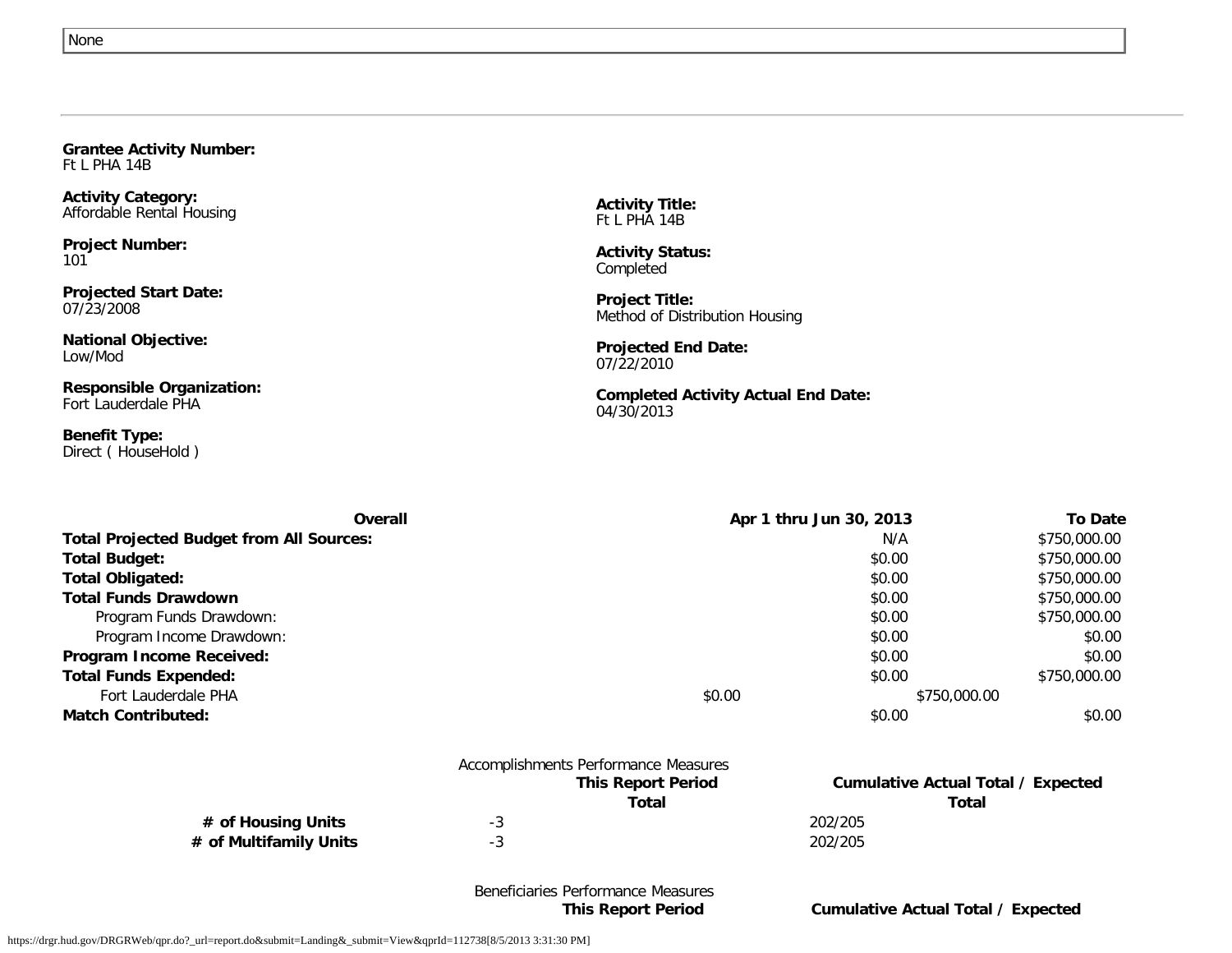|                     | ∟ow | Mod | Total | _OW     | Mod | Total   | Low/Mod% |
|---------------------|-----|-----|-------|---------|-----|---------|----------|
| # of Households     |     |     |       | 202/205 | 0/0 | 202/205 | 100      |
| # Renter Households |     |     |       | 202/205 | 0/0 | 202/205 | 100      |

|                                                                                               |                                                                                   |                                      |                                            |                                                                                                                                     |      | <b>Cumulative Race Total</b>            |             |              |     |                         |               |                 |
|-----------------------------------------------------------------------------------------------|-----------------------------------------------------------------------------------|--------------------------------------|--------------------------------------------|-------------------------------------------------------------------------------------------------------------------------------------|------|-----------------------------------------|-------------|--------------|-----|-------------------------|---------------|-----------------|
|                                                                                               | <b>This Report Period</b><br><b>Cumulative Actual Total</b>                       |                                      |                                            |                                                                                                                                     |      |                                         |             |              |     |                         |               |                 |
|                                                                                               |                                                                                   | Owner                                | Renter<br><b>Total Households</b><br>Owner |                                                                                                                                     |      |                                         |             | Renter       |     | <b>Total Households</b> |               |                 |
| <b>Direct</b><br><b>Benefit</b><br>(Households)                                               |                                                                                   |                                      |                                            | Total Hispanic/Latino Total Hispanic/Latino Total Hispanic/Latino Total Hispanic/Latino Total Hispanic/Latino Total Hispanic/Latino |      |                                         |             |              |     |                         |               |                 |
| Unknown                                                                                       | 0                                                                                 | 0                                    | $-3$                                       | $ 0\rangle$                                                                                                                         | $-3$ | 0                                       | $\mathbf 0$ | $ 0\rangle$  | 202 | $ 0\rangle$             | $ 202\rangle$ | $\sqrt{0}$      |
| <b>Activity Description:</b><br>Rehab of multi family housing units.<br>Location Description: |                                                                                   |                                      |                                            |                                                                                                                                     |      |                                         |             |              |     |                         |               |                 |
| Fort Lauderdale PHA                                                                           |                                                                                   |                                      |                                            |                                                                                                                                     |      |                                         |             |              |     |                         |               |                 |
|                                                                                               | <b>Activity Progress Narrative:</b><br>Project has been administrative close out. |                                      |                                            |                                                                                                                                     |      |                                         |             |              |     |                         |               |                 |
|                                                                                               |                                                                                   |                                      |                                            |                                                                                                                                     |      | <b>Activity Location:</b>               |             |              |     |                         |               |                 |
|                                                                                               |                                                                                   | <b>Address</b>                       |                                            |                                                                                                                                     |      | City                                    |             | <b>State</b> |     | Zip                     |               | Status / Accept |
| No Activity Locations Found                                                                   |                                                                                   |                                      |                                            |                                                                                                                                     |      |                                         |             |              |     |                         |               |                 |
|                                                                                               |                                                                                   |                                      |                                            |                                                                                                                                     |      |                                         |             |              |     |                         |               |                 |
|                                                                                               |                                                                                   | No Other Match Funding Sources Found |                                            | <b>Match Sources</b>                                                                                                                |      | Other Funding Sources Budgeted - Detail |             |              |     |                         | Amount        |                 |
|                                                                                               |                                                                                   |                                      |                                            |                                                                                                                                     |      |                                         |             |              |     |                         |               |                 |
|                                                                                               |                                                                                   |                                      |                                            | <b>Other Funding Sources</b>                                                                                                        |      |                                         |             |              |     | Amount                  |               |                 |
| No Other Funding Sources Found                                                                |                                                                                   |                                      |                                            |                                                                                                                                     |      |                                         |             |              |     |                         |               |                 |
|                                                                                               | <b>Activity Supporting Documents:</b>                                             |                                      |                                            |                                                                                                                                     |      |                                         |             |              |     |                         |               |                 |
| <b>Activity Supporting Documents:</b>                                                         |                                                                                   |                                      |                                            |                                                                                                                                     |      |                                         |             |              |     |                         |               |                 |
| <b>Supporting Documents</b>                                                                   |                                                                                   |                                      |                                            |                                                                                                                                     |      |                                         |             |              |     |                         |               |                 |
| None                                                                                          |                                                                                   |                                      |                                            |                                                                                                                                     |      |                                         |             |              |     |                         |               |                 |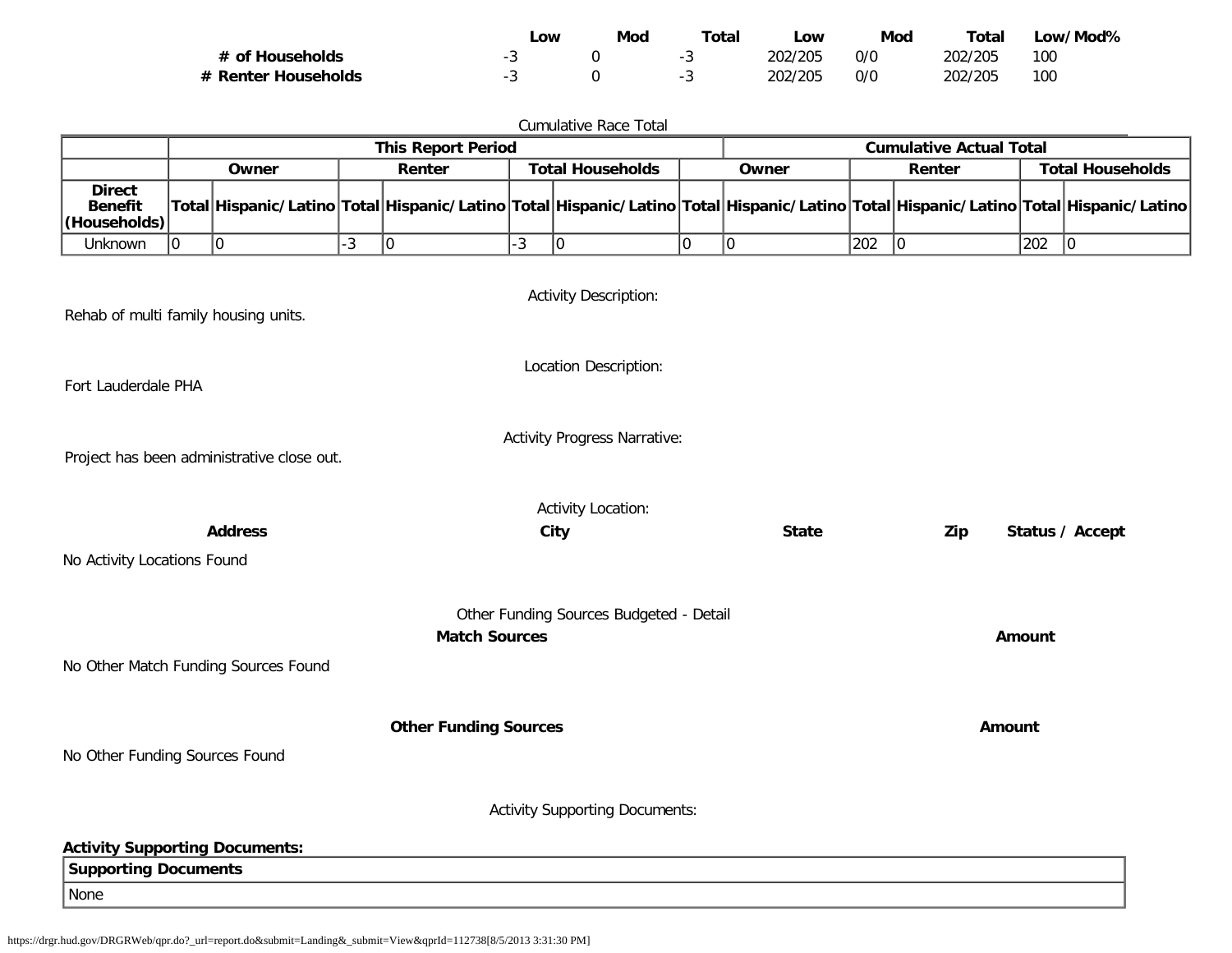<span id="page-19-0"></span>**Grantee Activity Number:** HC 03

**Activity Category:** Rehabilitation/reconstruction of public facilities

**Project Number:** 102

**Projected Start Date:** 04/14/2008

**National Objective:** Urgent Need

**Responsible Organization:** Hendry County

**Benefit Type:** Area ( Survey ) **Activity Title:** HC 03

**Activity Status: Completed** 

**Project Title:** Method of Distribution Non-Housing

**Projected End Date:** 10/13/2010

**Completed Activity Actual End Date:**

| <b>Overall</b>                                  | Apr 1 thru Jun 30, 2013 | <b>To Date</b> |
|-------------------------------------------------|-------------------------|----------------|
| <b>Total Projected Budget from All Sources:</b> | N/A                     | \$121,727.84   |
| <b>Total Budget:</b>                            | \$0.00                  | \$121,727.84   |
| <b>Total Obligated:</b>                         | \$0.00                  | \$121,727.84   |
| <b>Total Funds Drawdown</b>                     | \$0.00                  | \$121,727.84   |
| Program Funds Drawdown:                         | \$0.00                  | \$121,727.84   |
| Program Income Drawdown:                        | \$0.00                  | \$0.00         |
| <b>Program Income Received:</b>                 | \$0.00                  | \$0.00         |
| <b>Total Funds Expended:</b>                    | \$0.00                  | \$121,727.84   |
| <b>Match Contributed:</b>                       | \$0.00                  | \$0.00         |

|                                  | Accomplishments Performance Measures |     |                                    |
|----------------------------------|--------------------------------------|-----|------------------------------------|
|                                  | <b>This Report Period</b>            |     | Cumulative Actual Total / Expected |
|                                  | Total                                |     | Total                              |
| # of buildings (non-residential) |                                      | 0/0 |                                    |
| # of Public Facilities           |                                      | 1/1 |                                    |
|                                  |                                      |     |                                    |

Hardening of Emergency Operations Center

Activity Description: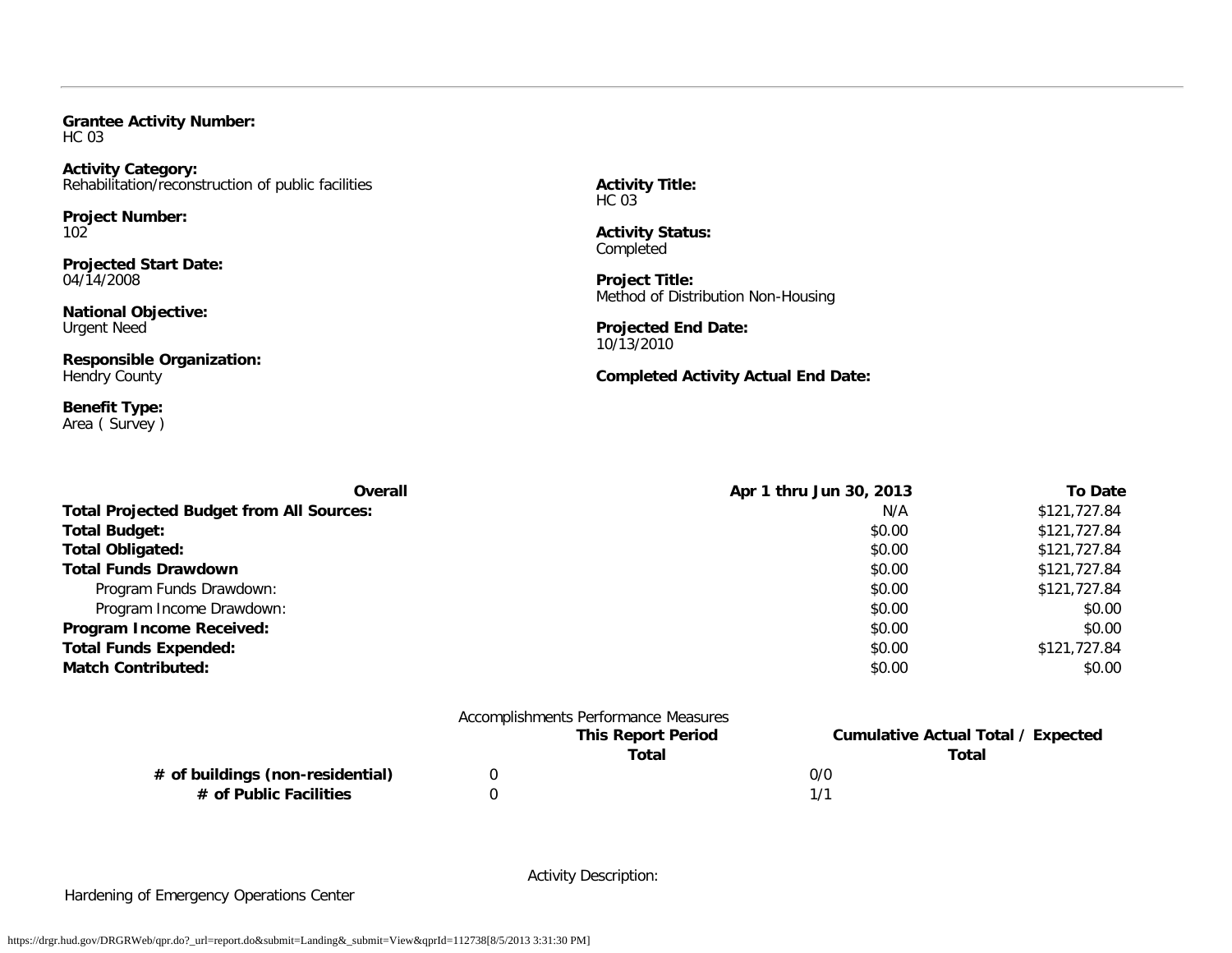<span id="page-20-0"></span>

| <b>Hendry County</b>                                                     |                              | Location Description:                                   |              |     |                 |
|--------------------------------------------------------------------------|------------------------------|---------------------------------------------------------|--------------|-----|-----------------|
|                                                                          |                              | <b>Activity Progress Narrative:</b>                     |              |     |                 |
| <b>Address</b><br>No Activity Locations Found                            | City                         | <b>Activity Location:</b>                               | <b>State</b> | Zip | Status / Accept |
| No Other Match Funding Sources Found                                     | <b>Match Sources</b>         | Other Funding Sources Budgeted - Detail                 |              |     | Amount          |
| No Other Funding Sources Found                                           | <b>Other Funding Sources</b> |                                                         |              |     | Amount          |
| <b>Activity Supporting Documents:</b>                                    |                              | <b>Activity Supporting Documents:</b>                   |              |     |                 |
| <b>Supporting Documents</b><br>None                                      |                              |                                                         |              |     |                 |
| <b>Grantee Activity Number:</b><br><b>HC 08</b>                          |                              |                                                         |              |     |                 |
| <b>Activity Category:</b><br>Relocation payments and assistance          |                              | <b>Activity Title:</b><br><b>HC 08</b>                  |              |     |                 |
| <b>Project Number:</b><br>101                                            |                              | <b>Activity Status:</b><br>Completed                    |              |     |                 |
| <b>Projected Start Date:</b><br>04/14/2008<br><b>National Objective:</b> |                              | <b>Project Title:</b><br>Method of Distribution Housing |              |     |                 |
| Low/Mod<br><b>Responsible Organization:</b>                              |                              | <b>Projected End Date:</b><br>10/13/2010                |              |     |                 |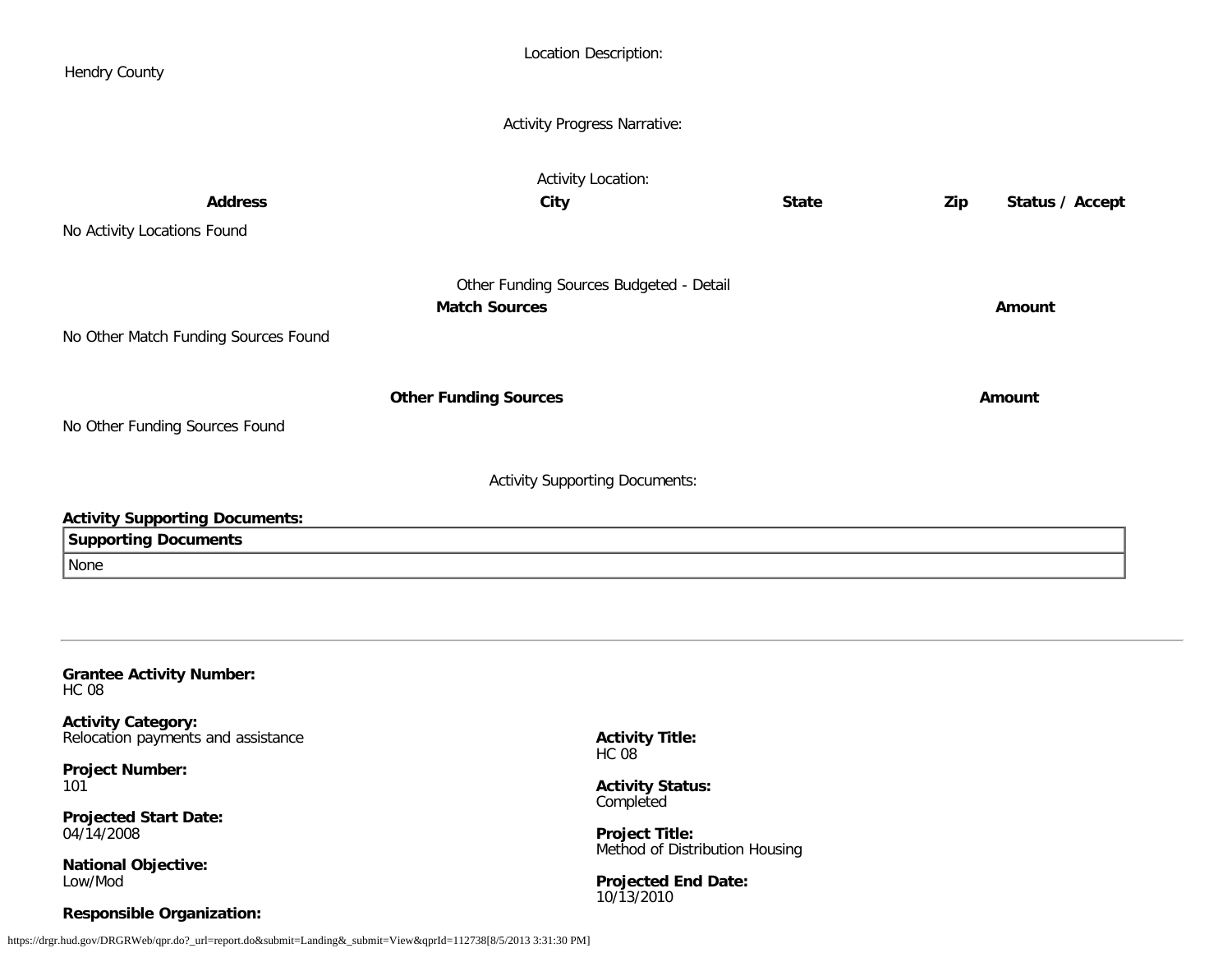Hendry County

**Completed Activity Actual End Date:**

#### **Benefit Type:** Direct ( HouseHold )

| <b>Overall</b>                                  |   | Apr 1 thru Jun 30, 2013              |                           |              |     |        |                                                           |            |
|-------------------------------------------------|---|--------------------------------------|---------------------------|--------------|-----|--------|-----------------------------------------------------------|------------|
| <b>Total Projected Budget from All Sources:</b> |   |                                      |                           |              |     | N/A    |                                                           | \$7,109.72 |
| <b>Total Budget:</b>                            |   |                                      |                           |              |     | \$0.00 |                                                           | \$7,109.72 |
| Total Obligated:                                |   |                                      |                           |              |     | \$0.00 |                                                           | \$7,109.72 |
| <b>Total Funds Drawdown</b>                     |   |                                      |                           |              |     | \$0.00 |                                                           | \$7,109.72 |
| Program Funds Drawdown:                         |   |                                      |                           |              |     | \$0.00 |                                                           | \$7,109.72 |
| Program Income Drawdown:                        |   |                                      |                           |              |     | \$0.00 |                                                           | \$0.00     |
| Program Income Received:                        |   |                                      |                           |              |     | \$0.00 |                                                           | \$0.00     |
| <b>Total Funds Expended:</b>                    |   |                                      |                           |              |     | \$0.00 |                                                           | \$7,109.72 |
| <b>Match Contributed:</b>                       |   |                                      |                           |              |     | \$0.00 |                                                           | \$0.00     |
|                                                 |   | Accomplishments Performance Measures |                           |              |     |        |                                                           |            |
|                                                 |   |                                      | <b>This Report Period</b> |              |     |        | <b>Cumulative Actual Total / Expected</b>                 |            |
|                                                 |   |                                      | <b>Total</b>              |              |     |        | <b>Total</b>                                              |            |
| # of Businesses                                 | 0 |                                      |                           |              | 2/4 |        |                                                           |            |
|                                                 |   |                                      | <b>This Report Period</b> |              |     |        |                                                           |            |
|                                                 |   |                                      | <b>Total</b>              |              |     |        | <b>Cumulative Actual Total / Expected</b><br><b>Total</b> |            |
| # of Housing Units                              | 0 |                                      |                           |              | 4/0 |        |                                                           |            |
|                                                 |   | Beneficiaries Performance Measures   |                           |              |     |        |                                                           |            |
|                                                 |   |                                      | <b>This Report Period</b> |              |     |        | <b>Cumulative Actual Total / Expected</b>                 |            |
|                                                 |   | Low                                  | Mod                       | <b>Total</b> | Low | Mod    | <b>Total</b>                                              | Low/Mod%   |
| # of Households                                 | 0 | 0                                    |                           | $\mathbf 0$  | 1/4 | 0/0    | 1/4                                                       | 100        |
| # of Persons                                    | 0 | $\mathbf 0$                          |                           | 0            | 0/0 | 0/0    | 0/0                                                       | 0          |
| # Owner Households                              | 0 | $\Omega$                             |                           | $\Omega$     | 1/4 | 0/0    | 1/4                                                       | 100        |
|                                                 |   |                                      |                           |              |     |        |                                                           |            |

## Cumulative Race Total

|                                                  | <b>This Report Period</b> |       |  |                                   |  |       |  | <b>Cumulative Actual Total</b>                                                                                                      |  |                         |  |  |
|--------------------------------------------------|---------------------------|-------|--|-----------------------------------|--|-------|--|-------------------------------------------------------------------------------------------------------------------------------------|--|-------------------------|--|--|
|                                                  |                           | Owner |  | <b>Total Households</b><br>Renter |  | Owner |  | Renter                                                                                                                              |  | <b>Total Households</b> |  |  |
| <b>Direct</b><br><b>Benefit</b><br> (Households) |                           |       |  |                                   |  |       |  | Total Hispanic/Latino Total Hispanic/Latino Total Hispanic/Latino Total Hispanic/Latino Total Hispanic/Latino Total Hispanic/Latino |  |                         |  |  |
| Unknown                                          |                           |       |  |                                   |  |       |  |                                                                                                                                     |  |                         |  |  |

Activity Description: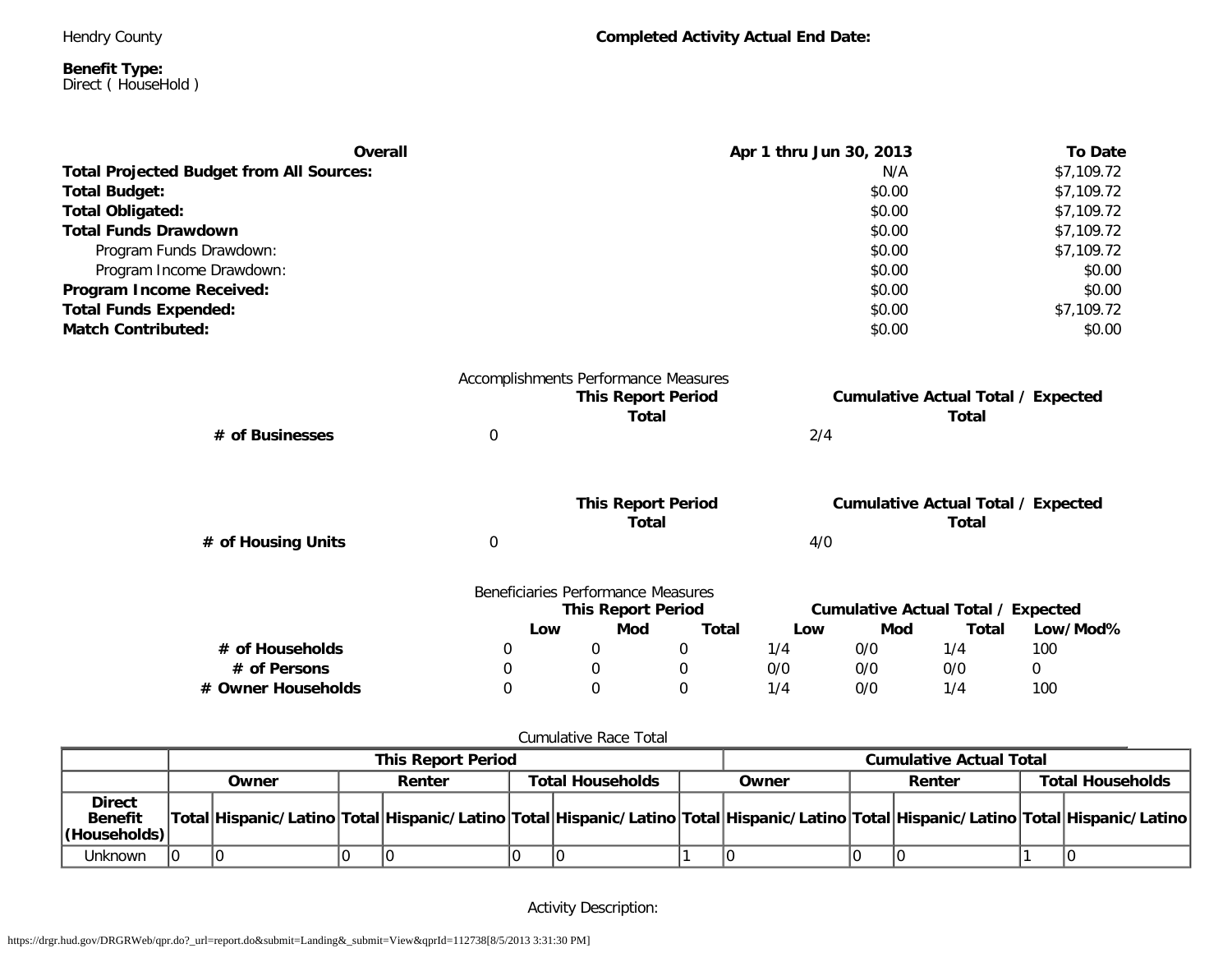Relocation assistance provided for victims of a hurricane.

| <b>Hendry County</b>                                                                                                                   | Location Description:                                           |              |                        |
|----------------------------------------------------------------------------------------------------------------------------------------|-----------------------------------------------------------------|--------------|------------------------|
|                                                                                                                                        | <b>Activity Progress Narrative:</b>                             |              |                        |
| <b>Address</b><br>No Activity Locations Found                                                                                          | <b>Activity Location:</b><br>City                               | <b>State</b> | Status / Accept<br>Zip |
| No Other Match Funding Sources Found                                                                                                   | Other Funding Sources Budgeted - Detail<br><b>Match Sources</b> |              | Amount                 |
| No Other Funding Sources Found                                                                                                         | <b>Other Funding Sources</b>                                    |              | Amount                 |
|                                                                                                                                        | <b>Activity Supporting Documents:</b>                           |              |                        |
| <b>Activity Supporting Documents:</b><br><b>Supporting Documents</b><br>None                                                           |                                                                 |              |                        |
| <b>Grantee Activity Number:</b><br>L PHA 08<br><b>Activity Category:</b><br>Affordable Rental Housing<br><b>Project Number:</b><br>101 | <b>Activity Title:</b><br>L PHA 08<br><b>Activity Status:</b>   |              |                        |

<span id="page-22-0"></span>**Projected Start Date:** 05/01/2008

**National Objective:**

**Activity Status:** Completed

**Project Title:** Method of Distribution Housing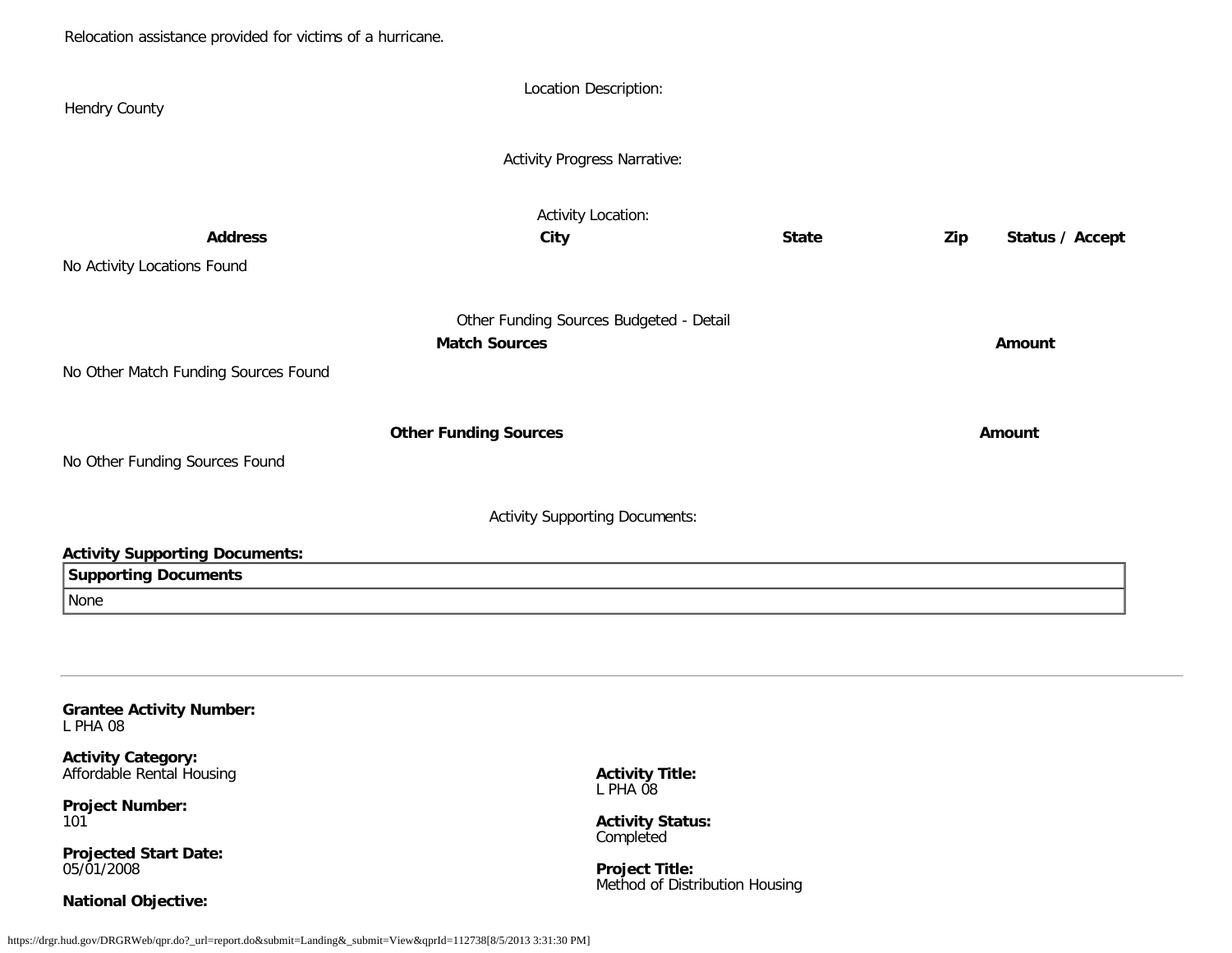Low/Mod

**Responsible Organization:** Lakeland PHA

#### **Benefit Type:** Direct ( HouseHold )

**Projected End Date:** 09/23/2010

## **Completed Activity Actual End Date:**

| Overall                                         | Apr 1 thru Jun 30, 2013 | <b>To Date</b> |
|-------------------------------------------------|-------------------------|----------------|
| <b>Total Projected Budget from All Sources:</b> | N/A                     | \$8,900.00     |
| <b>Total Budget:</b>                            | (\$16,264.00)           | \$8,900.00     |
| <b>Total Obligated:</b>                         | (\$16,264.00)           | \$8,900.00     |
| <b>Total Funds Drawdown</b>                     | \$0.00                  | \$1,193.32     |
| Program Funds Drawdown:                         | \$0.00                  | \$1,193.32     |
| Program Income Drawdown:                        | \$0.00                  | \$0.00         |
| <b>Program Income Received:</b>                 | \$0.00                  | \$0.00         |
| <b>Total Funds Expended:</b>                    | \$0.00                  | \$1,193.32     |
| <b>Match Contributed:</b>                       | \$0.00                  | \$0.00         |

|                        |   | Accomplishments Performance Measures<br><b>This Report Period</b> |     | <b>Cumulative Actual Total / Expected</b> |
|------------------------|---|-------------------------------------------------------------------|-----|-------------------------------------------|
|                        |   | Total                                                             |     | Total                                     |
| # of Housing Units     | 0 |                                                                   | 0/0 |                                           |
| # of Multifamily Units |   |                                                                   | 0/0 |                                           |
|                        |   |                                                                   |     |                                           |
|                        |   |                                                                   |     |                                           |

|                     | Beneficiaries Performance Measures | <b>This Report Period</b> |       |     |       | Cumulative Actual Total / Expected |          |
|---------------------|------------------------------------|---------------------------|-------|-----|-------|------------------------------------|----------|
|                     | Low                                | Mod                       | Total | Low | Mod   | Total                              | Low/Mod% |
| # of Households     |                                    |                           |       | 0/0 | 37/56 | 37/56                              | 100      |
| # Renter Households |                                    |                           |       | 0/0 | 37/56 | 37/56                              | 100      |

## Cumulative Race Total

|                                                  | <b>This Report Period</b> |       |  |        |                         |  |       | <b>Cumulative Actual Total</b> |        |  |                         |                                                                                                                                     |
|--------------------------------------------------|---------------------------|-------|--|--------|-------------------------|--|-------|--------------------------------|--------|--|-------------------------|-------------------------------------------------------------------------------------------------------------------------------------|
|                                                  |                           | Owner |  | Renter | <b>Total Households</b> |  | Owner |                                | Renter |  | <b>Total Households</b> |                                                                                                                                     |
| <b>Direct</b><br><b>Benefit</b><br> (Households) |                           |       |  |        |                         |  |       |                                |        |  |                         | Total Hispanic/Latino Total Hispanic/Latino Total Hispanic/Latino Total Hispanic/Latino Total Hispanic/Latino Total Hispanic/Latino |
| Households<br>Female                             |                           |       |  |        |                         |  |       |                                |        |  |                         |                                                                                                                                     |
| Unknown                                          |                           |       |  |        |                         |  |       |                                | 37،    |  | 37،                     |                                                                                                                                     |

Activity Description:

Temporary relocation for hurricane victims.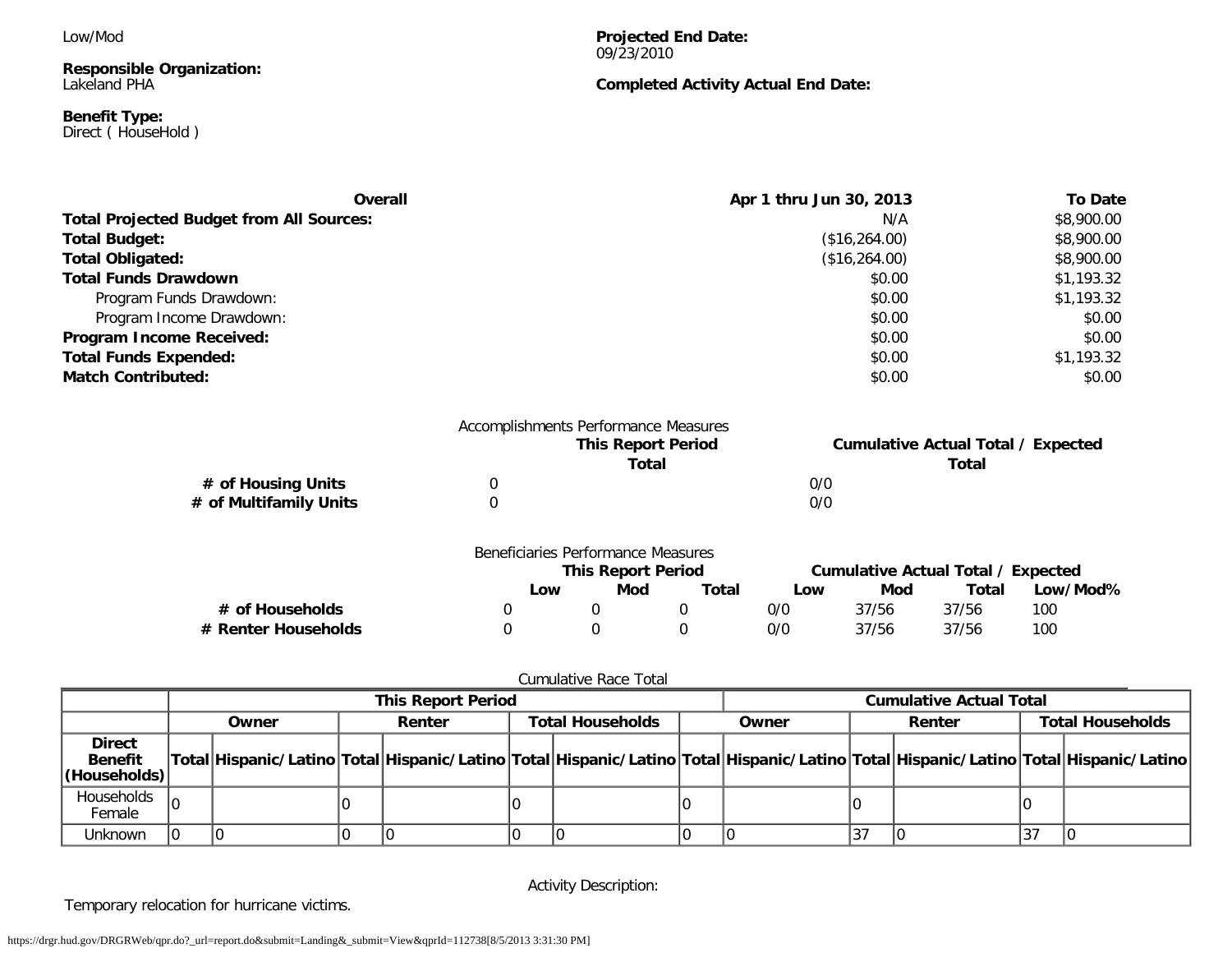| Lakeland PHA                                           | Location Description:                                   |              |        |                 |
|--------------------------------------------------------|---------------------------------------------------------|--------------|--------|-----------------|
|                                                        | <b>Activity Progress Narrative:</b>                     |              |        |                 |
|                                                        | Activity Location:                                      |              |        |                 |
| <b>Address</b>                                         | City                                                    | <b>State</b> | Zip    | Status / Accept |
| No Activity Locations Found                            |                                                         |              |        |                 |
|                                                        | Other Funding Sources Budgeted - Detail                 |              |        |                 |
|                                                        | <b>Match Sources</b>                                    |              | Amount |                 |
| No Other Match Funding Sources Found                   |                                                         |              |        |                 |
|                                                        |                                                         |              | Amount |                 |
| No Other Funding Sources Found                         | <b>Other Funding Sources</b>                            |              |        |                 |
|                                                        |                                                         |              |        |                 |
|                                                        | <b>Activity Supporting Documents:</b>                   |              |        |                 |
| <b>Activity Supporting Documents:</b>                  |                                                         |              |        |                 |
| <b>Supporting Documents</b>                            |                                                         |              |        |                 |
| None                                                   |                                                         |              |        |                 |
|                                                        |                                                         |              |        |                 |
|                                                        |                                                         |              |        |                 |
| <b>Grantee Activity Number:</b><br>L PHA 14B           |                                                         |              |        |                 |
| <b>Activity Category:</b><br>Affordable Rental Housing | <b>Activity Title:</b><br>L PHA 14B                     |              |        |                 |
| <b>Project Number:</b><br>101                          | <b>Activity Status:</b><br>Under Way                    |              |        |                 |
| <b>Projected Start Date:</b><br>05/01/2008             | <b>Project Title:</b><br>Method of Distribution Housing |              |        |                 |
| <b>National Objective:</b><br>$l$ and $l$ $\Delta$     | <b>Projected End Date:</b>                              |              |        |                 |

09/23/2010

<span id="page-24-0"></span>Low/Mod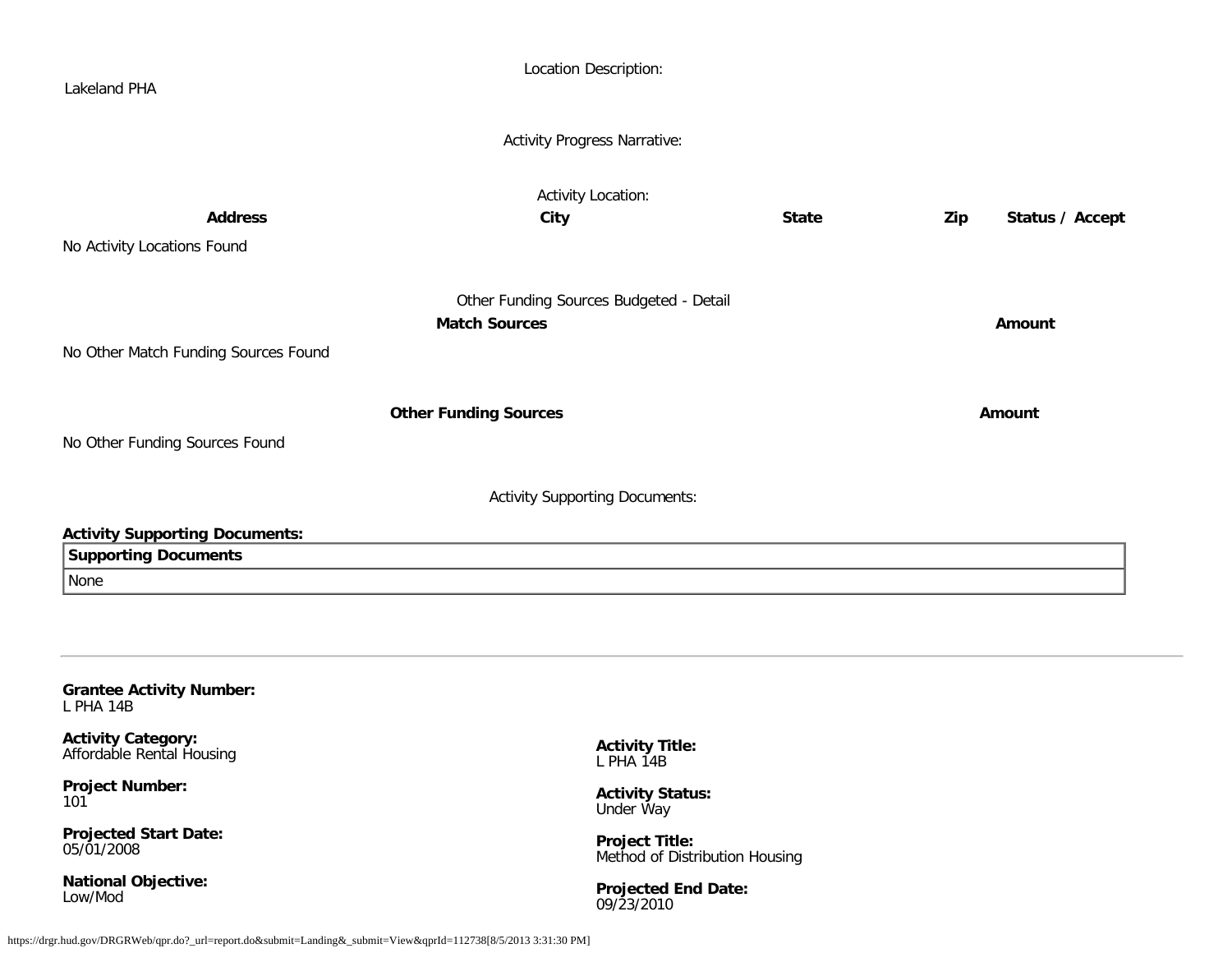#### **Responsible Organization:** Lakeland PHA

#### **Benefit Type:** Direct ( HouseHold )

**Completed Activity Actual End Date:** 05/29/2013

| Overall                                         |        | Apr 1 thru Jun 30, 2013 | <b>To Date</b> |
|-------------------------------------------------|--------|-------------------------|----------------|
| <b>Total Projected Budget from All Sources:</b> |        | N/A                     | \$606,320.09   |
| <b>Total Budget:</b>                            |        | \$0.00                  | \$606,320.09   |
| <b>Total Obligated:</b>                         |        | \$0.00                  | \$606,320.09   |
| <b>Total Funds Drawdown</b>                     |        | \$0.00                  | \$533,487.24   |
| Program Funds Drawdown:                         |        | \$0.00                  | \$533,487.24   |
| Program Income Drawdown:                        |        | \$0.00                  | \$0.00         |
| Program Income Received:                        |        | \$0.00                  | \$0.00         |
| <b>Total Funds Expended:</b>                    |        | \$0.00                  | \$533,487.24   |
| Lakeland PHA                                    | \$0.00 | \$533,487.24            |                |
| <b>Match Contributed:</b>                       |        | \$0.00                  | \$0.00         |

|                        | Accomplishments Performance Measures |       |                                           |
|------------------------|--------------------------------------|-------|-------------------------------------------|
|                        | <b>This Report Period</b>            |       | <b>Cumulative Actual Total / Expected</b> |
|                        | Total                                |       | Total                                     |
| # of Housing Units     |                                      | 38/38 |                                           |
| # of Multifamily Units |                                      | 38/38 |                                           |

|                     | Beneficiaries Performance Measures |     |       |                                    |      |        |          |
|---------------------|------------------------------------|-----|-------|------------------------------------|------|--------|----------|
|                     | <b>This Report Period</b>          |     |       | Cumulative Actual Total / Expected |      |        |          |
|                     | Low                                | Mod | Total | Low                                | Mod  | Total  | Low/Mod% |
| # of Households     | 35                                 |     | 93    | 73/38                              | 27/0 | 131/38 | 76.34    |
| # Renter Households | 35                                 | 27  | 93    | 73/38                              | 27/0 | 131/38 | 76.34    |

|                                                 |       | <b>This Report Period</b> |        |    |                 |  |                                                                                                                                     |    | <b>Cumulative Actual Total</b> |    |                         |  |
|-------------------------------------------------|-------|---------------------------|--------|----|-----------------|--|-------------------------------------------------------------------------------------------------------------------------------------|----|--------------------------------|----|-------------------------|--|
|                                                 | Owner |                           | Renter |    | Owner<br>Renter |  | <b>Total Households</b>                                                                                                             |    |                                |    | <b>Total Households</b> |  |
| <b>Direct</b><br><b>Benefit</b><br>(Households) |       |                           |        |    |                 |  | Total Hispanic/Latino Total Hispanic/Latino Total Hispanic/Latino Total Hispanic/Latino Total Hispanic/Latino Total Hispanic/Latino |    |                                |    |                         |  |
| White                                           |       | 22                        | 16     | 22 | 16              |  |                                                                                                                                     | 22 | 16                             | 22 | 116                     |  |
| Black/African<br>American                       |       |                           | 10     | 71 | IС              |  |                                                                                                                                     |    |                                | 71 |                         |  |
| Households<br>Female                            |       |                           |        |    |                 |  |                                                                                                                                     |    |                                |    |                         |  |
| Unknown                                         |       |                           |        |    |                 |  |                                                                                                                                     | 38 |                                | 38 |                         |  |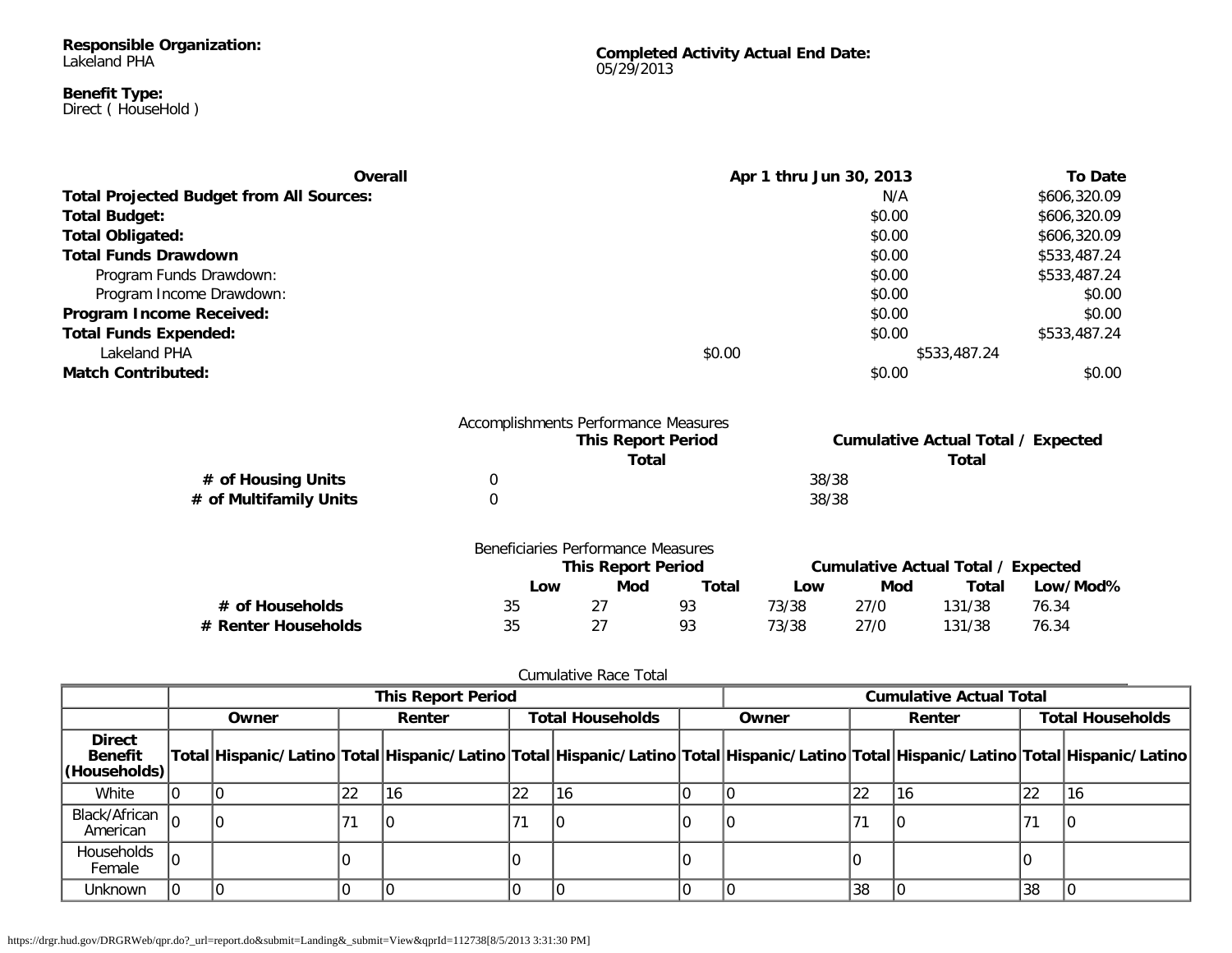| Rehab of multi family housing units.                                                 | <b>Activity Description:</b>            |              |                        |  |
|--------------------------------------------------------------------------------------|-----------------------------------------|--------------|------------------------|--|
| Lakeland PHA                                                                         | Location Description:                   |              |                        |  |
|                                                                                      | <b>Activity Progress Narrative:</b>     |              |                        |  |
|                                                                                      | <b>Activity Location:</b>               |              |                        |  |
| <b>Address</b>                                                                       | City                                    | <b>State</b> | Status / Accept<br>Zip |  |
| No Activity Locations Found                                                          |                                         |              |                        |  |
|                                                                                      |                                         |              |                        |  |
|                                                                                      | Other Funding Sources Budgeted - Detail |              |                        |  |
|                                                                                      | <b>Match Sources</b>                    |              | Amount                 |  |
| No Other Match Funding Sources Found                                                 |                                         |              |                        |  |
|                                                                                      |                                         |              |                        |  |
|                                                                                      |                                         |              | Amount                 |  |
|                                                                                      | <b>Other Funding Sources</b>            |              |                        |  |
| No Other Funding Sources Found                                                       |                                         |              |                        |  |
|                                                                                      |                                         |              |                        |  |
|                                                                                      | <b>Activity Supporting Documents:</b>   |              |                        |  |
|                                                                                      |                                         |              |                        |  |
| <b>Activity Supporting Documents:</b>                                                |                                         |              |                        |  |
| <b>Supporting Documents</b><br>None                                                  |                                         |              |                        |  |
|                                                                                      |                                         |              |                        |  |
|                                                                                      |                                         |              |                        |  |
|                                                                                      |                                         |              |                        |  |
| <b>Grantee Activity Number:</b><br><b>LC 14A</b>                                     |                                         |              |                        |  |
| <b>Activity Category:</b><br>Rehabilitation/reconstruction of residential structures | <b>Activity Title:</b>                  |              |                        |  |
| <b>Project Number:</b><br>101                                                        | LC 14A<br><b>Activity Status:</b>       |              |                        |  |

<span id="page-26-0"></span>**Projected Start Date:** 06/23/2008

**Project Title:**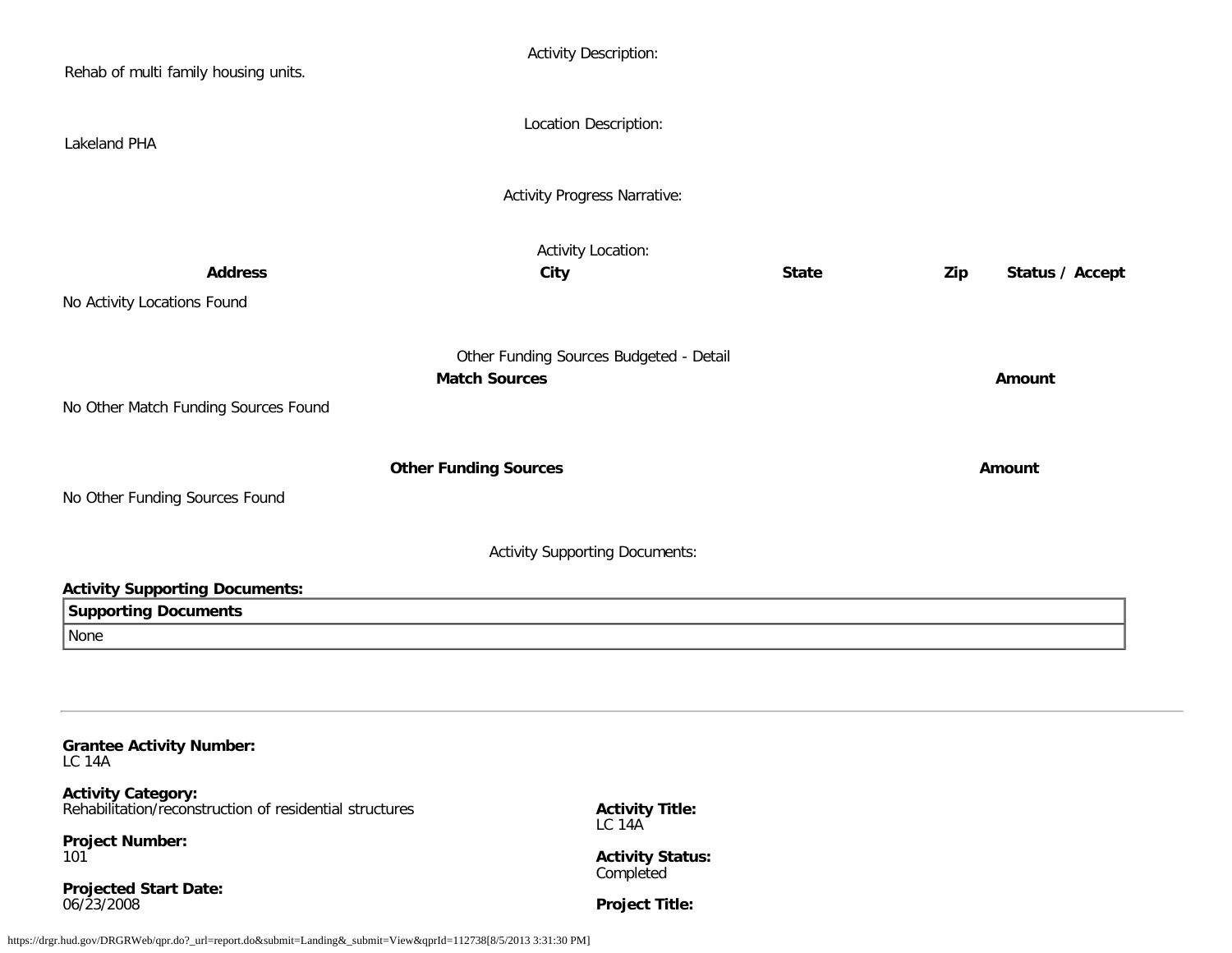**National Objective:** Low/Mod

**Responsible Organization:** Lee County

**Benefit Type:** Direct ( HouseHold ) Method of Distribution Housing

**Projected End Date:** 12/22/2010

## **Completed Activity Actual End Date:**

| Overall                                         | Apr 1 thru Jun 30, 2013 | To Date      |
|-------------------------------------------------|-------------------------|--------------|
| <b>Total Projected Budget from All Sources:</b> | N/A                     | \$313,930.25 |
| <b>Total Budget:</b>                            | \$0.00                  | \$313,930.25 |
| <b>Total Obligated:</b>                         | \$0.00                  | \$313,930.25 |
| <b>Total Funds Drawdown</b>                     | \$0.00                  | \$313,930.25 |
| Program Funds Drawdown:                         | \$0.00                  | \$313,930.25 |
| Program Income Drawdown:                        | \$0.00                  | \$0.00       |
| Program Income Received:                        | \$0.00                  | \$0.00       |
| <b>Total Funds Expended:</b>                    | \$0.00                  | \$313,930.25 |
| <b>Match Contributed:</b>                       | \$0.00                  | \$0.00       |

|                         | Accomplishments Performance Measures |       |                                           |
|-------------------------|--------------------------------------|-------|-------------------------------------------|
|                         | <b>This Report Period</b>            |       | <b>Cumulative Actual Total / Expected</b> |
|                         | Total                                |       | Total                                     |
| # of Housing Units      |                                      | 23/59 |                                           |
| # of Singlefamily Units |                                      | 23/59 |                                           |
|                         |                                      |       |                                           |

|                    | Beneficiaries Performance Measures |                           |       |      |       |                                    |          |
|--------------------|------------------------------------|---------------------------|-------|------|-------|------------------------------------|----------|
|                    |                                    | <b>This Report Period</b> |       |      |       | Cumulative Actual Total / Expected |          |
|                    | Low                                | Mod                       | Total | Low  | Mod   | Total                              | Low/Mod% |
| # of Households    |                                    |                           |       | 23/0 | 58/23 | 81/23                              | 100      |
| # Owner Households |                                    |                           |       | 23/0 | 58/23 | 81/23                              | 100      |

## Cumulative Race Total

|                                                 | <b>This Report Period</b> |       |  |        |  |                         |    | <b>Cumulative Actual Total</b>                                                                                                      |  |                         |    |  |
|-------------------------------------------------|---------------------------|-------|--|--------|--|-------------------------|----|-------------------------------------------------------------------------------------------------------------------------------------|--|-------------------------|----|--|
|                                                 |                           | Owner |  | Renter |  | <b>Total Households</b> |    | Owner<br>Renter                                                                                                                     |  | <b>Total Households</b> |    |  |
| <b>Direct</b><br><b>Benefit</b><br>(Households) |                           |       |  |        |  |                         |    | Total Hispanic/Latino Total Hispanic/Latino Total Hispanic/Latino Total Hispanic/Latino Total Hispanic/Latino Total Hispanic/Latino |  |                         |    |  |
| White                                           |                           |       |  |        |  |                         | 23 |                                                                                                                                     |  |                         | 23 |  |
| Black/African $\vert_0$<br>American             |                           | 10    |  |        |  |                         | 30 |                                                                                                                                     |  |                         | 30 |  |
| Other multi-<br>racial                          | lO                        |       |  |        |  |                         |    |                                                                                                                                     |  |                         |    |  |
|                                                 |                           |       |  |        |  |                         |    |                                                                                                                                     |  |                         |    |  |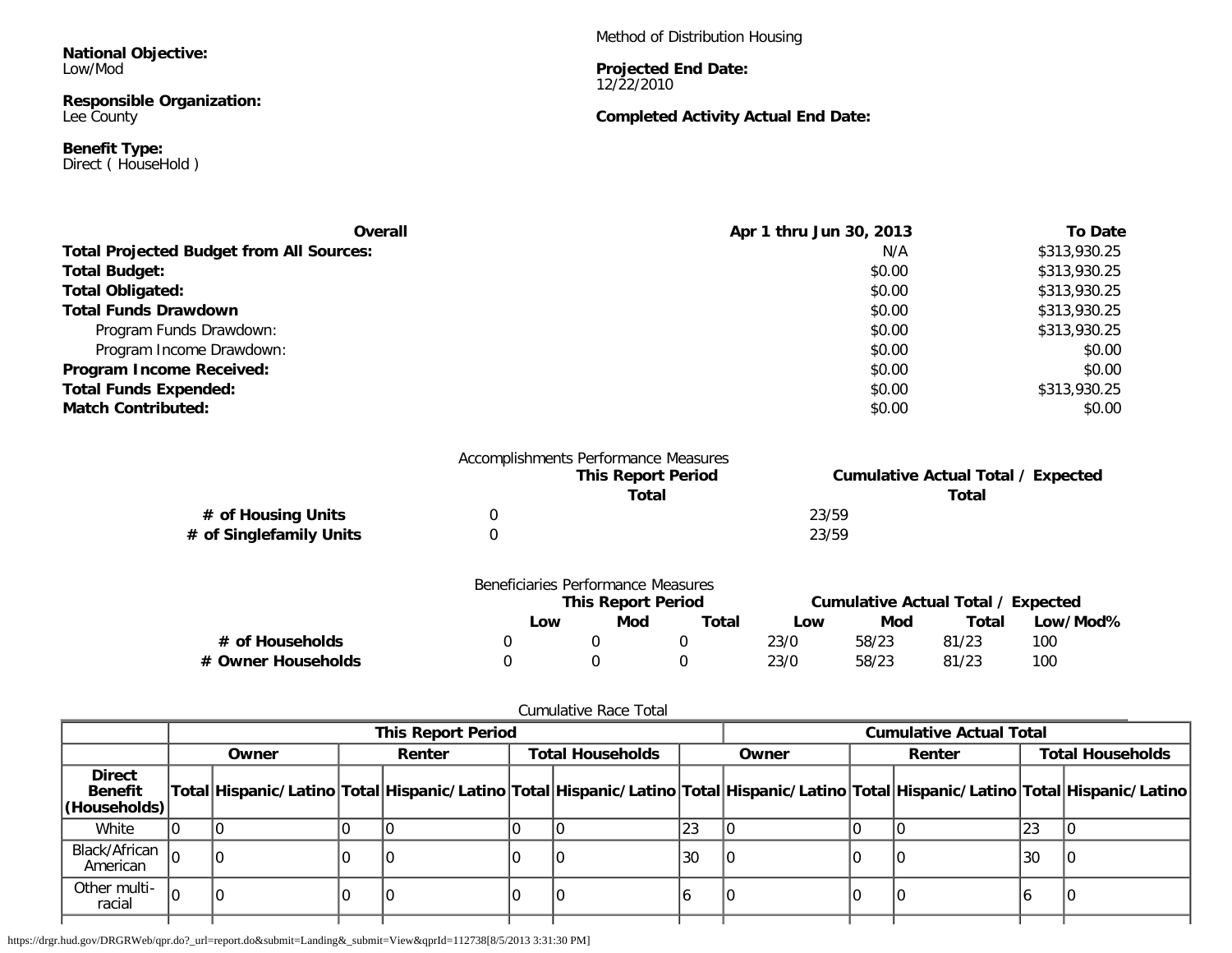| Households<br>Female                                                                          | 10                                                                        |                                      | 0 |                              | 0 |                                       | $\overline{7}$ |             | 10 |             | 7  |             |
|-----------------------------------------------------------------------------------------------|---------------------------------------------------------------------------|--------------------------------------|---|------------------------------|---|---------------------------------------|----------------|-------------|----|-------------|----|-------------|
| Unknown                                                                                       | 10                                                                        | $ 0\rangle$                          | 0 | $ 0\rangle$                  | 0 | $ 0\rangle$                           | 22             | $ 0\rangle$ | 10 | $ 0\rangle$ | 22 | $ 0\rangle$ |
| <b>Activity Description:</b><br>Housing rehab and hardening for single family housing.        |                                                                           |                                      |   |                              |   |                                       |                |             |    |             |    |             |
| Location Description:<br>Lee County                                                           |                                                                           |                                      |   |                              |   |                                       |                |             |    |             |    |             |
| <b>Activity Progress Narrative:</b>                                                           |                                                                           |                                      |   |                              |   |                                       |                |             |    |             |    |             |
| <b>Activity Location:</b><br>Status / Accept<br><b>Address</b><br>City<br><b>State</b><br>Zip |                                                                           |                                      |   |                              |   |                                       |                |             |    |             |    |             |
| No Activity Locations Found                                                                   |                                                                           |                                      |   |                              |   |                                       |                |             |    |             |    |             |
|                                                                                               | Other Funding Sources Budgeted - Detail<br><b>Match Sources</b><br>Amount |                                      |   |                              |   |                                       |                |             |    |             |    |             |
|                                                                                               |                                                                           | No Other Match Funding Sources Found |   |                              |   |                                       |                |             |    |             |    |             |
|                                                                                               |                                                                           |                                      |   | <b>Other Funding Sources</b> |   |                                       |                |             |    | Amount      |    |             |
| No Other Funding Sources Found                                                                |                                                                           |                                      |   |                              |   |                                       |                |             |    |             |    |             |
|                                                                                               |                                                                           |                                      |   |                              |   | <b>Activity Supporting Documents:</b> |                |             |    |             |    |             |
| <b>Activity Supporting Documents:</b>                                                         |                                                                           |                                      |   |                              |   |                                       |                |             |    |             |    |             |
| <b>Supporting Documents</b>                                                                   |                                                                           |                                      |   |                              |   |                                       |                |             |    |             |    |             |
| None                                                                                          |                                                                           |                                      |   |                              |   |                                       |                |             |    |             |    |             |

<span id="page-28-0"></span>**Grantee Activity Number:** LC 14B

**Activity Category:** Affordable Rental Housing

**Project Number:**

https://drgr.hud.gov/DRGRWeb/qpr.do?\_url=report.do&submit=Landing&\_submit=View&qprId=112738[8/5/2013 3:31:30 PM]

**Activity Title:** LC 14B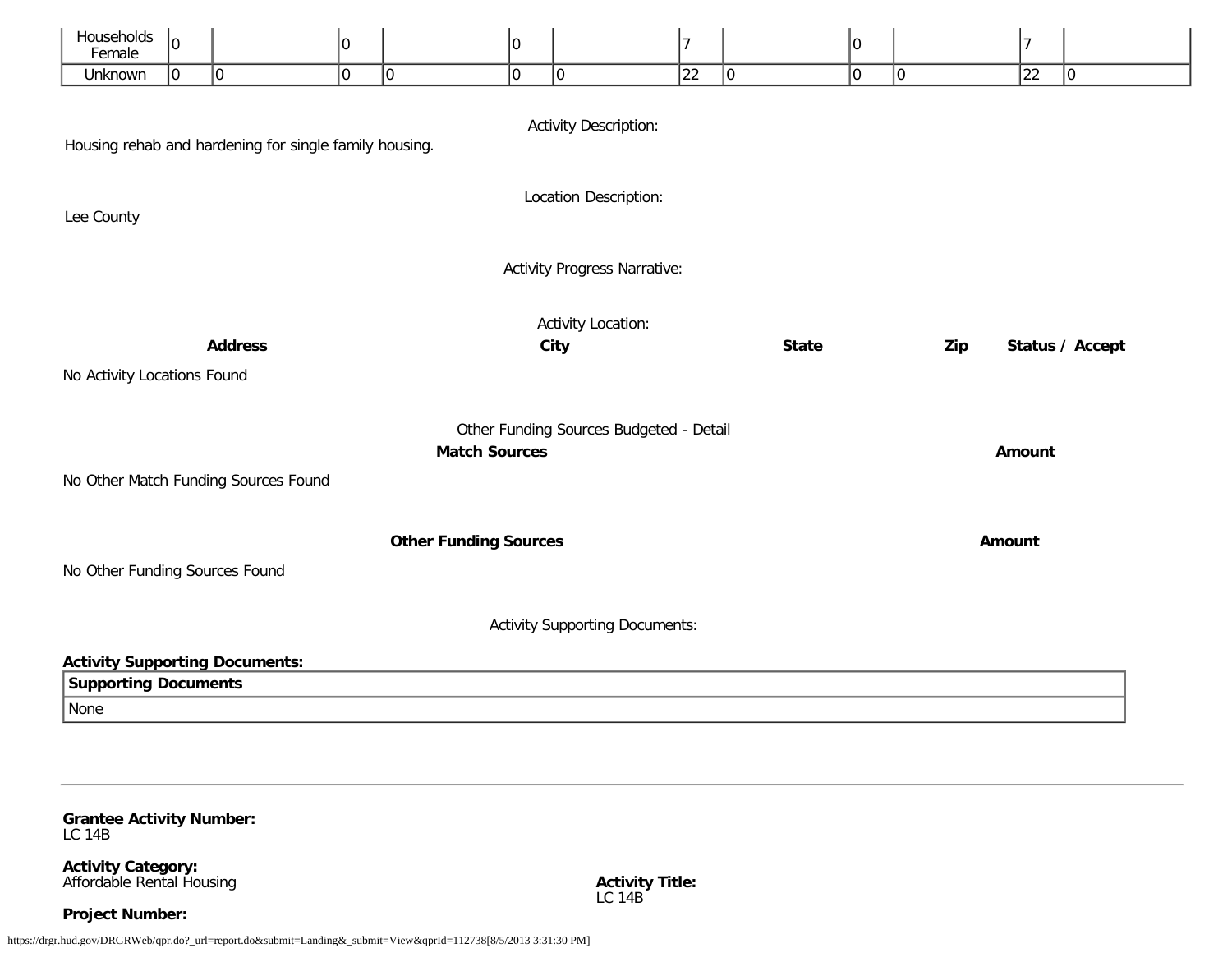**Projected Start Date:** 06/23/2008

**National Objective:** Low/Mod

**Responsible Organization:** Lee County

**Benefit Type:** Direct ( HouseHold ) **Activity Status:** Completed

**Project Title:** Method of Distribution Housing

**Projected End Date:** 06/23/2010

**Completed Activity Actual End Date:**

| <b>Overall</b>                                  | Apr 1 thru Jun 30, 2013 | <b>To Date</b> |
|-------------------------------------------------|-------------------------|----------------|
| <b>Total Projected Budget from All Sources:</b> | N/A                     | \$43,260.00    |
| <b>Total Budget:</b>                            | \$0.00                  | \$43,260.00    |
| <b>Total Obligated:</b>                         | \$0.00                  | \$43,260.00    |
| <b>Total Funds Drawdown</b>                     | \$0.00                  | \$43,259.90    |
| Program Funds Drawdown:                         | \$0.00                  | \$43,259.90    |
| Program Income Drawdown:                        | \$0.00                  | \$0.00         |
| Program Income Received:                        | \$0.00                  | \$0.00         |
| <b>Total Funds Expended:</b>                    | \$0.00                  | \$43,259.90    |
| <b>Match Contributed:</b>                       | \$0.00                  | \$0.00         |

|                        | Accomplishments Performance Measures |                                           |
|------------------------|--------------------------------------|-------------------------------------------|
|                        | <b>This Report Period</b>            | <b>Cumulative Actual Total / Expected</b> |
|                        | Total                                | Total                                     |
| # of Housing Units     |                                      | 25/25                                     |
| # of Multifamily Units |                                      | 25/25                                     |
|                        |                                      |                                           |

|                 | Beneficiaries Performance Measures |                           |       |                                    |      |       |          |
|-----------------|------------------------------------|---------------------------|-------|------------------------------------|------|-------|----------|
|                 |                                    | <b>This Report Period</b> |       | Cumulative Actual Total / Expected |      |       |          |
|                 | ∟ow                                | Mod                       | Total | Low                                | Mod  | Total | Low/Mod% |
| # of Households |                                    |                           |       | 0/25                               | 25/0 | 25/25 | 100      |

## Cumulative Race Total

|                                                  | <b>This Report Period</b> |       |  |        |                         |  | <b>Cumulative Actual Total</b> |                                                                                                                                     |                         |  |    |  |
|--------------------------------------------------|---------------------------|-------|--|--------|-------------------------|--|--------------------------------|-------------------------------------------------------------------------------------------------------------------------------------|-------------------------|--|----|--|
|                                                  |                           | Owner |  | Renter | <b>Total Households</b> |  | Renter<br>Owner                |                                                                                                                                     | <b>Total Households</b> |  |    |  |
| <b>Direct</b><br><b>Benefit</b><br> (Households) |                           |       |  |        |                         |  |                                | Total Hispanic/Latino Total Hispanic/Latino Total Hispanic/Latino Total Hispanic/Latino Total Hispanic/Latino Total Hispanic/Latino |                         |  |    |  |
| Unknown                                          | ١O                        |       |  |        |                         |  |                                |                                                                                                                                     |                         |  | 25 |  |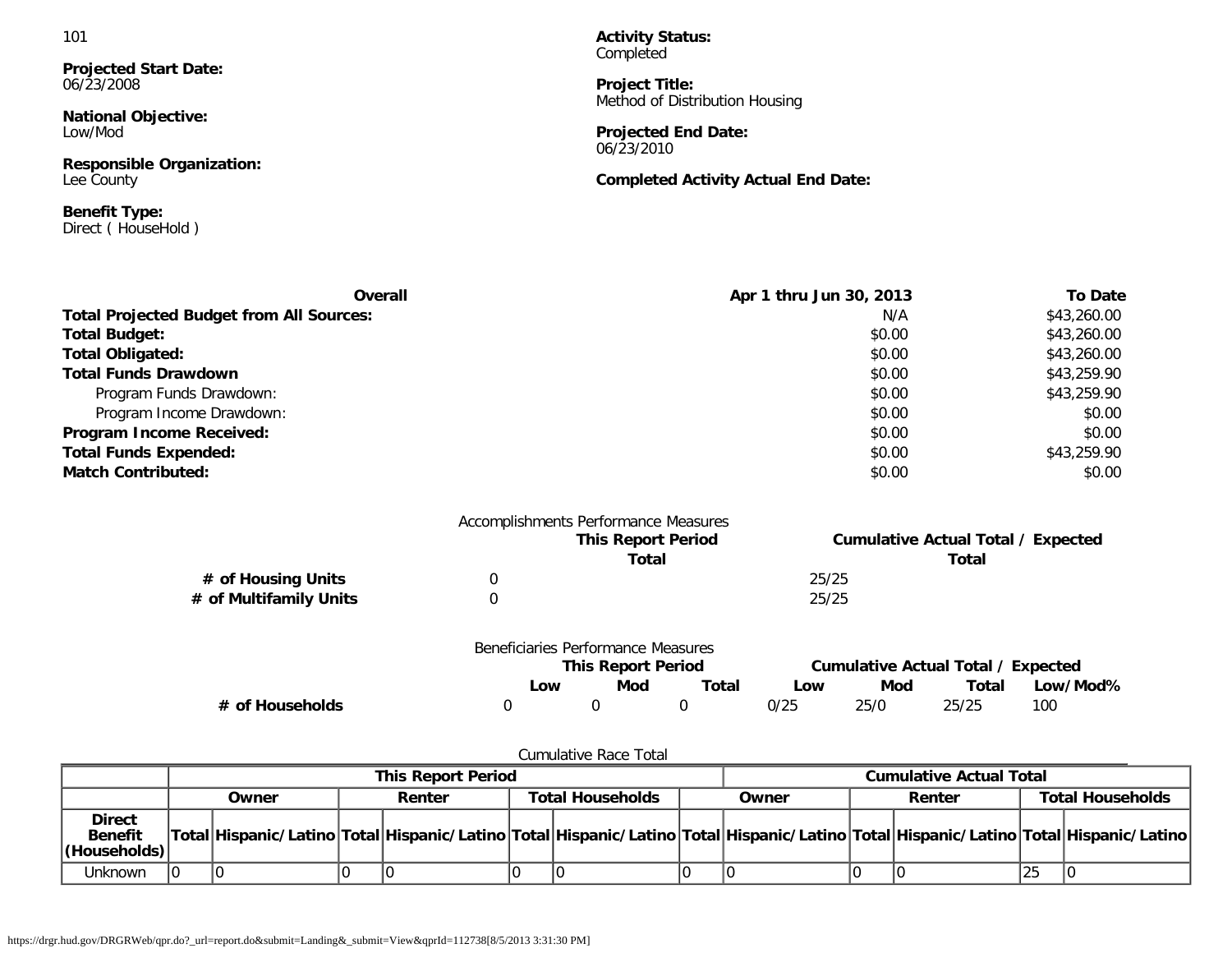| Rehab of multi family housing.                                                     | <b>Activity Description:</b>                                    |              |                        |
|------------------------------------------------------------------------------------|-----------------------------------------------------------------|--------------|------------------------|
| Lee County                                                                         | Location Description:                                           |              |                        |
|                                                                                    | <b>Activity Progress Narrative:</b>                             |              |                        |
| <b>Address</b>                                                                     | <b>Activity Location:</b><br><b>City</b>                        | <b>State</b> | Status / Accept<br>Zip |
| No Activity Locations Found                                                        |                                                                 |              |                        |
| No Other Match Funding Sources Found                                               | Other Funding Sources Budgeted - Detail<br><b>Match Sources</b> |              | Amount                 |
| No Other Funding Sources Found                                                     | <b>Other Funding Sources</b>                                    |              | Amount                 |
|                                                                                    | <b>Activity Supporting Documents:</b>                           |              |                        |
| <b>Activity Supporting Documents:</b>                                              |                                                                 |              |                        |
| <b>Supporting Documents</b><br>None                                                |                                                                 |              |                        |
|                                                                                    |                                                                 |              |                        |
| <b>Grantee Activity Number:</b><br><b>M B PHA 12</b>                               |                                                                 |              |                        |
| <b>Activity Category:</b><br>Construction of new housing<br><b>Project Number:</b> | <b>Activity Title:</b><br>M B PHA 12                            |              |                        |

<span id="page-30-0"></span>101

**Projected Start Date:** 08/21/2008

**Activity Status:** Under Way

**Project Title:** Method of Distribution Housing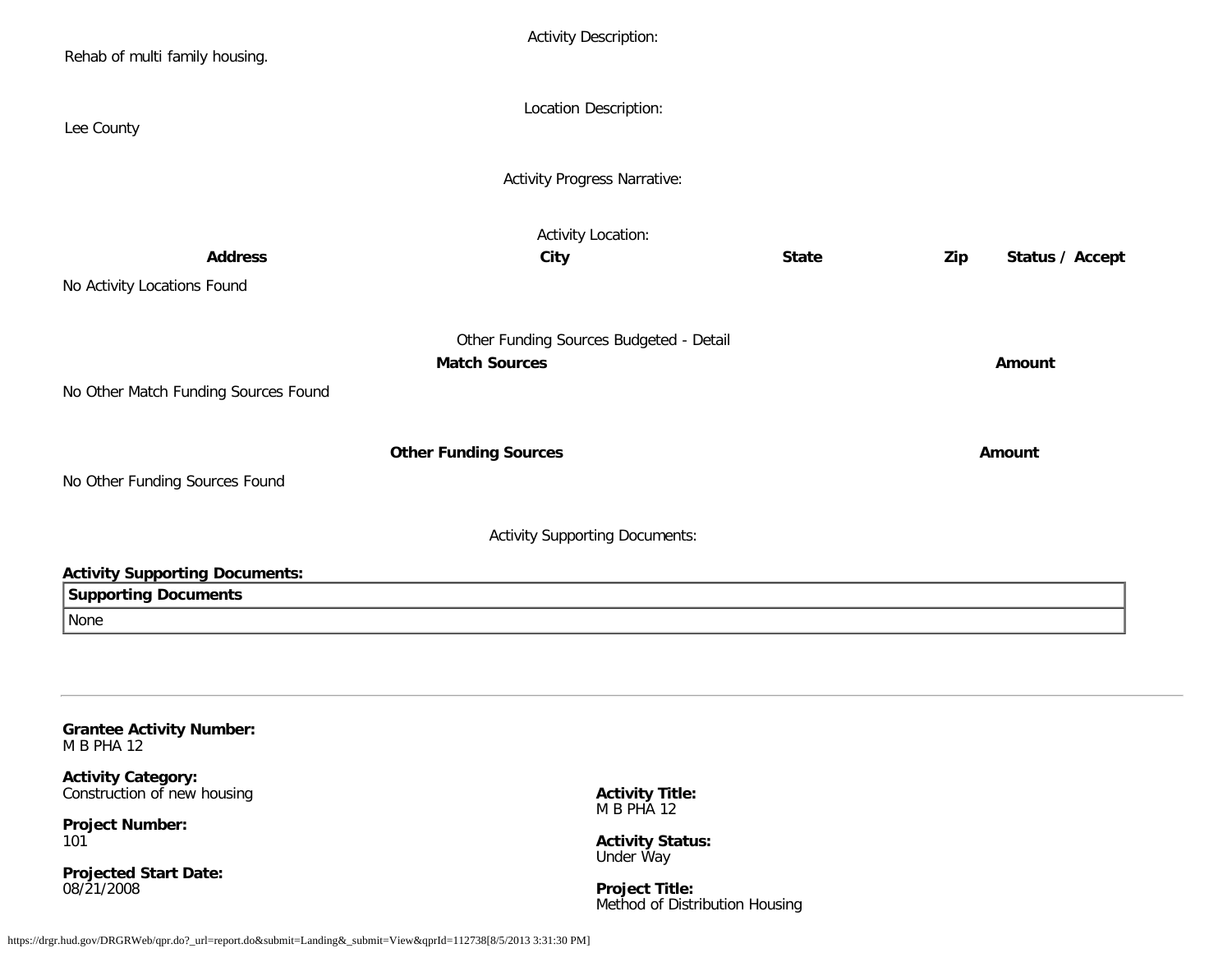**National Objective:** Low/Mod

**Responsible Organization:** Miami Beach PHA

**Benefit Type:** Direct ( HouseHold ) **Projected End Date:** 08/20/2013

**Completed Activity Actual End Date:**

| Overall                                         | Apr 1 thru Jun 30, 2013 | To Date      |
|-------------------------------------------------|-------------------------|--------------|
| <b>Total Projected Budget from All Sources:</b> | N/A                     | \$383,010.00 |
| <b>Total Budget:</b>                            | \$0.00                  | \$383,010.00 |
| <b>Total Obligated:</b>                         | \$0.00                  | \$383,010.00 |
| <b>Total Funds Drawdown</b>                     | \$0.00                  | \$257,002.27 |
| Program Funds Drawdown:                         | \$0.00                  | \$257,002.27 |
| Program Income Drawdown:                        | \$0.00                  | \$0.00       |
| <b>Program Income Received:</b>                 | \$0.00                  | \$0.00       |
| <b>Total Funds Expended:</b>                    | \$0.00                  | \$257,002.27 |
| <b>Match Contributed:</b>                       | \$0.00                  | \$0.00       |

|                        | Accomplishments Performance Measures |       |                                           |
|------------------------|--------------------------------------|-------|-------------------------------------------|
|                        | <b>This Report Period</b>            |       | <b>Cumulative Actual Total / Expected</b> |
|                        | Total                                |       | Total                                     |
| # of Housing Units     |                                      | 30/30 |                                           |
| # of Multifamily Units |                                      | 30/30 |                                           |

|                     | Beneficiaries Performance Measures |                           |       |                                    |     |       |          |
|---------------------|------------------------------------|---------------------------|-------|------------------------------------|-----|-------|----------|
|                     |                                    | <b>This Report Period</b> |       | Cumulative Actual Total / Expected |     |       |          |
|                     | Low                                | Mod                       | Total | Low                                | Mod | Total | Low/Mod% |
| # of Households     |                                    |                           |       | 30/30                              | 0/0 | 30/30 | 100      |
| # Renter Households |                                    |                           |       | 30/30                              | 0/0 | 30/30 | 100      |

|--|

|                                                 | <b>This Report Period</b> |       |  |        |  | <b>Cumulative Actual Total</b> |  |                                                                                                                                     |    |        |    |                         |
|-------------------------------------------------|---------------------------|-------|--|--------|--|--------------------------------|--|-------------------------------------------------------------------------------------------------------------------------------------|----|--------|----|-------------------------|
|                                                 |                           | Owner |  | Renter |  | <b>Total Households</b>        |  | Owner                                                                                                                               |    | Renter |    | <b>Total Households</b> |
| <b>Direct</b><br><b>Benefit</b><br>(Households) |                           |       |  |        |  |                                |  | Total Hispanic/Latino Total Hispanic/Latino Total Hispanic/Latino Total Hispanic/Latino Total Hispanic/Latino Total Hispanic/Latino |    |        |    |                         |
| Households<br>Female                            |                           |       |  |        |  |                                |  |                                                                                                                                     |    |        |    |                         |
| Unknown                                         |                           |       |  |        |  |                                |  |                                                                                                                                     | 30 |        | 30 |                         |

Activity Description: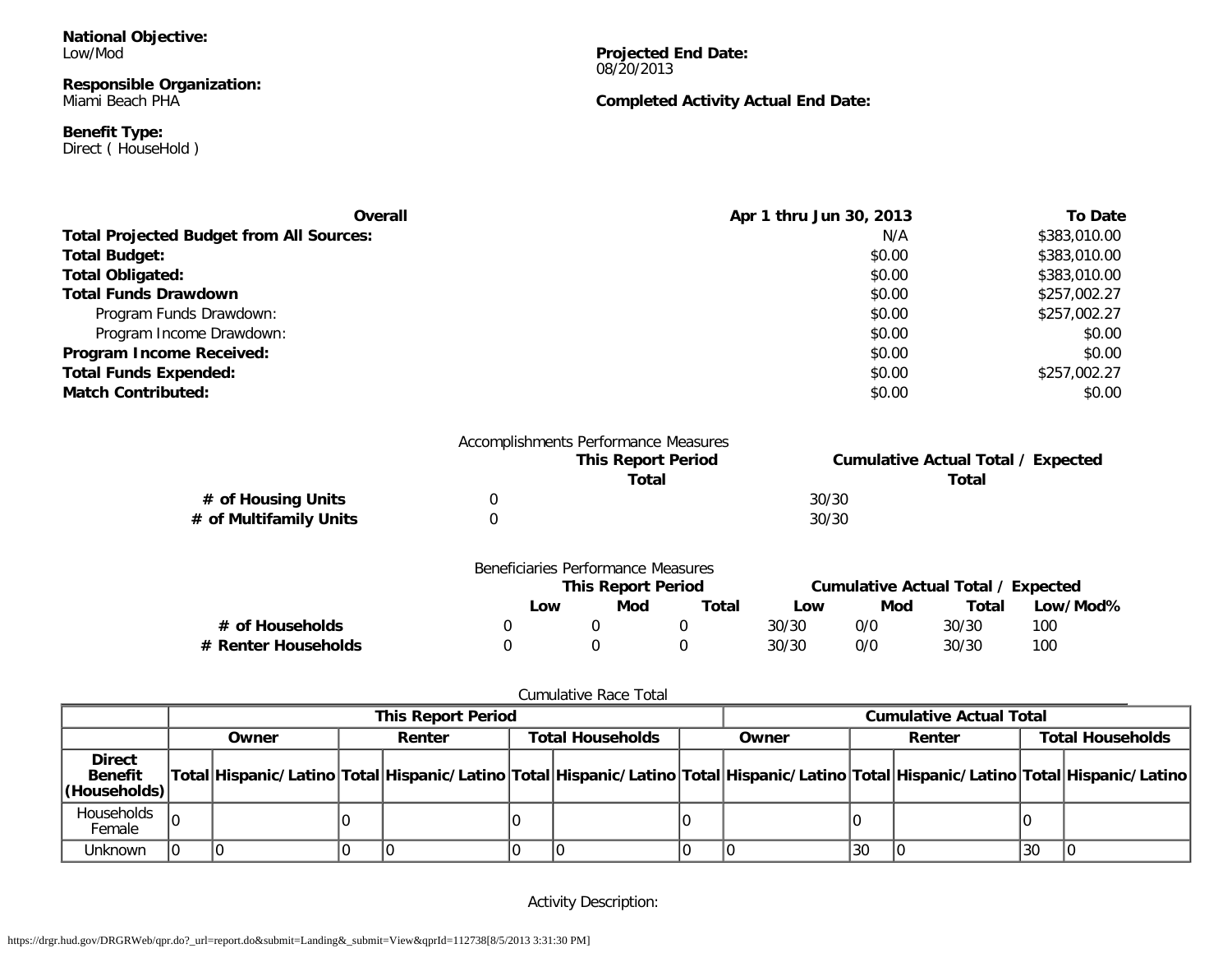Miami Beach PHA- This project is currently under construction by Section 3 certified general contractor and will provide 30 units of affordable housing for lowincome elderly disabled persons.

| Miami Beach PHA                                                                                                                           | Location Description:                                            |              |                        |
|-------------------------------------------------------------------------------------------------------------------------------------------|------------------------------------------------------------------|--------------|------------------------|
|                                                                                                                                           | <b>Activity Progress Narrative:</b>                              |              |                        |
| <b>Address</b><br>No Activity Locations Found                                                                                             | Activity Location:<br>City                                       | <b>State</b> | Status / Accept<br>Zip |
| No Other Match Funding Sources Found                                                                                                      | Other Funding Sources Budgeted - Detail<br><b>Match Sources</b>  |              | Amount                 |
| No Other Funding Sources Found                                                                                                            | <b>Other Funding Sources</b>                                     |              | Amount                 |
|                                                                                                                                           | <b>Activity Supporting Documents:</b>                            |              |                        |
| <b>Activity Supporting Documents:</b><br><b>Supporting Documents</b><br>None                                                              |                                                                  |              |                        |
| <b>Grantee Activity Number:</b><br>M B PHA 14B<br><b>Activity Category:</b><br>Affordable Rental Housing<br><b>Project Number:</b><br>101 | <b>Activity Title:</b><br>M B PHA 14B<br><b>Activity Status:</b> |              |                        |

<span id="page-32-0"></span>**Projected Start Date:** 08/21/2008

**Project Title:** Method of Distribution Housing

Under Way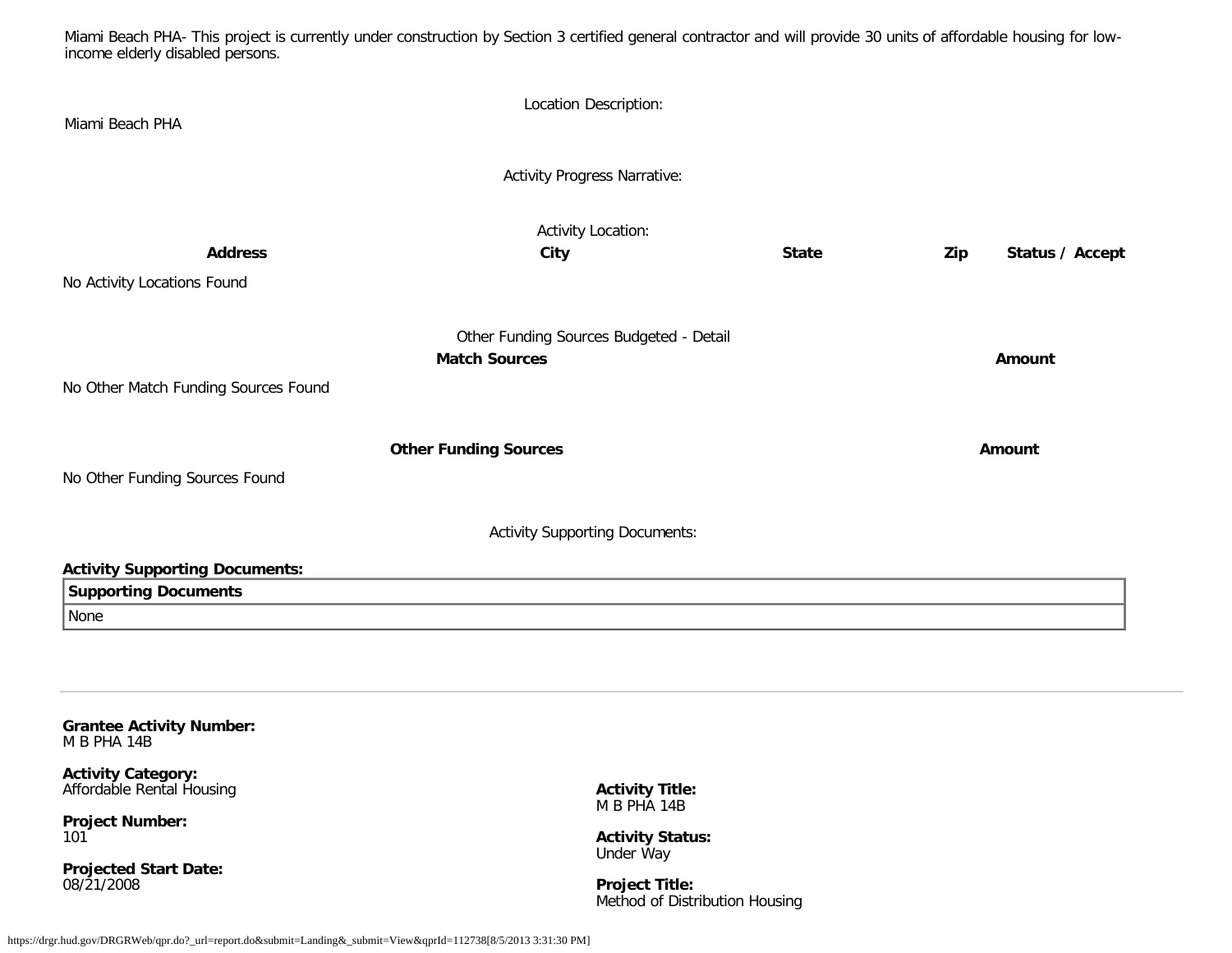**National Objective:** Low/Mod

**Responsible Organization:** Miami Beach PHA

**Benefit Type:** Direct ( HouseHold ) **Projected End Date:** 08/20/2013

**Completed Activity Actual End Date:**

| <b>Overall</b>                                  | Apr 1 thru Jun 30, 2013 | To Date      |
|-------------------------------------------------|-------------------------|--------------|
| <b>Total Projected Budget from All Sources:</b> | N/A                     | \$366,990.00 |
| <b>Total Budget:</b>                            | \$0.00                  | \$366,990.00 |
| <b>Total Obligated:</b>                         | \$0.00                  | \$366,990.00 |
| <b>Total Funds Drawdown</b>                     | \$0.00                  | \$351,652.00 |
| Program Funds Drawdown:                         | \$0.00                  | \$351,652.00 |
| Program Income Drawdown:                        | \$0.00                  | \$0.00       |
| Program Income Received:                        | \$0.00                  | \$0.00       |
| <b>Total Funds Expended:</b>                    | \$0.00                  | \$351,652.00 |
| <b>Match Contributed:</b>                       | \$0.00                  | \$0.00       |

|                        | Accomplishments Performance Measures |       |                                           |
|------------------------|--------------------------------------|-------|-------------------------------------------|
|                        | <b>This Report Period</b>            |       | <b>Cumulative Actual Total / Expected</b> |
|                        | Total                                |       | Total                                     |
| # of Housing Units     |                                      | 16/16 |                                           |
| # of Multifamily Units |                                      | 16/16 |                                           |

|                     | Beneficiaries Performance Measures |                           |       |       |                                    |       |          |
|---------------------|------------------------------------|---------------------------|-------|-------|------------------------------------|-------|----------|
|                     |                                    | <b>This Report Period</b> |       |       | Cumulative Actual Total / Expected |       |          |
|                     | <b>LOW</b>                         | Mod                       | Total | LOW   | Mod                                | Total | Low/Mod% |
| # of Households     |                                    |                           |       | 16/16 | 0/0                                | 16/16 | 100      |
| # Renter Households |                                    |                           |       | 16/16 | 0/0                                | 16/16 | 100      |

|                                                 | <b>This Report Period</b> |       |  |        |  | <b>Cumulative Actual Total</b> |  |                                                                                                                                     |    |        |    |                         |
|-------------------------------------------------|---------------------------|-------|--|--------|--|--------------------------------|--|-------------------------------------------------------------------------------------------------------------------------------------|----|--------|----|-------------------------|
|                                                 |                           | Owner |  | Renter |  | <b>Total Households</b>        |  | Owner                                                                                                                               |    | Renter |    | <b>Total Households</b> |
| <b>Direct</b><br><b>Benefit</b><br>(Households) |                           |       |  |        |  |                                |  | Total Hispanic/Latino Total Hispanic/Latino Total Hispanic/Latino Total Hispanic/Latino Total Hispanic/Latino Total Hispanic/Latino |    |        |    |                         |
| Households<br>Female                            |                           |       |  |        |  |                                |  |                                                                                                                                     |    |        |    |                         |
| Unknown                                         |                           |       |  |        |  |                                |  |                                                                                                                                     | 16 |        | 16 |                         |

Activity Description: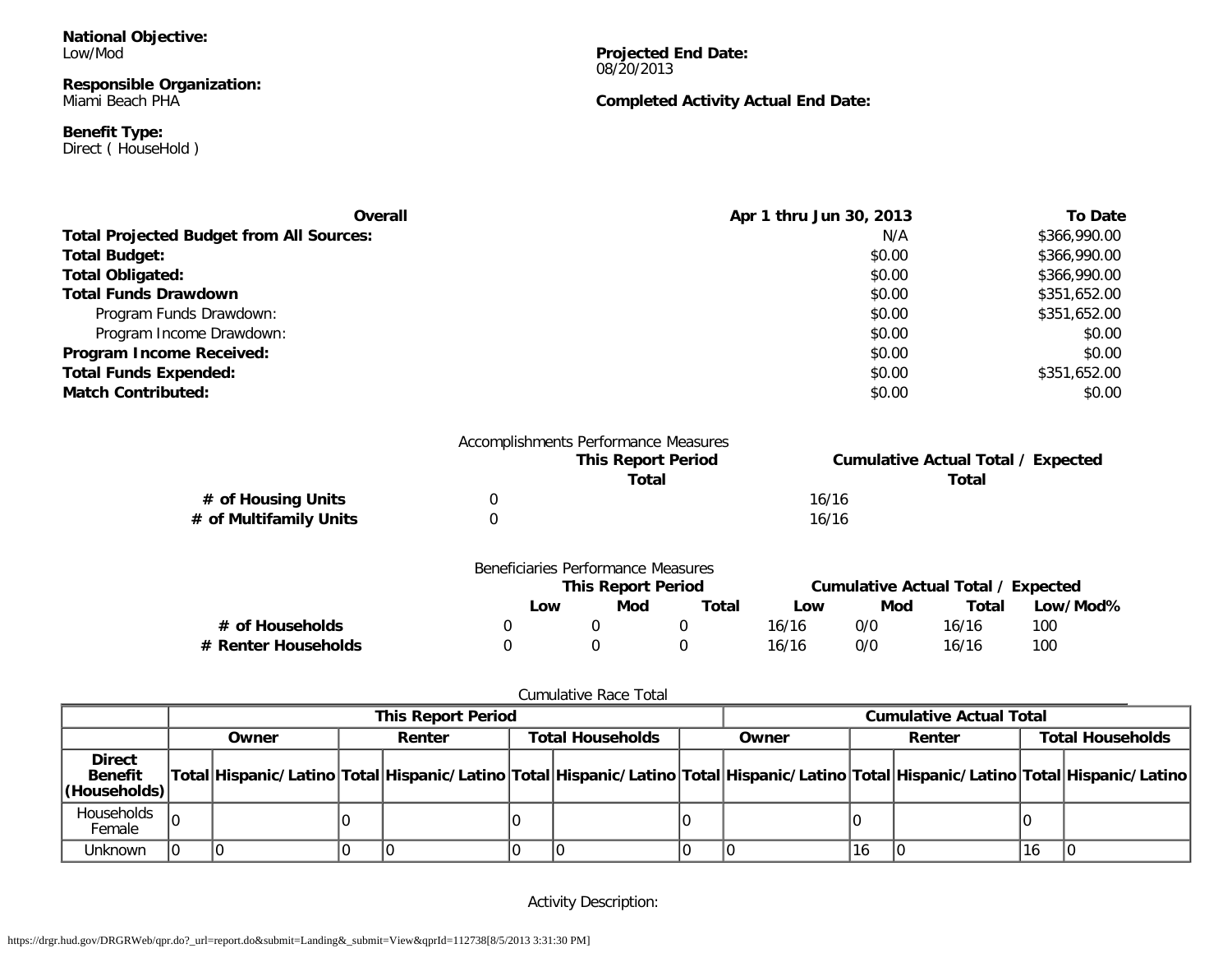Windstorm Protection/Multi family housing rehab - accomplishments reduced from 416 to 16. Extensive rehab to Collins Avenue apartments: Storm shutters, insulated doors and windows.

|                                                                                                                                                                                                | Location Description:                   |              |     |                 |
|------------------------------------------------------------------------------------------------------------------------------------------------------------------------------------------------|-----------------------------------------|--------------|-----|-----------------|
| Miami Beach PHA - 211 Collins Avenue<br>Cancelled - 200 Alton Road - funds reallocated to Collins Avenue project.<br>Cancelled - 150 Alton Road - funds reallocated to Collins Avenue project. |                                         |              |     |                 |
|                                                                                                                                                                                                | <b>Activity Progress Narrative:</b>     |              |     |                 |
|                                                                                                                                                                                                | <b>Activity Location:</b>               |              |     |                 |
| <b>Address</b>                                                                                                                                                                                 | City                                    | <b>State</b> | Zip | Status / Accept |
| No Activity Locations Found                                                                                                                                                                    |                                         |              |     |                 |
|                                                                                                                                                                                                | Other Funding Sources Budgeted - Detail |              |     |                 |
|                                                                                                                                                                                                | <b>Match Sources</b>                    |              |     | Amount          |
| No Other Match Funding Sources Found                                                                                                                                                           |                                         |              |     |                 |
|                                                                                                                                                                                                | <b>Other Funding Sources</b>            |              |     | Amount          |
| No Other Funding Sources Found                                                                                                                                                                 |                                         |              |     |                 |
|                                                                                                                                                                                                | <b>Activity Supporting Documents:</b>   |              |     |                 |
| <b>Activity Supporting Documents:</b>                                                                                                                                                          |                                         |              |     |                 |
| <b>Supporting Documents</b>                                                                                                                                                                    |                                         |              |     |                 |
| None                                                                                                                                                                                           |                                         |              |     |                 |
|                                                                                                                                                                                                |                                         |              |     |                 |

<span id="page-34-0"></span>**Grantee Activity Number:** M Co 14B

**Activity Category:** Affordable Rental Housing

**Project Number:** 101

**Activity Title:** M Co 14B

**Activity Status:** Completed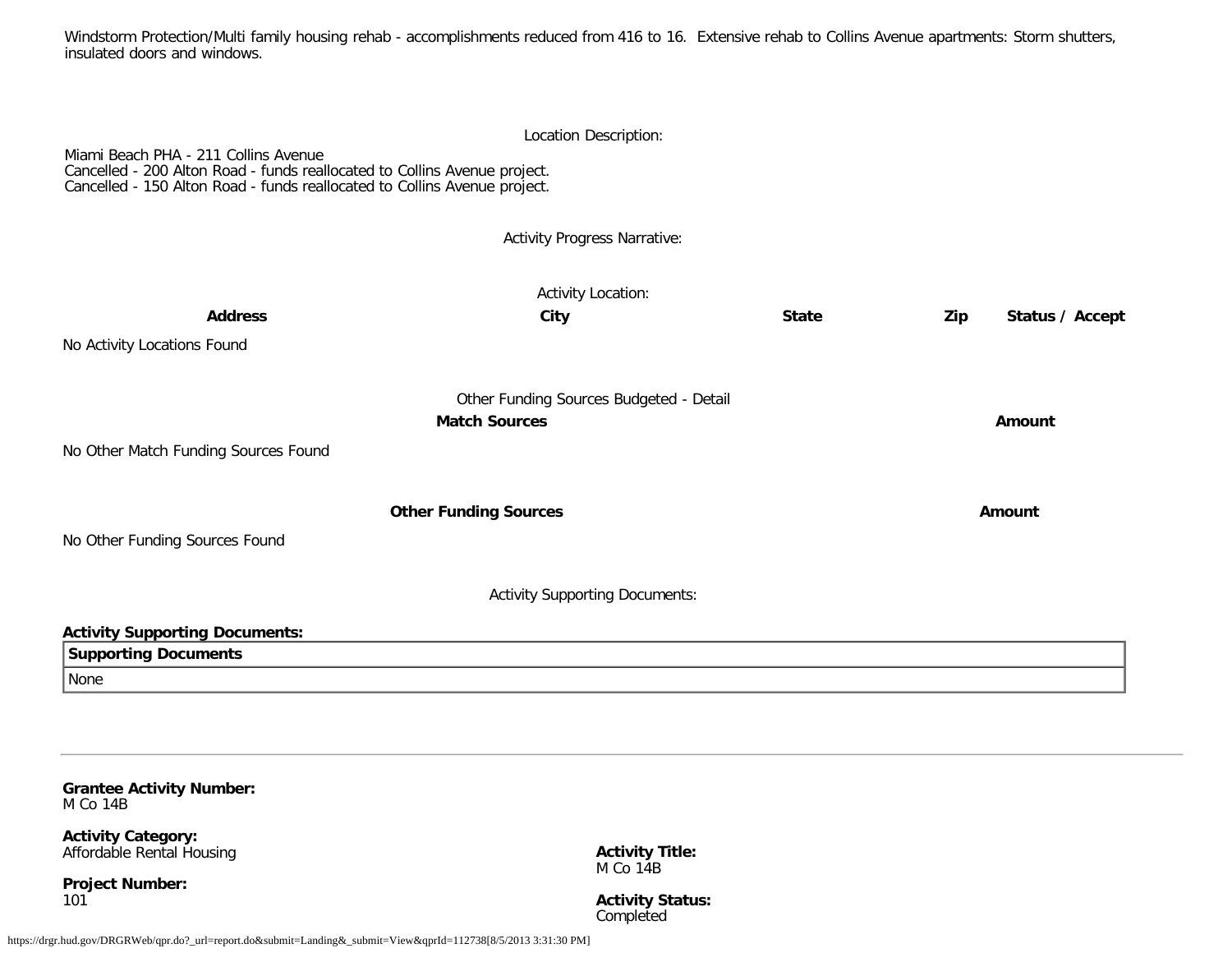**Projected Start Date:** 06/27/2008

**National Objective:** Low/Mod

**Responsible Organization:** Martin County

**Benefit Type:** Direct ( HouseHold )

**Project Title:** Method of Distribution Housing

**Projected End Date:** 12/27/2011

## **Completed Activity Actual End Date:**

| <b>Overall</b>                                  | Apr 1 thru Jun 30, 2013 | <b>To Date</b> |
|-------------------------------------------------|-------------------------|----------------|
| <b>Total Projected Budget from All Sources:</b> | N/A                     | \$133,000.00   |
| <b>Total Budget:</b>                            | (\$879.98)              | \$133,000.00   |
| <b>Total Obligated:</b>                         | (\$879.98)              | \$133,000.00   |
| <b>Total Funds Drawdown</b>                     | \$0.00                  | \$133,000.00   |
| Program Funds Drawdown:                         | \$0.00                  | \$133,000.00   |
| Program Income Drawdown:                        | \$0.00                  | \$0.00         |
| Program Income Received:                        | \$0.00                  | \$0.00         |
| <b>Total Funds Expended:</b>                    | \$0.00                  | \$133,000.00   |
| <b>Match Contributed:</b>                       | \$0.00                  | \$0.00         |

|                        | Accomplishments Performance Measures |       |                                           |
|------------------------|--------------------------------------|-------|-------------------------------------------|
|                        | <b>This Report Period</b>            |       | <b>Cumulative Actual Total / Expected</b> |
|                        | Total                                |       | Total                                     |
| # of Housing Units     |                                      | 77/77 |                                           |
| # of Multifamily Units |                                      | 77/77 |                                           |

|                     | Beneficiaries Performance Measures | <b>This Report Period</b> |       |       |       | Cumulative Actual Total / Expected |          |
|---------------------|------------------------------------|---------------------------|-------|-------|-------|------------------------------------|----------|
|                     | Low                                | Mod                       | Total | Low   | Mod   | Total                              | Low/Mod% |
| # of Households     |                                    |                           |       | 65/65 | 12/12 | 77/77                              | 100      |
| # Renter Households |                                    |                           |       | 65/65 | 12/12 | 77/77                              | 100      |

### Cumulative Race Total

|                                                 | <b>This Report Period</b> |  |        |  |                         |  | <b>Cumulative Actual Total</b>                                                                                                      |    |        |    |                         |  |
|-------------------------------------------------|---------------------------|--|--------|--|-------------------------|--|-------------------------------------------------------------------------------------------------------------------------------------|----|--------|----|-------------------------|--|
|                                                 | Owner                     |  | Renter |  | <b>Total Households</b> |  | Owner                                                                                                                               |    | Renter |    | <b>Total Households</b> |  |
| <b>Direct</b><br><b>Benefit</b><br>(Households) |                           |  |        |  |                         |  | Total Hispanic/Latino Total Hispanic/Latino Total Hispanic/Latino Total Hispanic/Latino Total Hispanic/Latino Total Hispanic/Latino |    |        |    |                         |  |
| White                                           |                           |  |        |  |                         |  |                                                                                                                                     | 58 | 33     | 58 | 133                     |  |
| Black/African $ _{\Omega}$<br>American          |                           |  |        |  |                         |  |                                                                                                                                     | 19 |        | 19 |                         |  |
|                                                 |                           |  |        |  |                         |  |                                                                                                                                     |    |        |    |                         |  |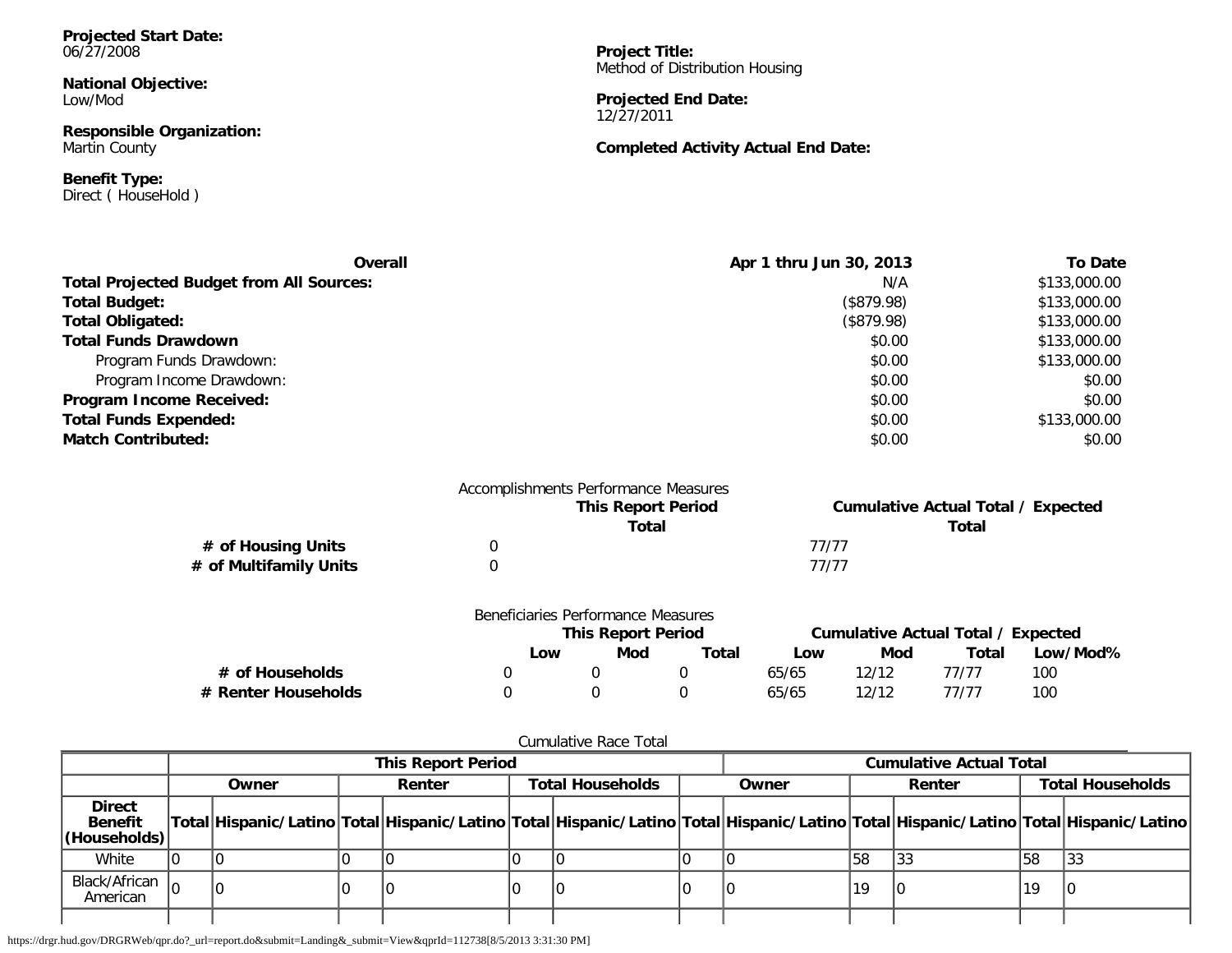| Households<br>Female                  | 10                                  |                                                   | 0 | $ 0\rangle$                  |      |                                         | 0 |              | 7 |     | $\overline{7}$  |
|---------------------------------------|-------------------------------------|---------------------------------------------------|---|------------------------------|------|-----------------------------------------|---|--------------|---|-----|-----------------|
|                                       | <b>Activity Description:</b>        |                                                   |   |                              |      |                                         |   |              |   |     |                 |
|                                       |                                     | Funds associated with multi family housing rehab. |   |                              |      |                                         |   |              |   |     |                 |
| eCDBG budgeted for \$133,000          |                                     |                                                   |   |                              |      |                                         |   |              |   |     |                 |
| Martin County                         | Location Description:               |                                                   |   |                              |      |                                         |   |              |   |     |                 |
|                                       | <b>Activity Progress Narrative:</b> |                                                   |   |                              |      |                                         |   |              |   |     |                 |
|                                       |                                     | <b>Address</b>                                    |   |                              | City | <b>Activity Location:</b>               |   | <b>State</b> |   | Zip | Status / Accept |
| No Activity Locations Found           |                                     |                                                   |   |                              |      |                                         |   |              |   |     |                 |
|                                       |                                     |                                                   |   | <b>Match Sources</b>         |      | Other Funding Sources Budgeted - Detail |   |              |   |     | Amount          |
|                                       |                                     | No Other Match Funding Sources Found              |   |                              |      |                                         |   |              |   |     |                 |
|                                       |                                     |                                                   |   | <b>Other Funding Sources</b> |      |                                         |   |              |   |     | Amount          |
| No Other Funding Sources Found        |                                     |                                                   |   |                              |      |                                         |   |              |   |     |                 |
| <b>Activity Supporting Documents:</b> |                                     |                                                   |   |                              |      |                                         |   |              |   |     |                 |
| <b>Activity Supporting Documents:</b> |                                     |                                                   |   |                              |      |                                         |   |              |   |     |                 |
| <b>Supporting Documents</b>           |                                     |                                                   |   |                              |      |                                         |   |              |   |     |                 |
| None                                  |                                     |                                                   |   |                              |      |                                         |   |              |   |     |                 |

<span id="page-36-0"></span>**Grantee Activity Number:** M-D Co 14B

**Activity Category:** Affordable Rental Housing **Activity Title:**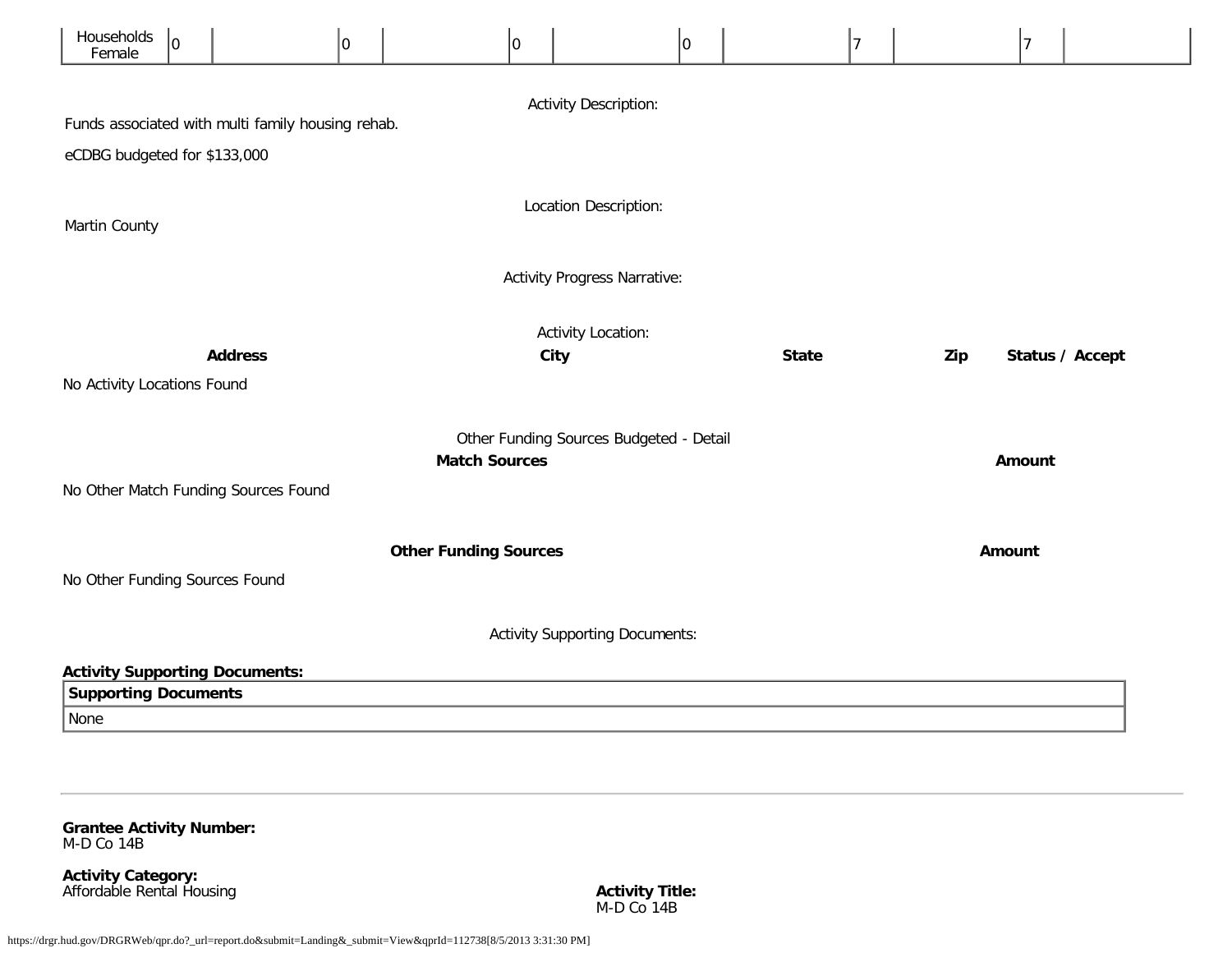**Project Number:** 101

**Projected Start Date:** 06/30/2008

**National Objective:** Low/Mod

**Responsible Organization:** Miami Dade County

**Benefit Type:** Direct ( HouseHold )

**Activity Status:** Under Way

**Project Title:** Method of Distribution Housing

**Projected End Date:** 06/30/2013

**Completed Activity Actual End Date:**

| Overall                                         | Apr 1 thru Jun 30, 2013 | <b>To Date</b>  |
|-------------------------------------------------|-------------------------|-----------------|
| <b>Total Projected Budget from All Sources:</b> | N/A                     | \$11,016,368.00 |
| <b>Total Budget:</b>                            | \$0.00                  | \$11,016,368.00 |
| <b>Total Obligated:</b>                         | \$0.00                  | \$11,016,368.00 |
| <b>Total Funds Drawdown</b>                     | \$1,899,694.14          | \$7,323,611.61  |
| Program Funds Drawdown:                         | \$1,899,694.14          | \$7,323,611.61  |
| Program Income Drawdown:                        | \$0.00                  | \$0.00          |
| Program Income Received:                        | \$0.00                  | \$0.00          |
| <b>Total Funds Expended:</b>                    | \$247,526.94            | \$5,671,444.41  |
| Miami Dade County                               | \$247,526.94            | \$5,671,444.41  |
| <b>Match Contributed:</b>                       | \$0.00                  | \$0.00          |
| Accomplishments Performance Measures            |                         |                 |

|                    | <b>This Report Period</b><br>Total                              | <b>Cumulative Actual Total / Expected</b><br>Total |
|--------------------|-----------------------------------------------------------------|----------------------------------------------------|
| # of Housing Units |                                                                 | 2,402/2,402                                        |
|                    | Beneficiaries Performance Measures<br><b>This Report Period</b> | <b>Cumulative Actual Total / Expected</b>          |

|                 | <b>This Report Period</b> |     |       | Cumulative Actual Total / Expected |     |          |          |
|-----------------|---------------------------|-----|-------|------------------------------------|-----|----------|----------|
|                 | _OW                       | Mod | Total | Low                                | Mod | Total    | Low/Mod% |
| # of Households |                           |     |       | 0/11.498                           | 0/0 | 0/11.498 |          |

Cumulative Race Total

|                                                         | <b>This Report Period</b> |       |  |                                                                                                                                     |  |                         | <b>Cumulative Actual Total</b> |       |  |        |  |                         |
|---------------------------------------------------------|---------------------------|-------|--|-------------------------------------------------------------------------------------------------------------------------------------|--|-------------------------|--------------------------------|-------|--|--------|--|-------------------------|
|                                                         |                           | Owner |  | Renter                                                                                                                              |  | <b>Total Households</b> |                                | Owner |  | Renter |  | <b>Total Households</b> |
| <b>Direct</b><br><b>Benefit</b><br>$ $ (Households) $ $ |                           |       |  | Total Hispanic/Latino Total Hispanic/Latino Total Hispanic/Latino Total Hispanic/Latino Total Hispanic/Latino Total Hispanic/Latino |  |                         |                                |       |  |        |  |                         |
| <b>Unknown</b>                                          |                           |       |  |                                                                                                                                     |  |                         |                                |       |  |        |  |                         |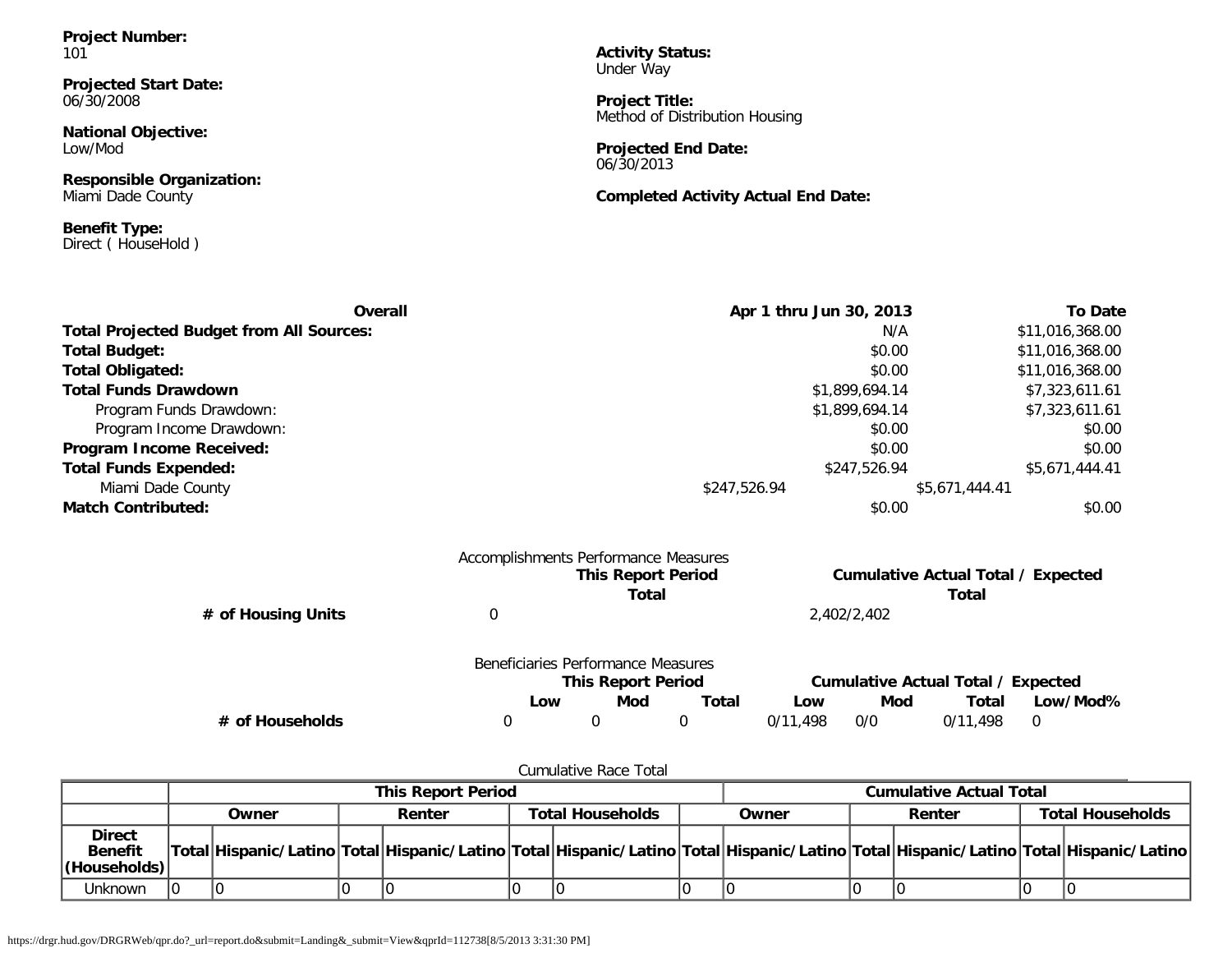#### Activity Description:

Rehab of multi family housing units.

#### **MIAMI-DADE COUNTY HAS REQUESTED SIGNIFICANT BUDGET CHANGES, PARTICULARLY AS RELATED TO HOUSING, AND IN ADDITION HAS ASKED FOR NUMEROUS PAYMENT MOVES (PAYMENTS DRAWN UNDER ONE ACTIVITY TO BE MOVED TO ANOTHER ACTIVITY). WE ALSO EXPECT ANOTHER MODIFICATION MOVING FUNDS TO A NEW ACTIVITY. PRIOR TO CLOSING OUT THIS CONTRACT, A THOROUGH REVIEW OF THE FUNDING MUST BE DONE. THERE WILL BE CONSIDERABLE CHANGES MADE TO DRGR FOLLOWING THAT REVIEW. 8/22/12**

Location Description:

#### Miami-Dade County

Coconut Grove Apartments (Sec. 8), Gateway Apartments, Ingram Terrace Apartments, Milton Manor Apartments (Sec. 8), Perrine Rainbow Apartments (Sec. 8), Wynwood Apartments (Sec. 8), Gibson Plaza Apartments (Sec. 8), Riverside Apartments (Sec. 8), Little Havana Apartments (Sec. 8), Miami Gardens Apartments (Sec. 8), Venetian Gardens (Apt. Rehab/Parking Lot & Drainage Improvements), Little Havana Homes, Palmetto Gardens, Santa Clara Apartments, Homestead Gardens Apartments, Biscayne Plaza Apartments, Ward Towers Apartments, Medvin Apartments, Wynwood Elderly Apartments, Twin Lakes Apartments, City of Miami Beach Housing Authority-Rebecca Towers I, City of Miami Beach Housing Authority-Rebecca Towers II, Harry Cain Apartments, Palm Court Apartments, Robert King High, Miami Beach Community Dev. Corp. Villa Maria Apartments

Activity Progress Narrative:

|                                       | <b>Activity Location:</b>               |              |        |                 |
|---------------------------------------|-----------------------------------------|--------------|--------|-----------------|
| <b>Address</b>                        | City                                    | <b>State</b> | Zip    | Status / Accept |
| No Activity Locations Found           |                                         |              |        |                 |
|                                       | Other Funding Sources Budgeted - Detail |              |        |                 |
|                                       | <b>Match Sources</b>                    |              | Amount |                 |
| No Other Match Funding Sources Found  |                                         |              |        |                 |
|                                       | <b>Other Funding Sources</b>            |              | Amount |                 |
| No Other Funding Sources Found        |                                         |              |        |                 |
|                                       | <b>Activity Supporting Documents:</b>   |              |        |                 |
| <b>Activity Supporting Documents:</b> |                                         |              |        |                 |
| <b>Supporting Documents</b>           |                                         |              |        |                 |
| None                                  |                                         |              |        |                 |
|                                       |                                         |              |        |                 |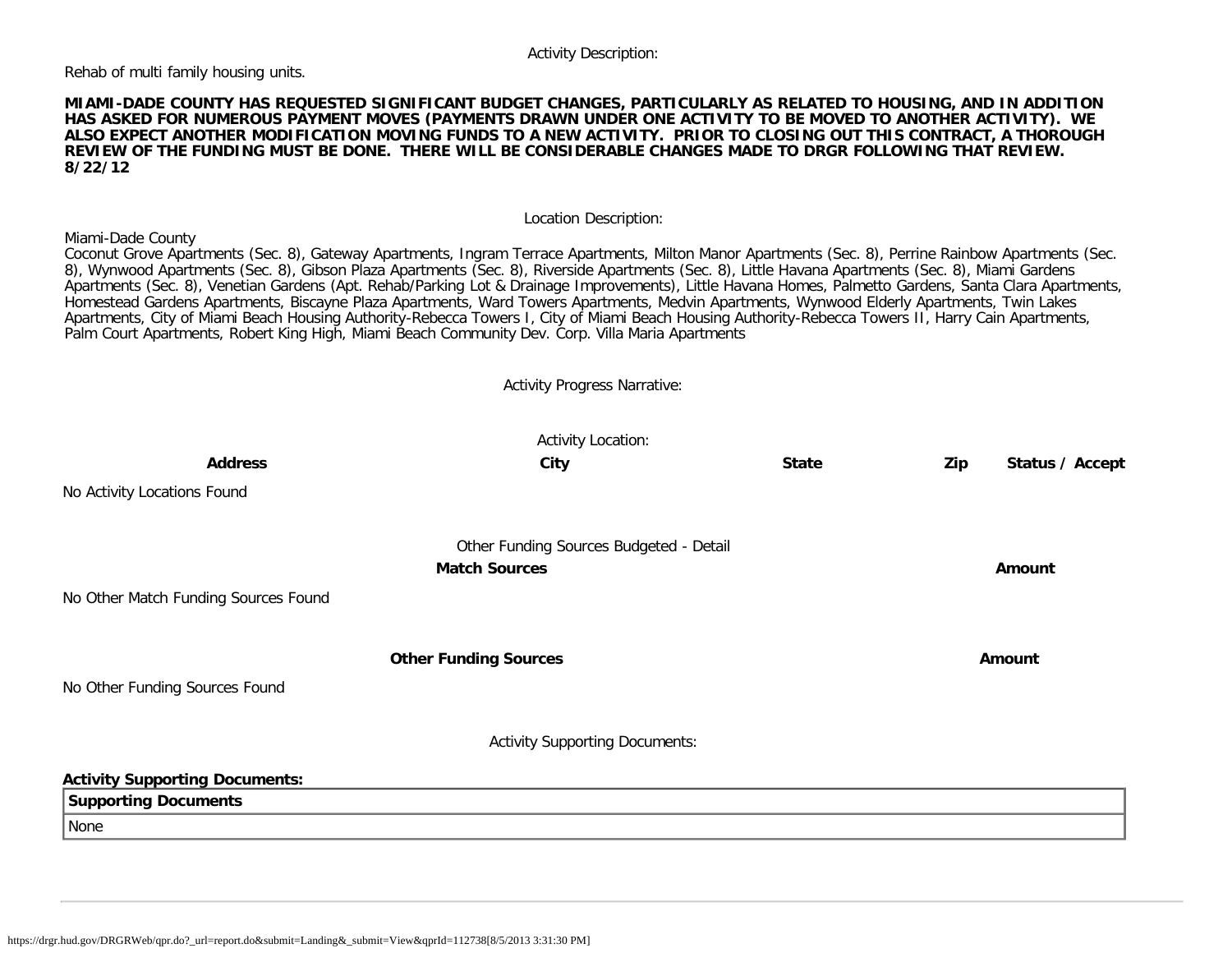<span id="page-39-0"></span>**Grantee Activity Number:** M-D Co 21A

**Activity Category:** Administration

**Project Number:** 099

**Projected Start Date:** 06/30/2008

**National Objective:** N/A

**Responsible Organization:** Miami Dade County

**Benefit Type:**

**Activity Title:** M-D Co 21A

**Activity Status:** Under Way

**Project Title:** Administrative Costs

**Projected End Date:** 06/30/2013

**Completed Activity Actual End Date:**

| <b>Overall</b>                                  | Apr 1 thru Jun 30, 2013 |              | <b>To Date</b> |
|-------------------------------------------------|-------------------------|--------------|----------------|
| <b>Total Projected Budget from All Sources:</b> |                         | N/A          | \$763,304.00   |
| <b>Total Budget:</b>                            |                         | \$0.00       | \$763,304.00   |
| <b>Total Obligated:</b>                         |                         | \$0.00       | \$763,304.00   |
| <b>Total Funds Drawdown</b>                     | \$15,987.89             |              | \$680,972.26   |
| Program Funds Drawdown:                         | \$15,987.89             |              | \$680,972.26   |
| Program Income Drawdown:                        |                         | \$0.00       | \$0.00         |
| Program Income Received:                        |                         | \$0.00       | \$0.00         |
| <b>Total Funds Expended:</b>                    | \$10,313.18             |              | \$675,297.55   |
| Miami Dade County                               | \$10,313.18             | \$675,297.55 |                |
| <b>Match Contributed:</b>                       |                         | \$0.00       | \$0.00         |

Activity Description:

Administrative funds associated with the Miami Dade County disaster grant.

**MIAMI-DADE COUNTY HAS REQUESTED SIGNIFICANT BUDGET CHANGES, PARTICULARLY AS RELATED TO HOUSING, AND IN ADDITION HAS ASKED FOR NUMEROUS PAYMENT MOVES (PAYMENTS DRAWN UNDER ONE ACTIVITY TO BE MOVED TO ANOTHER ACTIVITY). WE ALSO EXPECT ANOTHER MODIFICATION MOVING FUNDS TO A NEW ACTIVITY. PRIOR TO CLOSING OUT THIS CONTRACT, A THOROUGH REVIEW OF THE FUNDING MUST BE DONE. THERE WILL BE CONSIDERABLE CHANGES MADE TO DRGR FOLLOWING THAT REVIEW. 8/22/12**

Location Description: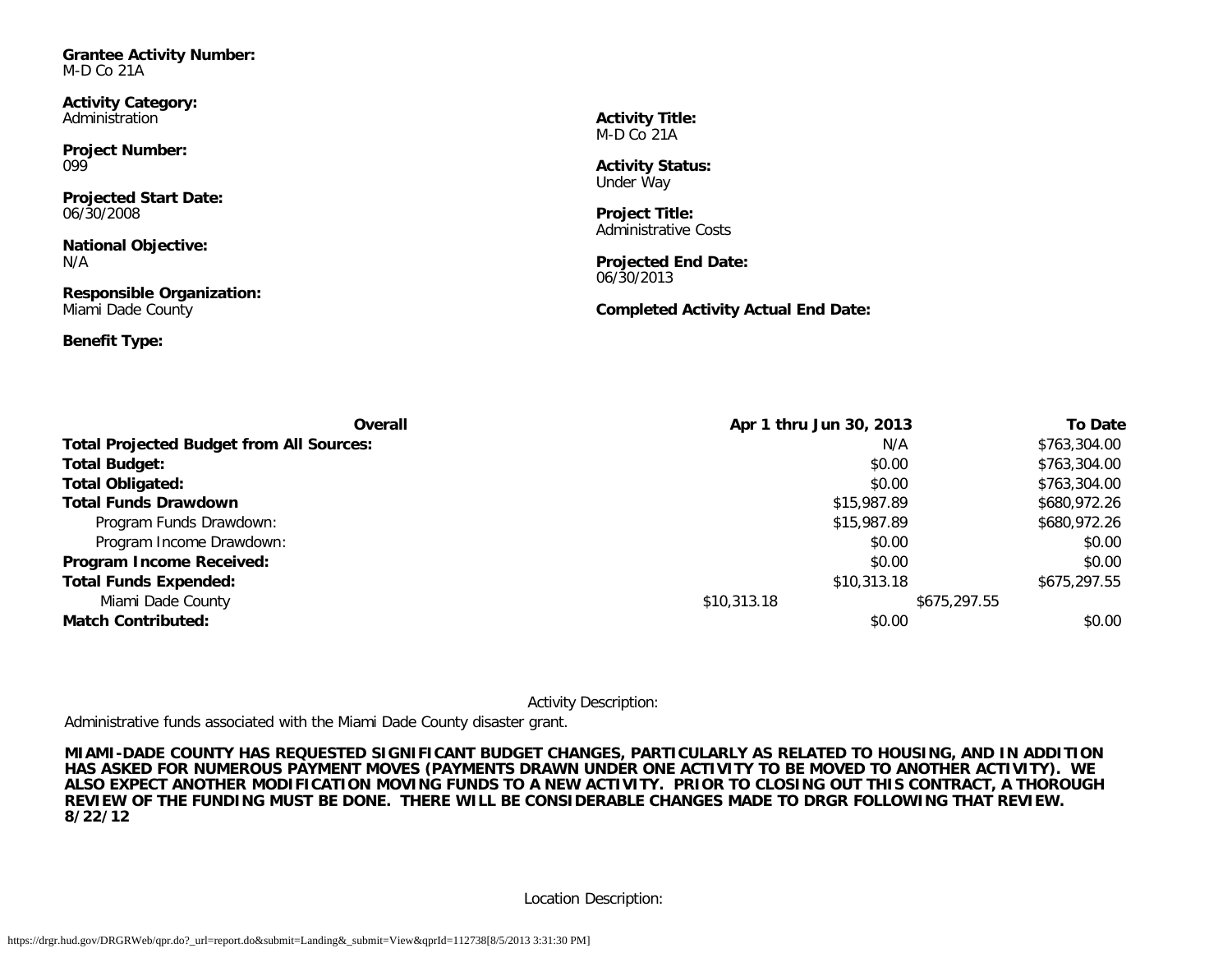|                                                        | <b>Activity Progress Narrative:</b>                     |              |                        |
|--------------------------------------------------------|---------------------------------------------------------|--------------|------------------------|
|                                                        | <b>Activity Location:</b>                               |              |                        |
| <b>Address</b>                                         | City                                                    | <b>State</b> | Status / Accept<br>Zip |
| No Activity Locations Found                            |                                                         |              |                        |
|                                                        | Other Funding Sources Budgeted - Detail                 |              |                        |
|                                                        | <b>Match Sources</b>                                    |              | Amount                 |
| No Other Match Funding Sources Found                   |                                                         |              |                        |
|                                                        | <b>Other Funding Sources</b>                            |              | Amount                 |
| No Other Funding Sources Found                         |                                                         |              |                        |
|                                                        | <b>Activity Supporting Documents:</b>                   |              |                        |
| <b>Activity Supporting Documents:</b>                  |                                                         |              |                        |
| <b>Supporting Documents</b>                            |                                                         |              |                        |
| None                                                   |                                                         |              |                        |
|                                                        |                                                         |              |                        |
| <b>Grantee Activity Number:</b><br>P PHA 14B           |                                                         |              |                        |
| <b>Activity Category:</b><br>Affordable Rental Housing | <b>Activity Title:</b><br>P PHA 14B                     |              |                        |
| <b>Project Number:</b><br>101                          | <b>Activity Status:</b><br>Completed                    |              |                        |
| <b>Projected Start Date:</b><br>06/27/2008             | <b>Project Title:</b><br>Method of Distribution Housing |              |                        |
| <b>National Objective:</b><br>Low/Mod                  | <b>Projected End Date:</b>                              |              |                        |

<span id="page-40-0"></span>**Responsible Organization:** Pahokee PHA

**Completed Activity Actual End Date:**

06/26/2010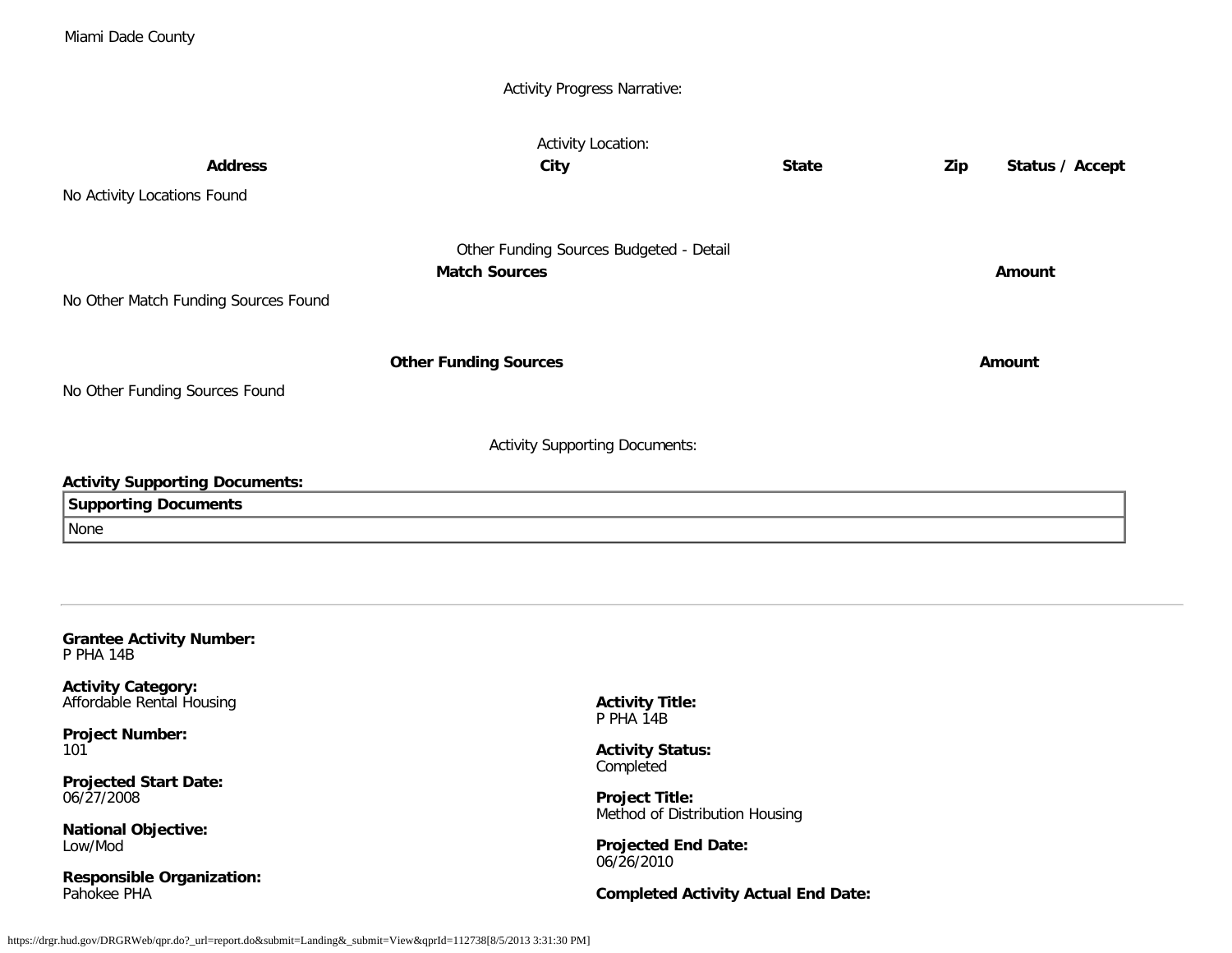**Benefit Type:** Direct ( HouseHold )

| Overall                                         | Apr 1 thru Jun 30, 2013 | <b>To Date</b> |
|-------------------------------------------------|-------------------------|----------------|
| <b>Total Projected Budget from All Sources:</b> | N/A                     | \$750,000.00   |
| <b>Total Budget:</b>                            | \$0.00                  | \$750,000.00   |
| <b>Total Obligated:</b>                         | \$0.00                  | \$750,000.00   |
| <b>Total Funds Drawdown</b>                     | \$0.00                  | \$750,000.00   |
| Program Funds Drawdown:                         | \$0.00                  | \$750,000.00   |
| Program Income Drawdown:                        | \$0.00                  | \$0.00         |
| Program Income Received:                        | \$0.00                  | \$0.00         |
| <b>Total Funds Expended:</b>                    | \$0.00                  | \$750,000.00   |
| <b>Match Contributed:</b>                       | \$0.00                  | \$0.00         |

|                        | Accomplishments Performance Measures |                                           |
|------------------------|--------------------------------------|-------------------------------------------|
|                        | <b>This Report Period</b>            | <b>Cumulative Actual Total / Expected</b> |
|                        | Total                                | Total                                     |
| # of Housing Units     |                                      | 200/200                                   |
| # of Multifamily Units |                                      | 200/200                                   |

|                     | Beneficiaries Performance Measures |     |       |                                    |     |         |          |
|---------------------|------------------------------------|-----|-------|------------------------------------|-----|---------|----------|
|                     | <b>This Report Period</b>          |     |       | Cumulative Actual Total / Expected |     |         |          |
|                     | Low                                | Mod | Total | Low                                | Mod | Total   | Low/Mod% |
| # of Households     |                                    |     |       | 192/192                            | 8/8 | 200/200 | 100      |
| # Renter Households |                                    |     |       | 192/192                            | 8/8 | 200/200 | 100      |

|                                                 | <b>This Report Period</b> |       |  |        |  | <b>Cumulative Actual Total</b> |  |                                                                                                                                     |        |  |     |                         |  |
|-------------------------------------------------|---------------------------|-------|--|--------|--|--------------------------------|--|-------------------------------------------------------------------------------------------------------------------------------------|--------|--|-----|-------------------------|--|
|                                                 |                           | Owner |  | Renter |  | <b>Total Households</b>        |  | Owner                                                                                                                               | Renter |  |     | <b>Total Households</b> |  |
| <b>Direct</b><br><b>Benefit</b><br>(Households) |                           |       |  |        |  |                                |  | Total Hispanic/Latino Total Hispanic/Latino Total Hispanic/Latino Total Hispanic/Latino Total Hispanic/Latino Total Hispanic/Latino |        |  |     |                         |  |
| White                                           |                           |       |  |        |  |                                |  |                                                                                                                                     |        |  |     |                         |  |
| Black/African<br>American                       |                           |       |  |        |  |                                |  |                                                                                                                                     | 196    |  | 196 |                         |  |
| Other multi-<br>racial                          | l٥                        |       |  |        |  |                                |  |                                                                                                                                     |        |  |     |                         |  |
| Households<br>Female                            |                           |       |  |        |  |                                |  |                                                                                                                                     | 162    |  | 162 |                         |  |
| <b>Unknown</b>                                  |                           |       |  |        |  |                                |  |                                                                                                                                     |        |  |     |                         |  |

Activity Description: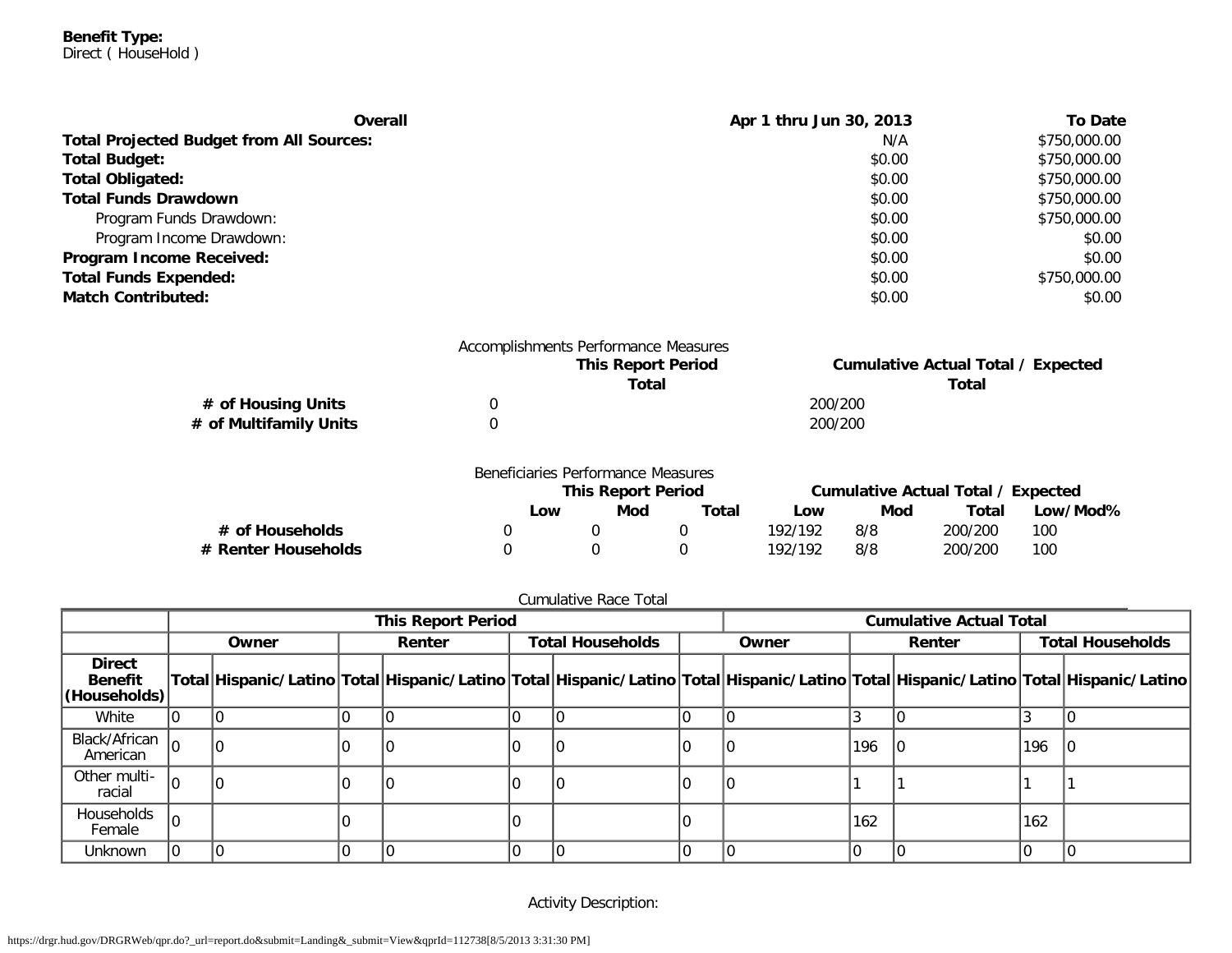Rehab of multi family housing units. Location Description: Pahokee Public Housing Authority Activity Progress Narrative: Activity Location: **Address City State Zip Status / Accept** No Activity Locations Found Other Funding Sources Budgeted - Detail **Match Sources Amount** No Other Match Funding Sources Found **Other Funding Sources Amount Amount Amount** No Other Funding Sources Found Activity Supporting Documents: **Activity Supporting Documents: Supporting Documents** None **Grantee Activity Number:** PBCO 03 **Activity Category:** Rehabilitation/reconstruction of public facilities **Project Number:** 102 **Projected Start Date: Activity Title:** PBCO 03 **Activity Status:** Under Way

**Project Title:** Method of Distribution Non-Housing

<span id="page-42-0"></span>04/23/2008

**National Objective:**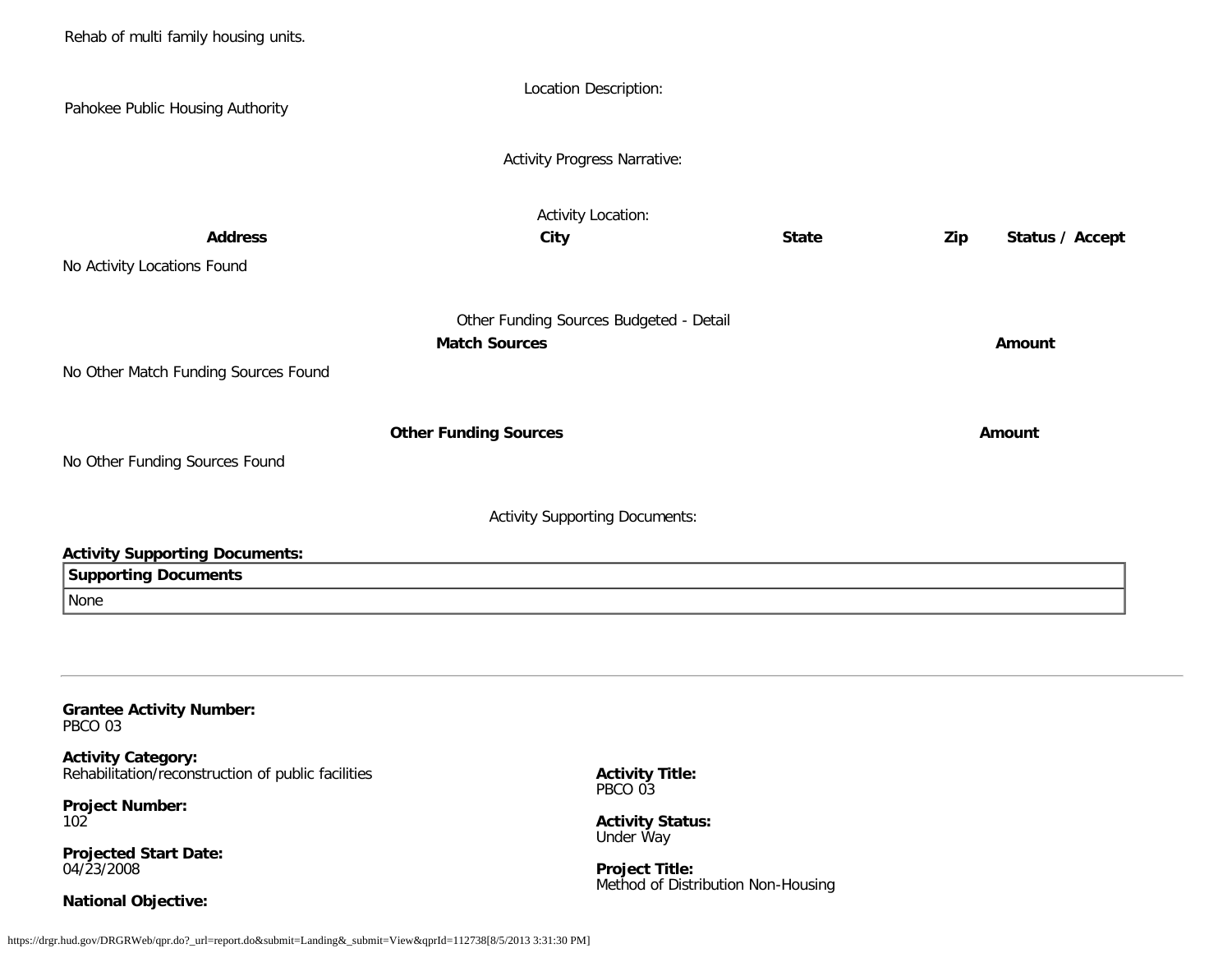Low/Mod

**Responsible Organization:** Palm Beach County

#### **Benefit Type:** Area ( Survey )

**Projected End Date:** 12/22/2013

## **Completed Activity Actual End Date:**

| <b>Overall</b>                                                                   |                      |                                         | Apr 1 thru Jun 30, 2013 |              | <b>To Date</b>                            |
|----------------------------------------------------------------------------------|----------------------|-----------------------------------------|-------------------------|--------------|-------------------------------------------|
| <b>Total Projected Budget from All Sources:</b>                                  |                      |                                         | N/A                     |              | \$1,321,103.00                            |
| <b>Total Budget:</b>                                                             |                      |                                         | \$0.00                  |              | \$1,321,103.00                            |
| <b>Total Obligated:</b>                                                          |                      |                                         | \$0.00                  |              | \$1,321,103.00                            |
| <b>Total Funds Drawdown</b>                                                      |                      |                                         | \$329,981.32            |              | \$670,251.54                              |
| Program Funds Drawdown:                                                          |                      |                                         | \$329,981.32            |              | \$670,251.54                              |
| Program Income Drawdown:                                                         |                      |                                         | \$0.00                  |              | \$0.00                                    |
| Program Income Received:                                                         |                      |                                         | \$0.00                  |              | \$0.00                                    |
| <b>Total Funds Expended:</b>                                                     |                      |                                         | \$329,981.32            |              | \$670,251.54                              |
| Palm Beach County                                                                |                      | \$329,981.32                            |                         | \$670,251.54 |                                           |
| <b>Match Contributed:</b>                                                        |                      |                                         | \$0.00                  |              | \$0.00                                    |
|                                                                                  |                      |                                         |                         |              |                                           |
|                                                                                  |                      | Accomplishments Performance Measures    |                         |              |                                           |
|                                                                                  |                      | <b>This Report Period</b>               |                         |              | <b>Cumulative Actual Total / Expected</b> |
|                                                                                  |                      | <b>Total</b>                            |                         | <b>Total</b> |                                           |
| # of Public Facilities                                                           | $\boldsymbol{0}$     |                                         | 0/2                     |              |                                           |
|                                                                                  |                      |                                         |                         |              |                                           |
|                                                                                  |                      |                                         |                         |              |                                           |
|                                                                                  |                      | <b>Activity Description:</b>            |                         |              |                                           |
| Rehab of City's Civic Center damaged by hurricane; fire station in Delray Beach. |                      |                                         |                         |              |                                           |
|                                                                                  |                      | Location Description:                   |                         |              |                                           |
| Palm Beach County                                                                |                      |                                         |                         |              |                                           |
|                                                                                  |                      |                                         |                         |              |                                           |
|                                                                                  |                      | <b>Activity Progress Narrative:</b>     |                         |              |                                           |
|                                                                                  |                      |                                         |                         |              |                                           |
|                                                                                  |                      | <b>Activity Location:</b>               |                         |              |                                           |
| <b>Address</b>                                                                   | City                 |                                         | <b>State</b>            | Zip          | Status / Accept                           |
| No Activity Locations Found                                                      |                      |                                         |                         |              |                                           |
|                                                                                  |                      |                                         |                         |              |                                           |
|                                                                                  |                      | Other Funding Sources Budgeted - Detail |                         |              |                                           |
|                                                                                  | <b>Match Sources</b> |                                         |                         |              | Amount                                    |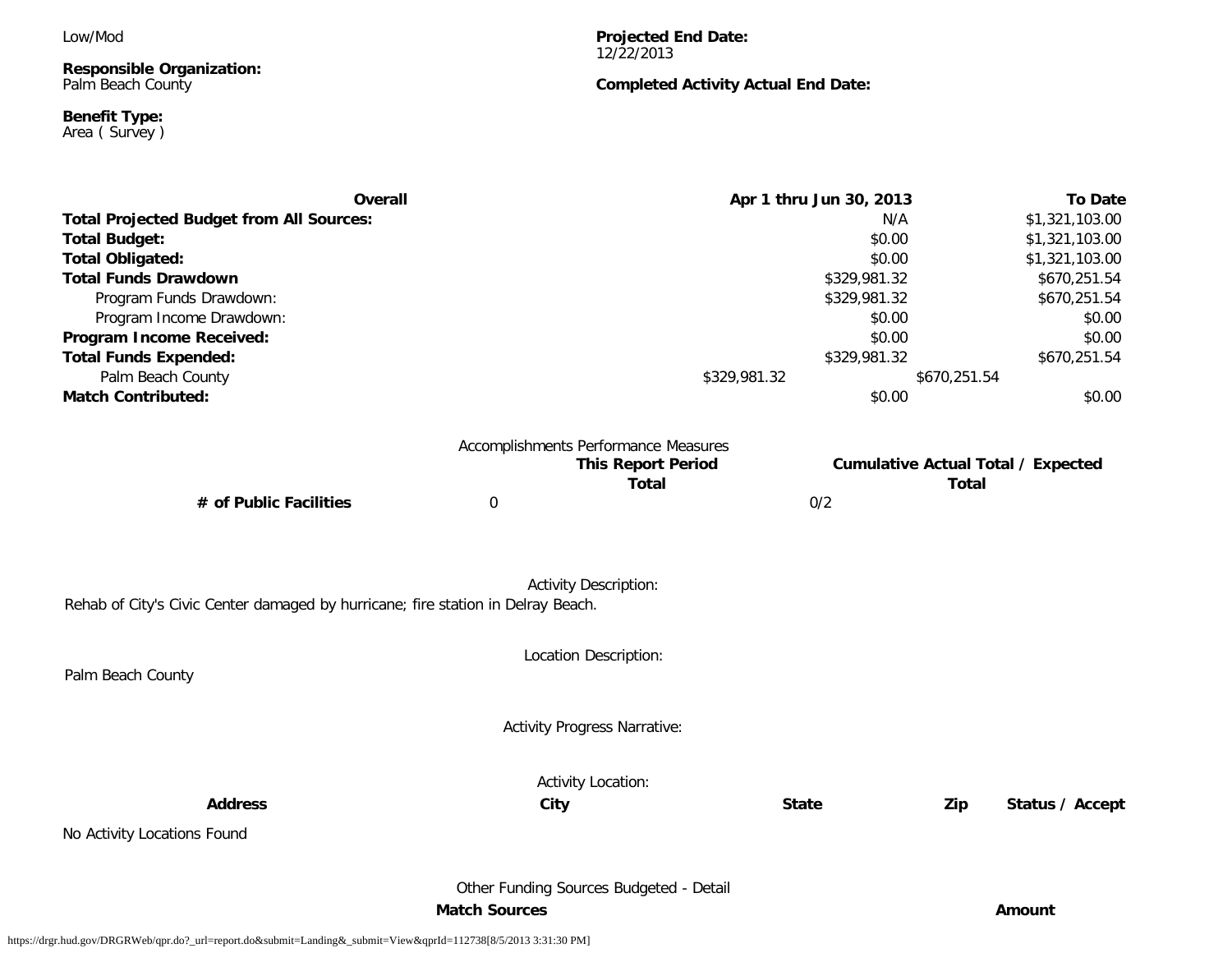No Other Match Funding Sources Found

**Other Funding Sources Amount** 

No Other Funding Sources Found

Activity Supporting Documents:

## **Activity Supporting Documents:**

## **Supporting Documents**

None

#### <span id="page-44-0"></span>**Grantee Activity Number:** PBCO 03K

**Activity Category:** Construction/reconstruction of streets

**Project Number:** 102

**Projected Start Date:** 04/23/2008

**National Objective:** Low/Mod

**Responsible Organization:** Palm Beach County

**Benefit Type:** Area ( Survey ) **Activity Title:** PBCO 03K

**Activity Status:** Under Way

**Project Title:** Method of Distribution Non-Housing

**Projected End Date:** 12/22/2013

**Completed Activity Actual End Date:**

| <b>Overall</b>                                  | Apr 1 thru Jun 30, 2013 | <b>To Date</b> |
|-------------------------------------------------|-------------------------|----------------|
| <b>Total Projected Budget from All Sources:</b> | N/A                     | \$912,353.00   |
| <b>Total Budget:</b>                            | \$0.00                  | \$912,353.00   |
| <b>Total Obligated:</b>                         | \$0.00                  | \$912,353.00   |
| <b>Total Funds Drawdown</b>                     | \$41,192.59             | \$853,381.57   |
| Program Funds Drawdown:                         | \$41,192.59             | \$853,381.57   |
| Program Income Drawdown:                        | \$0.00                  | \$0.00         |
| <b>Program Income Received:</b>                 | \$0.00                  | \$0.00         |
| <b>Total Funds Expended:</b>                    | \$41,192.59             | \$853,381.57   |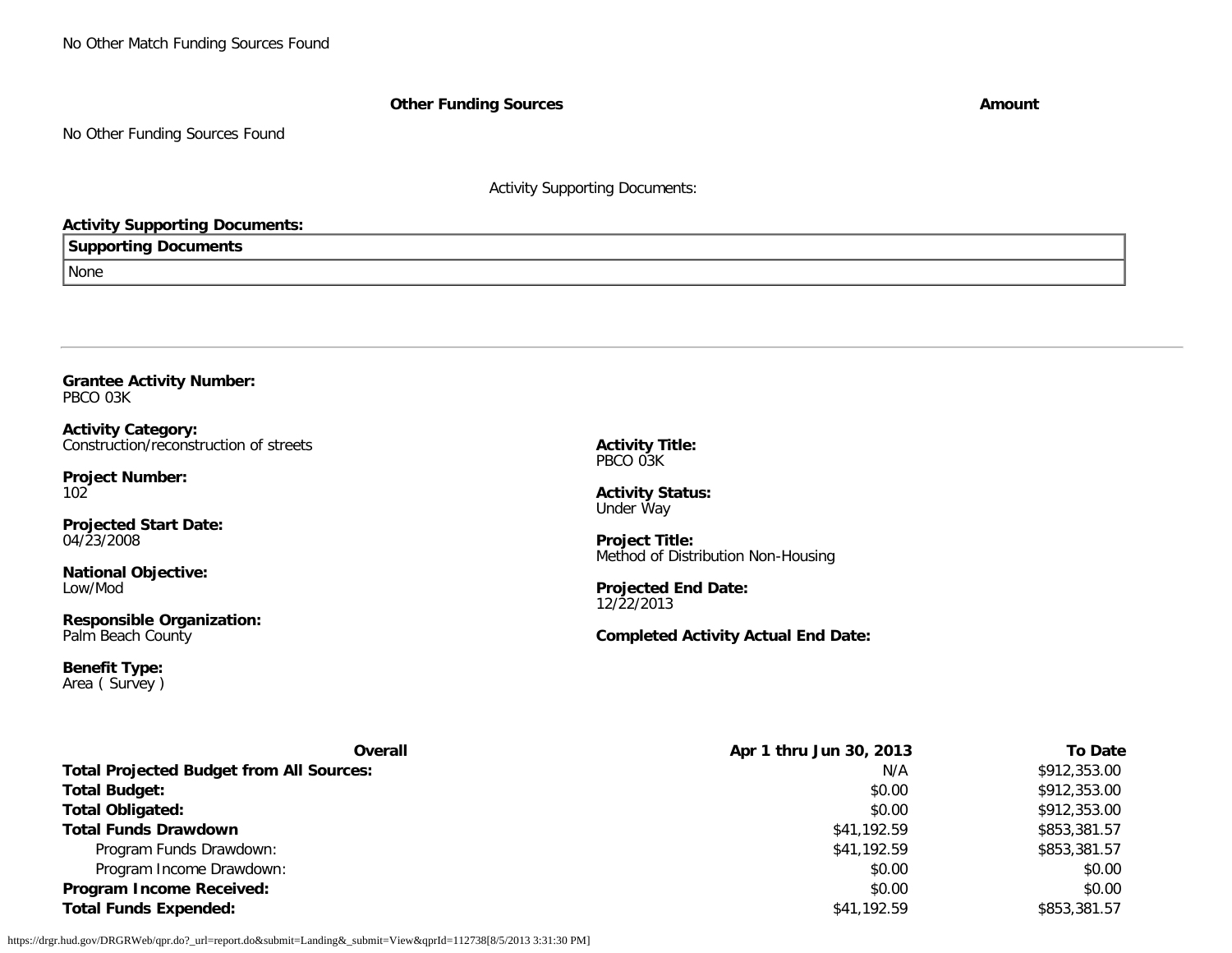| Palm Beach County<br><b>Match Contributed:</b> |                                       | \$41,192.59  | \$853,381.57<br>\$0.00<br>\$0.00 |
|------------------------------------------------|---------------------------------------|--------------|----------------------------------|
| Street Improvements for Palm Beach County      | <b>Activity Description:</b>          |              |                                  |
| Palm Beach County                              | Location Description:                 |              |                                  |
|                                                | <b>Activity Progress Narrative:</b>   |              |                                  |
| <b>Address</b>                                 | <b>Activity Location:</b><br>City     | <b>State</b> | Zip<br>Status / Accept           |
| No Activity Locations Found                    |                                       |              |                                  |
| No Other Match Funding Sources Found           | Amount                                |              |                                  |
| No Other Funding Sources Found                 | <b>Other Funding Sources</b>          |              | <b>Amount</b>                    |
|                                                | <b>Activity Supporting Documents:</b> |              |                                  |
| <b>Activity Supporting Documents:</b>          |                                       |              |                                  |
| <b>Supporting Documents</b>                    |                                       |              |                                  |
| None                                           |                                       |              |                                  |

<span id="page-45-0"></span>**Grantee Activity Number:** PBCO 12

**Activity Category:** Construction of new replacement housing **Activity Title:** Activity Title: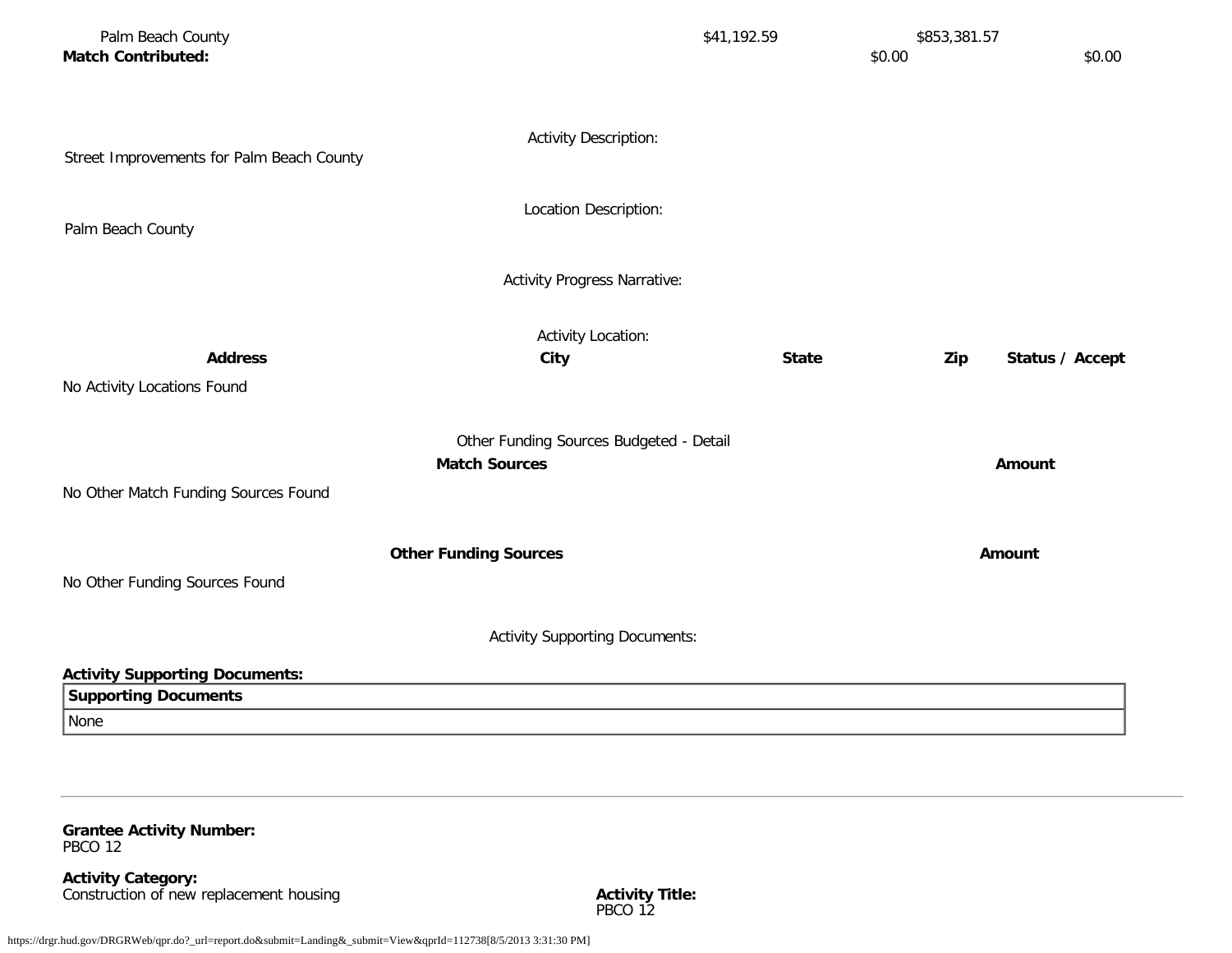**Project Number:** 101

**Projected Start Date:** 04/23/2008

**National Objective:** Low/Mod

**Responsible Organization:** Palm Beach County

**Benefit Type:** Direct ( HouseHold )

**Activity Status:** Under Way

**Project Title:** Method of Distribution Housing

**Projected End Date:** 12/22/2013

**Completed Activity Actual End Date:**

| Overall                                         | Apr 1 thru Jun 30, 2013                                    | <b>To Date</b>                       |
|-------------------------------------------------|------------------------------------------------------------|--------------------------------------|
| <b>Total Projected Budget from All Sources:</b> | N/A                                                        | \$3,488,061.00                       |
| <b>Total Budget:</b>                            | \$0.00                                                     | \$3,488,061.00                       |
| <b>Total Obligated:</b>                         | \$0.00                                                     | \$3,488,061.00                       |
| <b>Total Funds Drawdown</b>                     | \$167,360.00                                               | \$3,462,814.70                       |
| Program Funds Drawdown:                         | \$167,360.00                                               | \$3,462,814.70                       |
| Program Income Drawdown:                        | \$0.00                                                     | \$0.00                               |
| Program Income Received:                        | \$0.00                                                     | \$0.00                               |
| <b>Total Funds Expended:</b>                    | \$167,360.00                                               | \$3,462,814.70                       |
| Palm Beach County                               | \$167,360.00                                               | \$3,462,814.70                       |
| <b>Match Contributed:</b>                       | \$0.00                                                     | \$0.00                               |
|                                                 | Accomplishments Performance Measures<br>This Danaut Daviad | Currichting Batual Tatal / Evropetad |

|                         | <b>This Report Period</b> | Cumulative Actual Total / Expected |
|-------------------------|---------------------------|------------------------------------|
|                         | Total                     | Total                              |
| # of Housing Units      |                           | 22/23                              |
| # of Singlefamily Units |                           | 22/23                              |
|                         |                           |                                    |

|                 | Beneficiaries Performance Measures |                           |       |     |                                    |       |          |  |
|-----------------|------------------------------------|---------------------------|-------|-----|------------------------------------|-------|----------|--|
|                 |                                    | <b>This Report Period</b> |       |     | Cumulative Actual Total / Expected |       |          |  |
|                 | _OW                                | Mod                       | Total | Low | Mod                                | Total | Low/Mod% |  |
| # of Households |                                    |                           |       | 0/0 | 0/23                               | 0/23  |          |  |

| Cumulative Race Total                           |  |       |  |        |                                |                  |  |       |  |        |  |                                                                                                                                     |
|-------------------------------------------------|--|-------|--|--------|--------------------------------|------------------|--|-------|--|--------|--|-------------------------------------------------------------------------------------------------------------------------------------|
| <b>This Report Period</b>                       |  |       |  |        | <b>Cumulative Actual Total</b> |                  |  |       |  |        |  |                                                                                                                                     |
|                                                 |  | Owner |  | Renter |                                | Total Households |  | Owner |  | Renter |  | <b>Total Households</b>                                                                                                             |
| <b>Direct</b><br><b>Benefit</b><br>(Households) |  |       |  |        |                                |                  |  |       |  |        |  | Total Hispanic/Latino Total Hispanic/Latino Total Hispanic/Latino Total Hispanic/Latino Total Hispanic/Latino Total Hispanic/Latino |
| Unknown                                         |  |       |  |        |                                |                  |  |       |  |        |  |                                                                                                                                     |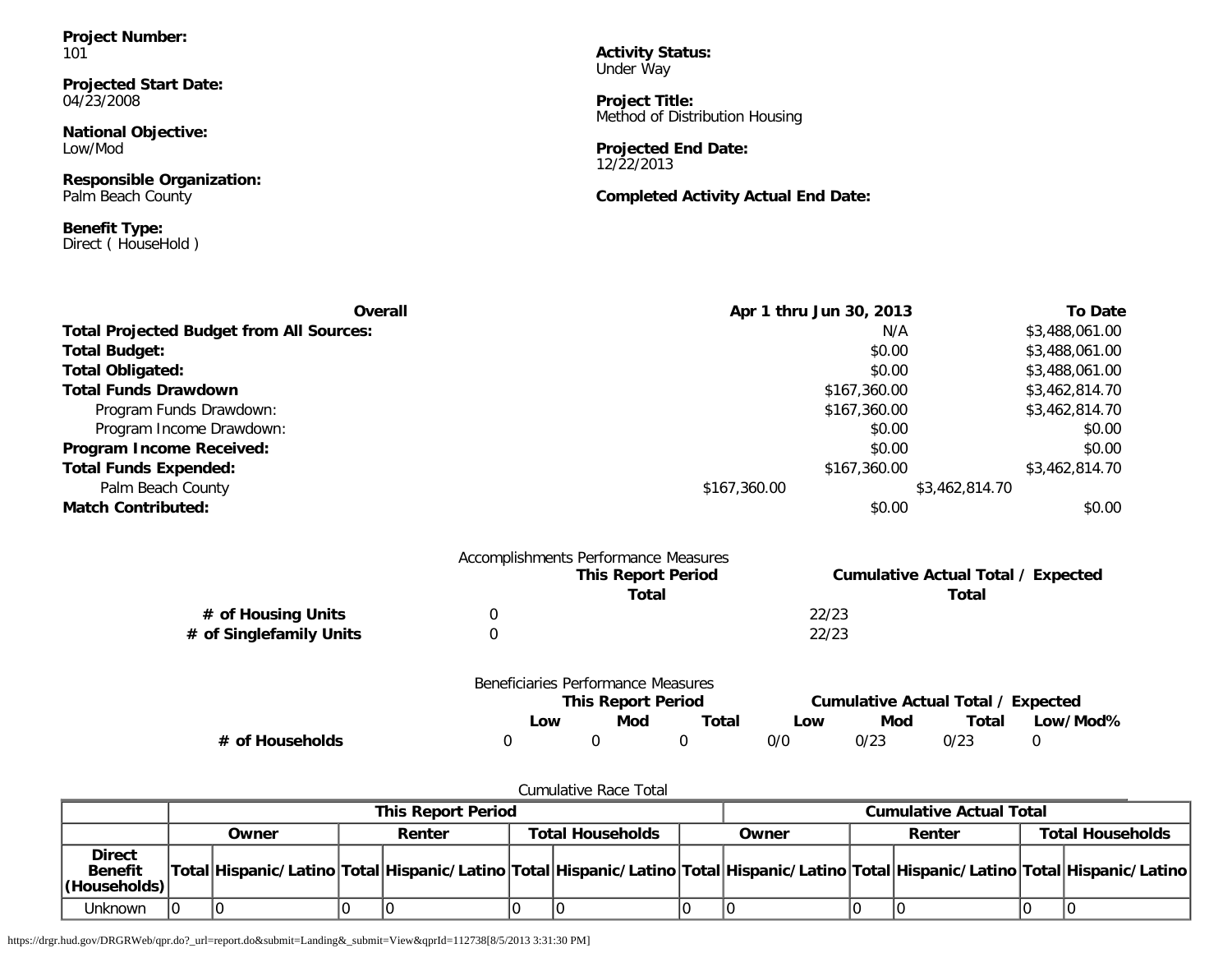| Replacment Housing.                                                                                               | <b>Activity Description:</b>        |              |                        |  |  |  |  |  |  |
|-------------------------------------------------------------------------------------------------------------------|-------------------------------------|--------------|------------------------|--|--|--|--|--|--|
| Palm Beach County                                                                                                 | Location Description:               |              |                        |  |  |  |  |  |  |
|                                                                                                                   | <b>Activity Progress Narrative:</b> |              |                        |  |  |  |  |  |  |
| <b>Address</b>                                                                                                    | <b>Activity Location:</b><br>City   | <b>State</b> | Status / Accept<br>Zip |  |  |  |  |  |  |
| No Activity Locations Found                                                                                       |                                     |              |                        |  |  |  |  |  |  |
| Other Funding Sources Budgeted - Detail<br><b>Match Sources</b><br>Amount<br>No Other Match Funding Sources Found |                                     |              |                        |  |  |  |  |  |  |
| <b>Other Funding Sources</b><br>No Other Funding Sources Found                                                    |                                     | Amount       |                        |  |  |  |  |  |  |
| <b>Activity Supporting Documents:</b>                                                                             |                                     |              |                        |  |  |  |  |  |  |
| <b>Activity Supporting Documents:</b>                                                                             |                                     |              |                        |  |  |  |  |  |  |
| <b>Supporting Documents</b>                                                                                       |                                     |              |                        |  |  |  |  |  |  |
| None                                                                                                              |                                     |              |                        |  |  |  |  |  |  |
|                                                                                                                   |                                     |              |                        |  |  |  |  |  |  |
|                                                                                                                   |                                     |              |                        |  |  |  |  |  |  |

<span id="page-47-0"></span>**Grantee Activity Number:** PBCO 14A

**Activity Category:** Rehabilitation/reconstruction of residential structures

**Project Number:** 101

**Projected Start Date:**

**Activity Title:** PBCO 14A

**Activity Status:** Under Way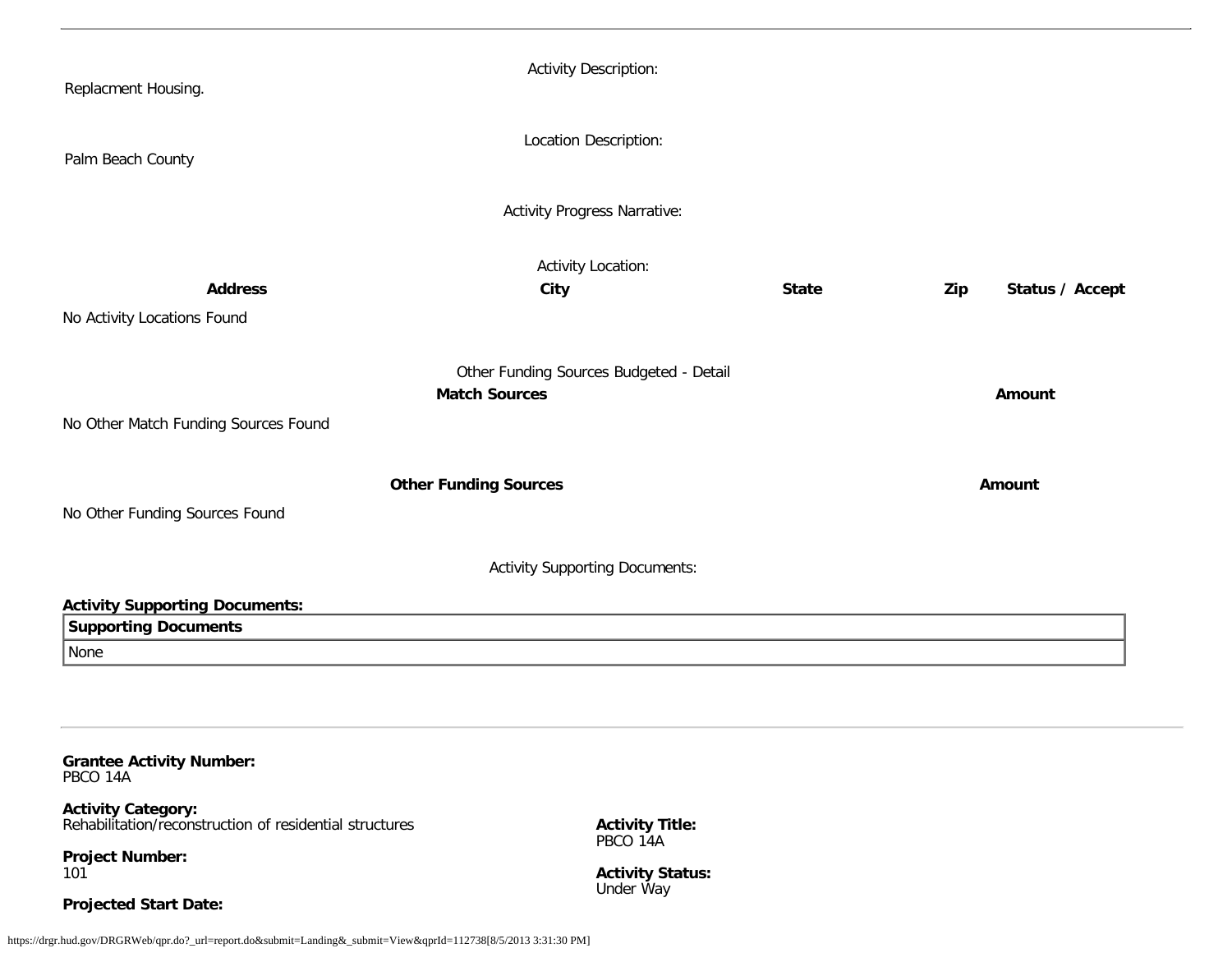#### 04/23/2008

**National Objective:** Low/Mod

**Responsible Organization:** Palm Beach County

**Benefit Type:** Direct ( HouseHold ) **Project Title:** Method of Distribution Housing

#### **Projected End Date:** 12/22/2013

## **Completed Activity Actual End Date:**

| Overall                                         | Apr 1 thru Jun 30, 2013              | <b>To Date</b>                            |
|-------------------------------------------------|--------------------------------------|-------------------------------------------|
| <b>Total Projected Budget from All Sources:</b> | N/A                                  | \$2,556,665.93                            |
| <b>Total Budget:</b>                            | \$0.00                               | \$2,556,665.93                            |
| <b>Total Obligated:</b>                         | \$0.00                               | \$2,556,665.93                            |
| <b>Total Funds Drawdown</b>                     | \$243,362.81                         | \$2,334,397.31                            |
| Program Funds Drawdown:                         | \$243,362.81                         | \$2,334,397.31                            |
| Program Income Drawdown:                        | \$0.00                               | \$0.00                                    |
| Program Income Received:                        | \$0.00                               | \$0.00                                    |
| <b>Total Funds Expended:</b>                    | \$243,362.81                         | \$2,334,397.31                            |
| Palm Beach County                               | \$243,362.81                         | \$2,334,397.31                            |
| <b>Match Contributed:</b>                       | \$0.00                               | \$0.00                                    |
|                                                 | Accomplishments Performance Measures |                                           |
|                                                 | <b>This Report Period</b>            | <b>Cumulative Actual Total / Expected</b> |

|                         |                                    | This Report Period<br>Total |       |        |         | Cumulative Actual Total / Expected<br>Total |          |
|-------------------------|------------------------------------|-----------------------------|-------|--------|---------|---------------------------------------------|----------|
| # of Housing Units      |                                    |                             |       | 45/215 |         |                                             |          |
| # of Singlefamily Units |                                    |                             |       | 45/215 |         |                                             |          |
|                         | Beneficiaries Performance Measures |                             |       |        |         |                                             |          |
|                         |                                    | <b>This Report Period</b>   |       |        |         | <b>Cumulative Actual Total / Expected</b>   |          |
|                         | Low                                | Mod                         | Total | Low    | Mod     | Total                                       | Low/Mod% |
| # of Households         |                                    |                             |       | 0/0    | 0/1.083 | 0/1.083                                     | 0        |

#### Cumulative Race Total

|                                                  |                                                                                                                                     | This Report Period |                         |       | <b>Cumulative Actual Total</b> |                         |
|--------------------------------------------------|-------------------------------------------------------------------------------------------------------------------------------------|--------------------|-------------------------|-------|--------------------------------|-------------------------|
|                                                  | Owner                                                                                                                               | Renter             | <b>Total Households</b> | Owner | Renter                         | <b>Total Households</b> |
| <b>Direct</b><br><b>Benefit</b><br> (Households) | Total Hispanic/Latino Total Hispanic/Latino Total Hispanic/Latino Total Hispanic/Latino Total Hispanic/Latino Total Hispanic/Latino |                    |                         |       |                                |                         |
| Unknown                                          |                                                                                                                                     |                    |                         |       |                                |                         |

Activity Description:

Rehab of single family housing.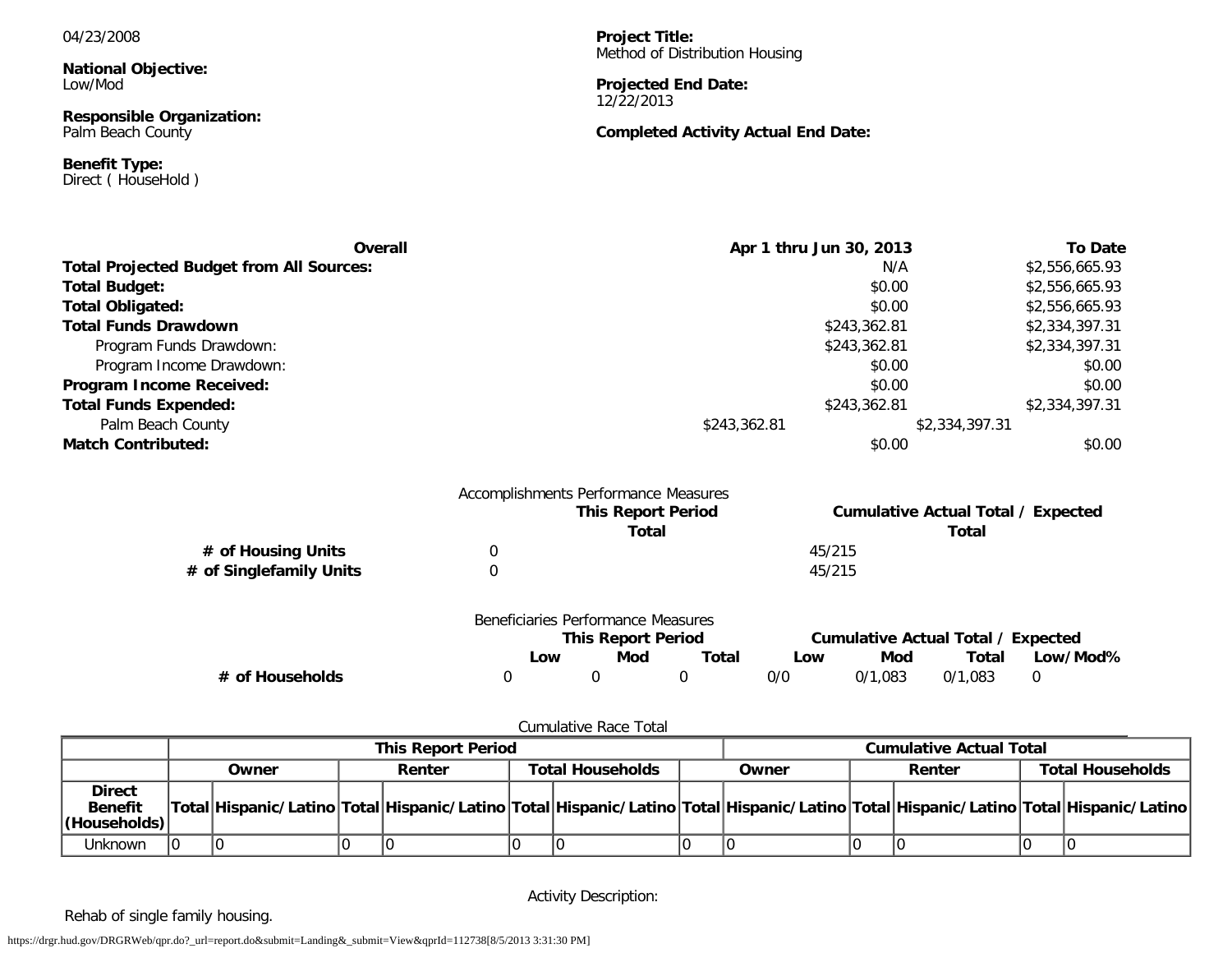<span id="page-49-0"></span>

| Palm Beach County                                                            | Location Description:                                                                           |              |                        |
|------------------------------------------------------------------------------|-------------------------------------------------------------------------------------------------|--------------|------------------------|
|                                                                              | <b>Activity Progress Narrative:</b>                                                             |              |                        |
| <b>Address</b><br>No Activity Locations Found                                | <b>Activity Location:</b><br>City                                                               | <b>State</b> | Status / Accept<br>Zip |
| No Other Match Funding Sources Found                                         | Other Funding Sources Budgeted - Detail<br><b>Match Sources</b>                                 |              | Amount                 |
| No Other Funding Sources Found                                               | <b>Other Funding Sources</b>                                                                    |              | Amount                 |
|                                                                              | <b>Activity Supporting Documents:</b>                                                           |              |                        |
| <b>Activity Supporting Documents:</b><br><b>Supporting Documents</b><br>None |                                                                                                 |              |                        |
| <b>Grantee Activity Number:</b><br>PBCO 14B                                  |                                                                                                 |              |                        |
| <b>Activity Category:</b><br>Affordable Rental Housing                       | <b>Activity Title:</b><br>PBCO 14B                                                              |              |                        |
| <b>Project Number:</b><br>101<br><b>Projected Start Date:</b><br>04/23/2008  | <b>Activity Status:</b><br>Under Way<br><b>Project Title:</b><br>Method of Distribution Housing |              |                        |
| <b>National Objective:</b><br>Low/Mod                                        | <b>Projected End Date:</b>                                                                      |              |                        |

12/22/2013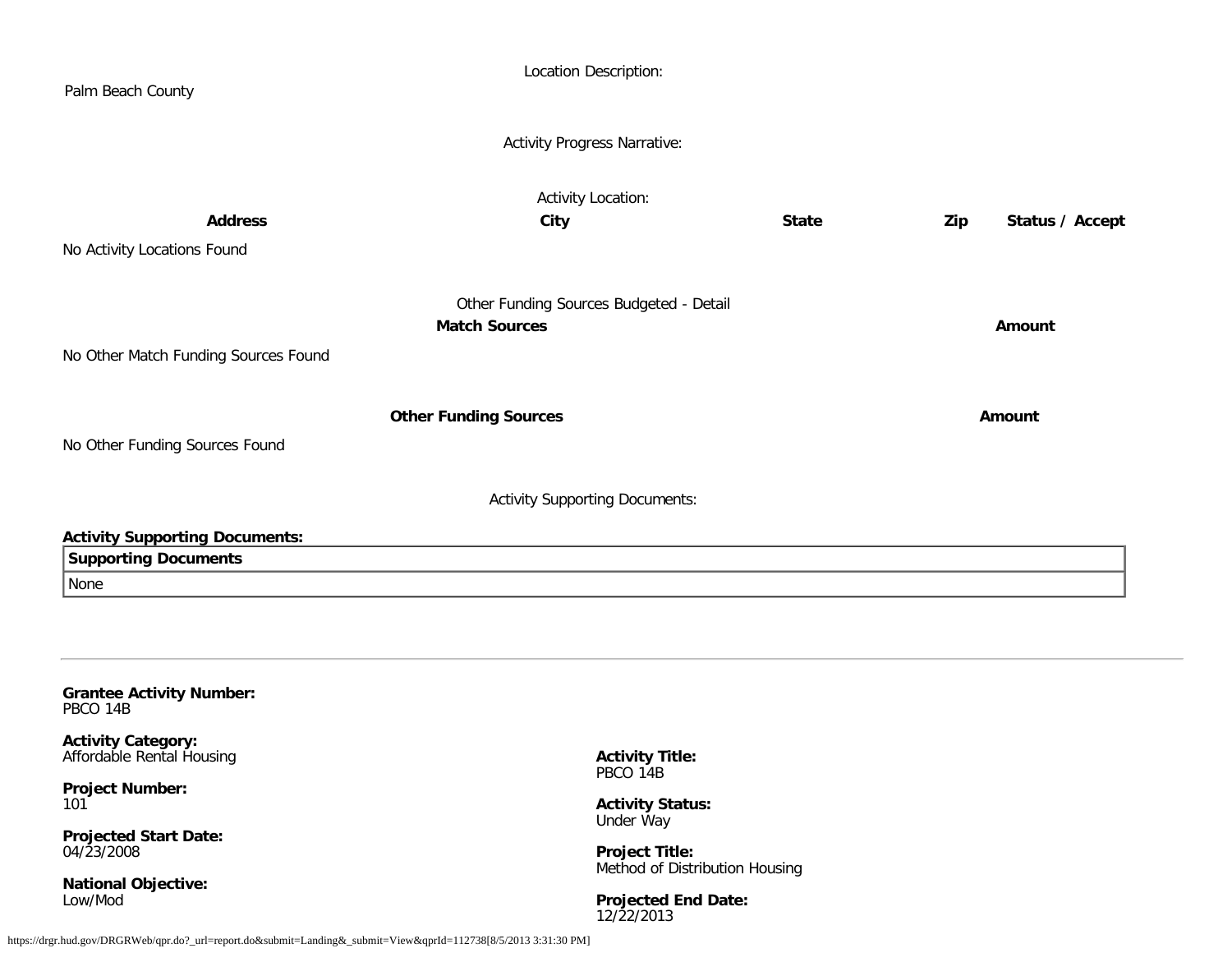## **Completed Activity Actual End Date:**

#### **Benefit Type:** Direct ( HouseHold )

| Overall                                         |                  |                                      |                                                                                                                                                            | <b>To Date</b> |  |  |  |
|-------------------------------------------------|------------------|--------------------------------------|------------------------------------------------------------------------------------------------------------------------------------------------------------|----------------|--|--|--|
| <b>Total Projected Budget from All Sources:</b> |                  |                                      | N/A                                                                                                                                                        | \$5,460,219.07 |  |  |  |
| <b>Total Budget:</b>                            |                  |                                      | \$0.00                                                                                                                                                     | \$5,460,219.07 |  |  |  |
| <b>Total Obligated:</b>                         |                  |                                      | \$0.00<br>\$5,460,219.07                                                                                                                                   |                |  |  |  |
| <b>Total Funds Drawdown</b>                     |                  |                                      | \$1,555,328.34<br>\$4,637,621.27                                                                                                                           |                |  |  |  |
| Program Funds Drawdown:                         |                  |                                      | \$1,555,328.34                                                                                                                                             | \$4,637,621.27 |  |  |  |
| Program Income Drawdown:                        |                  |                                      | \$0.00                                                                                                                                                     | \$0.00         |  |  |  |
| Program Income Received:                        |                  |                                      | \$0.00                                                                                                                                                     | \$0.00         |  |  |  |
| <b>Total Funds Expended:</b>                    |                  |                                      | \$1,555,328.34                                                                                                                                             | \$4,637,621.27 |  |  |  |
| Palm Beach County                               |                  |                                      | Apr 1 thru Jun 30, 2013<br>\$1,555,328.34<br>\$4,637,621.27<br>\$0.00<br><b>Cumulative Actual Total / Expected</b><br>Total<br>Total<br>314/950<br>314/950 |                |  |  |  |
| <b>Match Contributed:</b>                       |                  |                                      |                                                                                                                                                            | \$0.00         |  |  |  |
|                                                 |                  | Accomplishments Performance Measures |                                                                                                                                                            |                |  |  |  |
|                                                 |                  | <b>This Report Period</b>            |                                                                                                                                                            |                |  |  |  |
|                                                 |                  |                                      |                                                                                                                                                            |                |  |  |  |
| # of Housing Units                              | $\boldsymbol{0}$ |                                      |                                                                                                                                                            |                |  |  |  |
| # of Multifamily Units                          | $\boldsymbol{0}$ |                                      |                                                                                                                                                            |                |  |  |  |
|                                                 |                  | Beneficiaries Performance Measures   |                                                                                                                                                            |                |  |  |  |
|                                                 |                  | <b>This Report Period</b>            | <b>Cumulative Actual Total / Expected</b>                                                                                                                  |                |  |  |  |

|                 | <b>DUIDIUMIOJ I UNUNIMIDU MUGUU U</b> | <b>This Report Period</b> |       |         | Cumulative Actual Total / Expected |         |          |  |
|-----------------|---------------------------------------|---------------------------|-------|---------|------------------------------------|---------|----------|--|
|                 | _OW                                   | Mod                       | Total | Low     | Mod                                | Total   | Low/Mod% |  |
| # of Households |                                       |                           |       | 314/950 | 0/0                                | 314/950 | 100      |  |

## Cumulative Race Total

|                                                        |    | <b>This Report Period</b> |        |  |  |                                  |  |                                                                                                                                     | <b>Cumulative Actual Total</b> |                         |     |  |
|--------------------------------------------------------|----|---------------------------|--------|--|--|----------------------------------|--|-------------------------------------------------------------------------------------------------------------------------------------|--------------------------------|-------------------------|-----|--|
|                                                        |    | Owner                     | Renter |  |  | <b>Total Households</b><br>Owner |  | Renter                                                                                                                              |                                | <b>Total Households</b> |     |  |
| <b>Direct</b><br><b>Benefit</b><br><b>(Households)</b> |    |                           |        |  |  |                                  |  | Total Hispanic/Latino Total Hispanic/Latino Total Hispanic/Latino Total Hispanic/Latino Total Hispanic/Latino Total Hispanic/Latino |                                |                         |     |  |
| Other multi-<br>racial                                 | ۱η |                           |        |  |  |                                  |  |                                                                                                                                     |                                |                         | 314 |  |
| Households<br>Female                                   |    |                           |        |  |  |                                  |  |                                                                                                                                     |                                |                         |     |  |
| Unknown                                                |    |                           |        |  |  |                                  |  |                                                                                                                                     |                                |                         |     |  |

Activity Description:

Rehab of multi family housing units.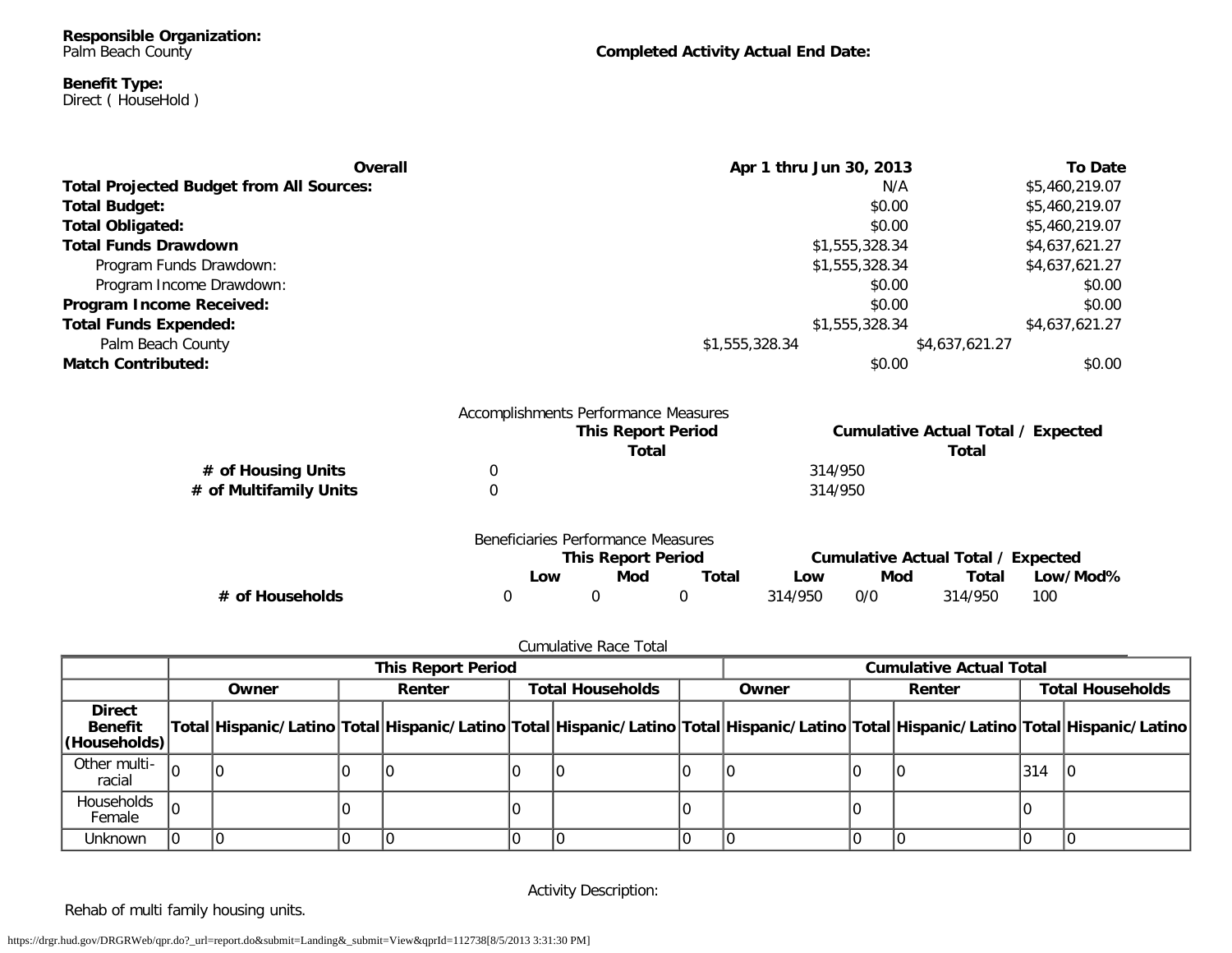| Palm Beach County                                                                                                                                        | Location Description:                                                                                                              |              |                        |
|----------------------------------------------------------------------------------------------------------------------------------------------------------|------------------------------------------------------------------------------------------------------------------------------------|--------------|------------------------|
|                                                                                                                                                          | <b>Activity Progress Narrative:</b>                                                                                                |              |                        |
| <b>Address</b><br>No Activity Locations Found                                                                                                            | <b>Activity Location:</b><br>City                                                                                                  | <b>State</b> | Status / Accept<br>Zip |
| No Other Match Funding Sources Found                                                                                                                     | Other Funding Sources Budgeted - Detail<br><b>Match Sources</b>                                                                    |              | Amount                 |
| No Other Funding Sources Found                                                                                                                           | <b>Other Funding Sources</b>                                                                                                       |              | Amount                 |
|                                                                                                                                                          | <b>Activity Supporting Documents:</b>                                                                                              |              |                        |
| <b>Activity Supporting Documents:</b><br><b>Supporting Documents</b><br>None                                                                             |                                                                                                                                    |              |                        |
| <b>Grantee Activity Number:</b><br>PBCO 21A                                                                                                              |                                                                                                                                    |              |                        |
| <b>Activity Category:</b><br>Administration<br><b>Project Number:</b><br>099<br><b>Projected Start Date:</b><br>04/23/2008<br><b>National Objective:</b> | <b>Activity Title:</b><br>PBCO 21A<br><b>Activity Status:</b><br><b>Under Way</b><br><b>Project Title:</b><br>Administrative Costs |              |                        |
| N/A                                                                                                                                                      | <b>Projected End Date:</b>                                                                                                         |              |                        |

<span id="page-51-0"></span>07/22/2013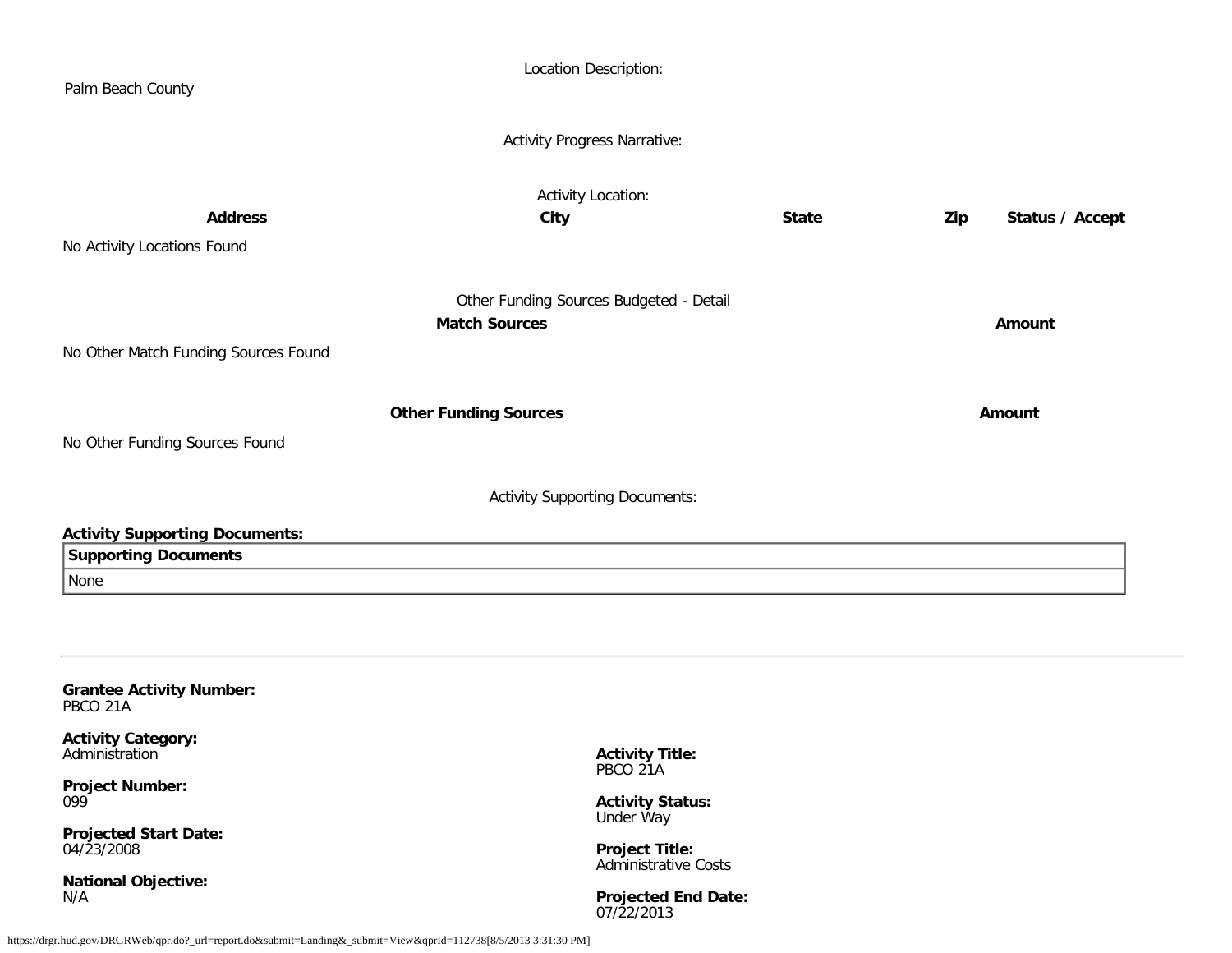**Responsible Organization:** Palm Beach County

**Completed Activity Actual End Date:**

## **Benefit Type:**

| Overall                                         | Apr 1 thru Jun 30, 2013 | <b>To Date</b> |
|-------------------------------------------------|-------------------------|----------------|
| <b>Total Projected Budget from All Sources:</b> | N/A                     | \$597,623.00   |
| <b>Total Budget:</b>                            | \$0.00                  | \$597,623.00   |
| <b>Total Obligated:</b>                         | \$0.00                  | \$597,623.00   |
| <b>Total Funds Drawdown</b>                     | \$7,433.27              | \$462,687.03   |
| Program Funds Drawdown:                         | \$7,433.27              | \$462,687.03   |
| Program Income Drawdown:                        | \$0.00                  | \$0.00         |
| Program Income Received:                        | \$0.00                  | \$0.00         |
| <b>Total Funds Expended:</b>                    | \$7,433.27              | \$462,687.03   |
| Palm Beach County                               | \$7,433.27              | \$462,687.03   |
| <b>Match Contributed:</b>                       | \$0.00                  | \$0.00         |

Activity Description: Administrative funds associated with the Palm Beach County disaster grant (housing replacement and rehab).

Location Description: Palm Beach County Activity Progress Narrative: Activity Location: **Address City State Zip Status / Accept** No Activity Locations Found Other Funding Sources Budgeted - Detail **Match Sources Amount** No Other Match Funding Sources Found **Other Funding Sources Amount Amount Amount** 

No Other Funding Sources Found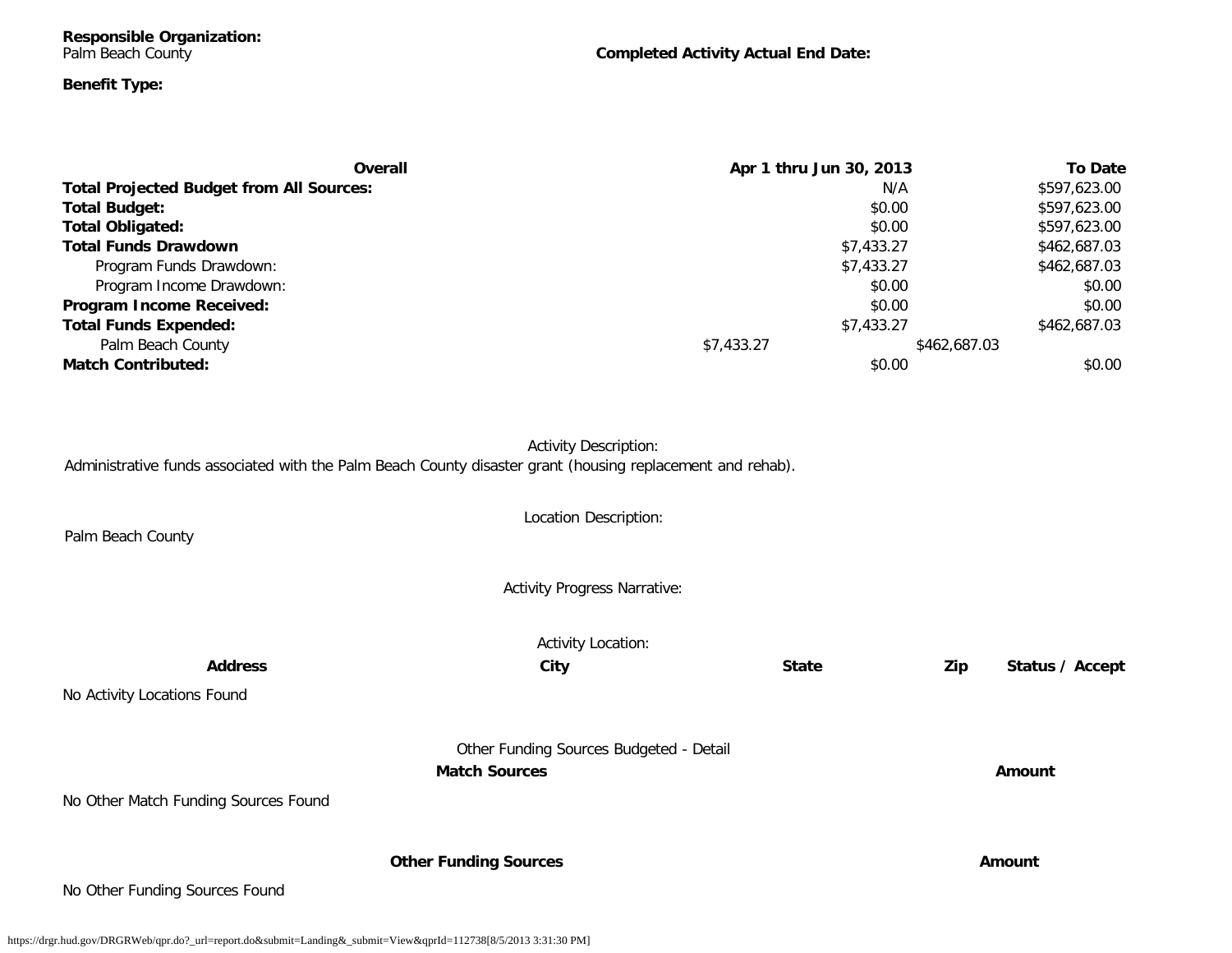## **Activity Supporting Documents:**

**Supporting Documents**

None

<span id="page-53-0"></span>**Grantee Activity Number:** PBCo PHA 14B

**Activity Category:** Affordable Rental Housing

**Project Number:** 101

**Projected Start Date:** 06/26/2008

**National Objective:** Low/Mod

**Responsible Organization:** Palm Beach County PHA

**Benefit Type:** Direct ( HouseHold ) **Activity Title:** PBCo PHA 14B

**Activity Status:** Completed

**Project Title:** Method of Distribution Housing

**Projected End Date:** 06/25/2010

**Completed Activity Actual End Date:**

| <b>Overall</b>                                  | Apr 1 thru Jun 30, 2013<br><b>To Date</b> |              |  |  |  |  |
|-------------------------------------------------|-------------------------------------------|--------------|--|--|--|--|
| <b>Total Projected Budget from All Sources:</b> | N/A                                       | \$749,958.00 |  |  |  |  |
| <b>Total Budget:</b>                            | \$0.00                                    | \$749,958.00 |  |  |  |  |
| <b>Total Obligated:</b>                         | \$0.00                                    | \$749,958.00 |  |  |  |  |
| <b>Total Funds Drawdown</b>                     | \$0.00                                    | \$749,958.00 |  |  |  |  |
| Program Funds Drawdown:                         | \$0.00                                    | \$749,958.00 |  |  |  |  |
| Program Income Drawdown:                        | \$0.00                                    | \$0.00       |  |  |  |  |
| Program Income Received:                        | \$0.00                                    | \$0.00       |  |  |  |  |
| <b>Total Funds Expended:</b>                    | \$0.00                                    | \$749,958.00 |  |  |  |  |
| <b>Match Contributed:</b>                       | \$0.00                                    | \$0.00       |  |  |  |  |

|                    | Accomplishments Performance Measures |         |                                    |
|--------------------|--------------------------------------|---------|------------------------------------|
|                    | <b>This Report Period</b>            |         | Cumulative Actual Total / Expected |
|                    | Total                                |         | Total                              |
| # of Housing Units |                                      | 256/238 |                                    |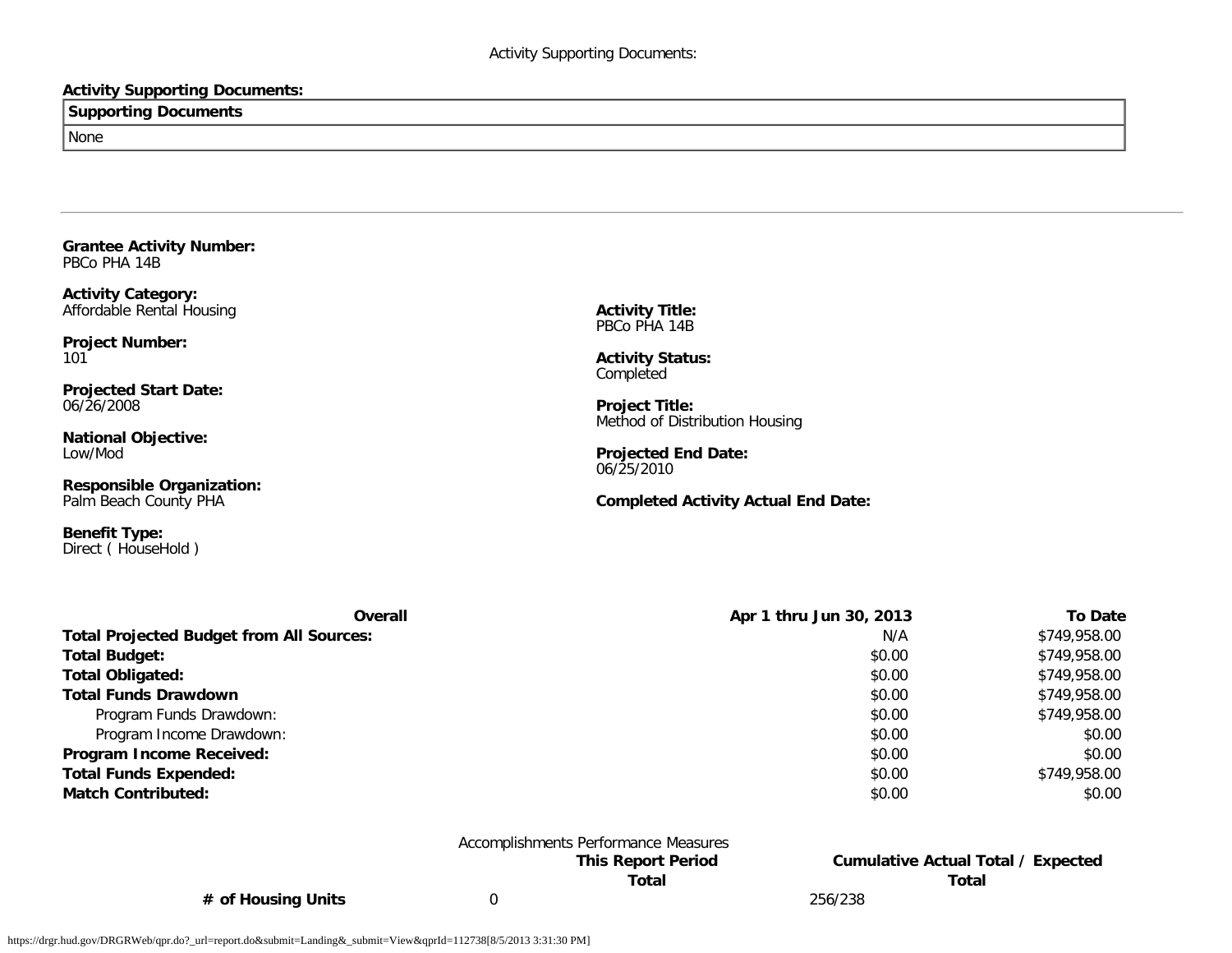**# of Multifamily Units** 0 256/238

|                     | Beneficiaries Performance Measures | <b>This Report Period</b> |     |         |          | Cumulative Actual Total / Expected |     |
|---------------------|------------------------------------|---------------------------|-----|---------|----------|------------------------------------|-----|
|                     | Low                                | ∟ow                       | Mod | Total   | Low/Mod% |                                    |     |
| # of Households     |                                    |                           |     | 185/185 | 55/53    | 240/238                            | 100 |
| # Renter Households |                                    |                           |     | 185/185 | 55/53    | 240/238                            | 100 |

## Cumulative Race Total

|                                                 | <b>This Report Period</b> |        |  |                         |       |  |                                                                                                                                     | <b>Cumulative Actual Total</b> |                         |     |     |
|-------------------------------------------------|---------------------------|--------|--|-------------------------|-------|--|-------------------------------------------------------------------------------------------------------------------------------------|--------------------------------|-------------------------|-----|-----|
|                                                 | Owner                     | Renter |  | <b>Total Households</b> | Owner |  | Renter                                                                                                                              |                                | <b>Total Households</b> |     |     |
| <b>Direct</b><br><b>Benefit</b><br>(Households) |                           |        |  |                         |       |  | Total Hispanic/Latino Total Hispanic/Latino Total Hispanic/Latino Total Hispanic/Latino Total Hispanic/Latino Total Hispanic/Latino |                                |                         |     |     |
| White                                           |                           |        |  |                         |       |  |                                                                                                                                     | 88                             | 153                     | 88  | 153 |
| Black/African $ _0$<br>American                 |                           |        |  |                         |       |  |                                                                                                                                     | 152                            |                         | 152 |     |
| Households<br>Female                            |                           |        |  |                         |       |  |                                                                                                                                     | 178                            |                         | 178 |     |

| Rehab of multi family housing units. | <b>Activity Description:</b>                                    |              |                        |  |  |  |  |  |
|--------------------------------------|-----------------------------------------------------------------|--------------|------------------------|--|--|--|--|--|
| Palm Beach County PHA                | Location Description:                                           |              |                        |  |  |  |  |  |
|                                      | <b>Activity Progress Narrative:</b>                             |              |                        |  |  |  |  |  |
| <b>Activity Location:</b>            |                                                                 |              |                        |  |  |  |  |  |
| <b>Address</b>                       | City                                                            | <b>State</b> | Zip<br>Status / Accept |  |  |  |  |  |
| No Activity Locations Found          |                                                                 |              |                        |  |  |  |  |  |
|                                      | Other Funding Sources Budgeted - Detail<br><b>Match Sources</b> |              | Amount                 |  |  |  |  |  |
| No Other Match Funding Sources Found |                                                                 |              |                        |  |  |  |  |  |
|                                      |                                                                 |              |                        |  |  |  |  |  |
|                                      | <b>Other Funding Sources</b>                                    |              | Amount                 |  |  |  |  |  |
| No Other Funding Sources Found       |                                                                 |              |                        |  |  |  |  |  |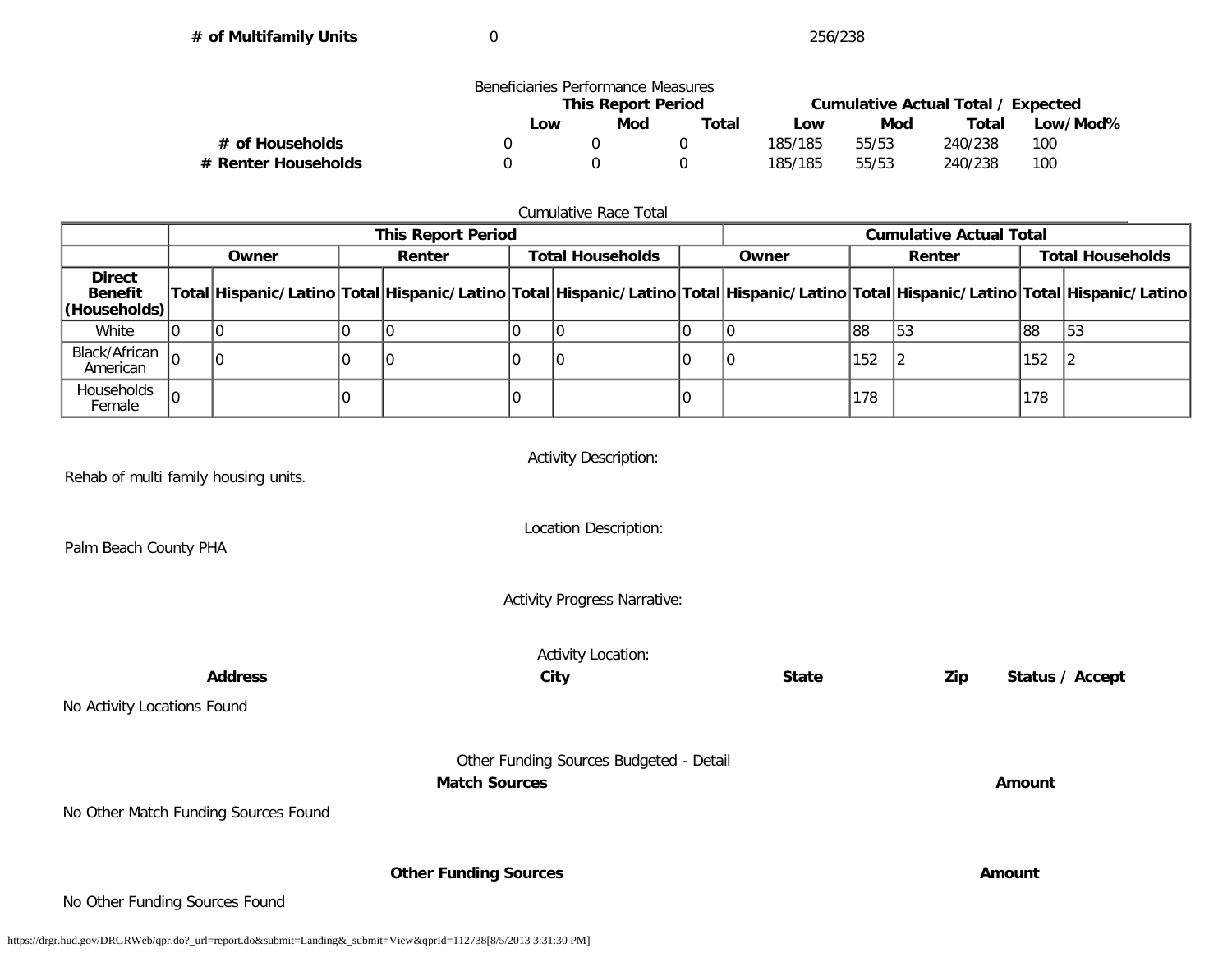### **Activity Supporting Documents:**

## **Supporting Documents** None

<span id="page-55-0"></span>**Grantee Activity Number:** S PHA 14B

**Activity Category:** Affordable Rental Housing

**Project Number:** 101

**Projected Start Date:** 07/24/2008

**National Objective:** Low/Mod

**Responsible Organization:** Sarasota PHA

**Benefit Type:** Direct ( HouseHold ) **Activity Title:** S PHA 14B

**Activity Status: Completed** 

**Project Title:** Method of Distribution Housing

**Projected End Date:** 07/23/2010

**Completed Activity Actual End Date:**

| Overall                                         | Apr 1 thru Jun 30, 2013 | <b>To Date</b> |
|-------------------------------------------------|-------------------------|----------------|
| <b>Total Projected Budget from All Sources:</b> | N/A                     | \$190,040.00   |
| <b>Total Budget:</b>                            | \$0.00                  | \$190,040.00   |
| <b>Total Obligated:</b>                         | \$0.00                  | \$190,040.00   |
| <b>Total Funds Drawdown</b>                     | \$0.00                  | \$190,040.00   |
| Program Funds Drawdown:                         | \$0.00                  | \$190,040.00   |
| Program Income Drawdown:                        | \$0.00                  | \$0.00         |
| Program Income Received:                        | \$0.00                  | \$0.00         |
| <b>Total Funds Expended:</b>                    | \$0.00                  | \$190,040.00   |
| <b>Match Contributed:</b>                       | \$0.00                  | \$0.00         |

## Accomplishments Performance Measures

**This Report Period Cumulative Actual Total / Expected Total Total**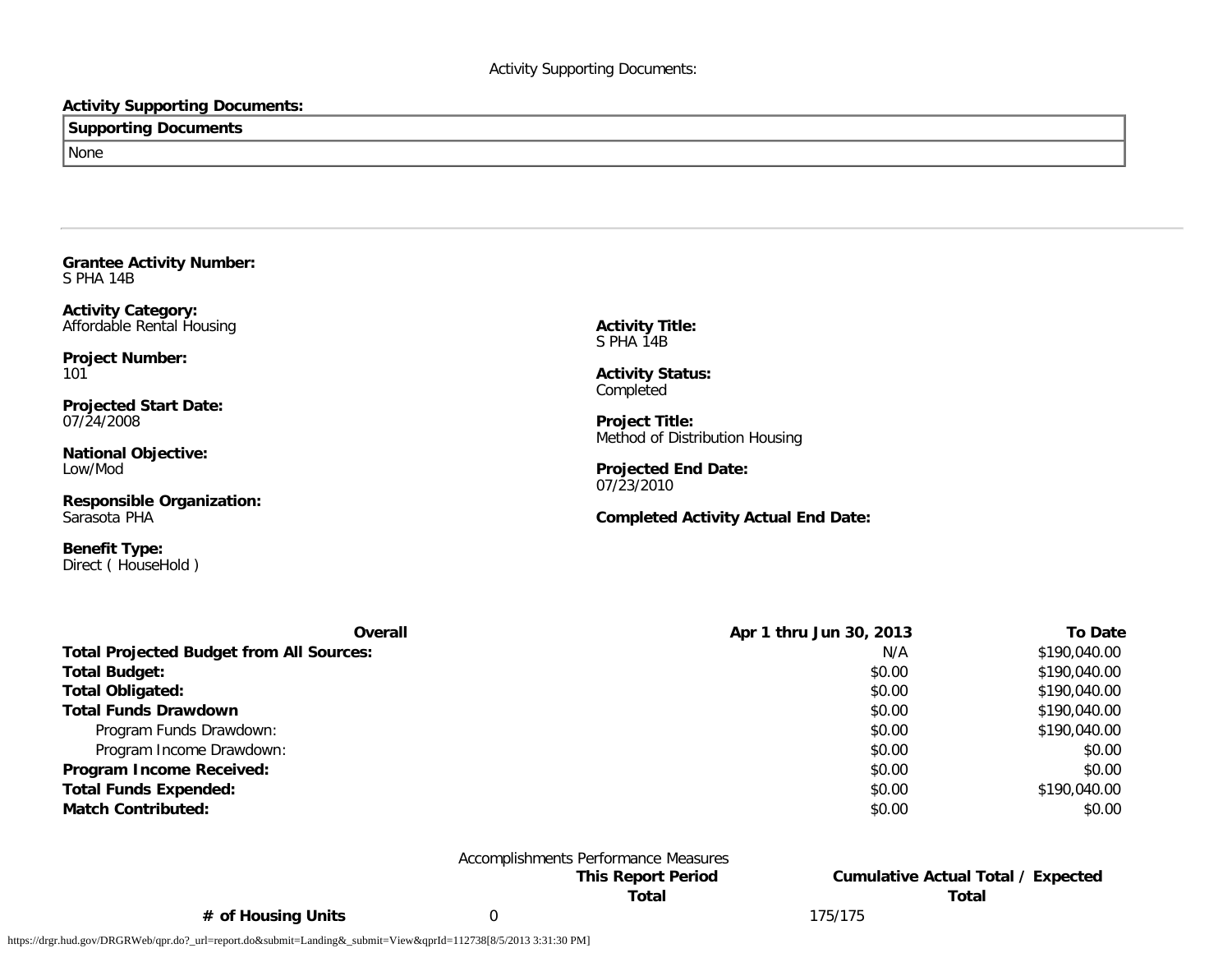**# of Multifamily Units** 0 175/175

|                     | Beneficiaries Performance Measures |     |       |                                    |     |       |          |
|---------------------|------------------------------------|-----|-------|------------------------------------|-----|-------|----------|
|                     | <b>This Report Period</b>          |     |       | Cumulative Actual Total / Expected |     |       |          |
|                     | Low                                | Mod | Total | Low                                | Mod | Total | Low/Mod% |
| # of Households     |                                    |     |       | 0/175                              | 0/0 | 0/175 |          |
| # Renter Households |                                    |     |       | 0/175                              | 0/0 | 0/175 |          |

#### Cumulative Race Total

|                                                         | <b>This Report Period</b> |       |  |        |                         |  | <b>Cumulative Actual Total</b> |        |  |                         |  |                                                                                                                                     |
|---------------------------------------------------------|---------------------------|-------|--|--------|-------------------------|--|--------------------------------|--------|--|-------------------------|--|-------------------------------------------------------------------------------------------------------------------------------------|
|                                                         |                           | Owner |  | Renter | <b>Total Households</b> |  | Owner                          | Renter |  | <b>Total Households</b> |  |                                                                                                                                     |
| <b>Direct</b><br><b>Benefit</b><br>$ $ (Households) $ $ |                           |       |  |        |                         |  |                                |        |  |                         |  | Total Hispanic/Latino Total Hispanic/Latino Total Hispanic/Latino Total Hispanic/Latino Total Hispanic/Latino Total Hispanic/Latino |
| Unknown                                                 |                           |       |  |        |                         |  |                                |        |  |                         |  |                                                                                                                                     |

Activity Description: Rehab of multi family housing units. Location Description: Sarasota PHA Activity Progress Narrative: Activity Location: **Address City State Zip Status / Accept** No Activity Locations Found Other Funding Sources Budgeted - Detail **Match Sources Amount** No Other Match Funding Sources Found **Other Funding Sources Amount** No Other Funding Sources Found

Activity Supporting Documents: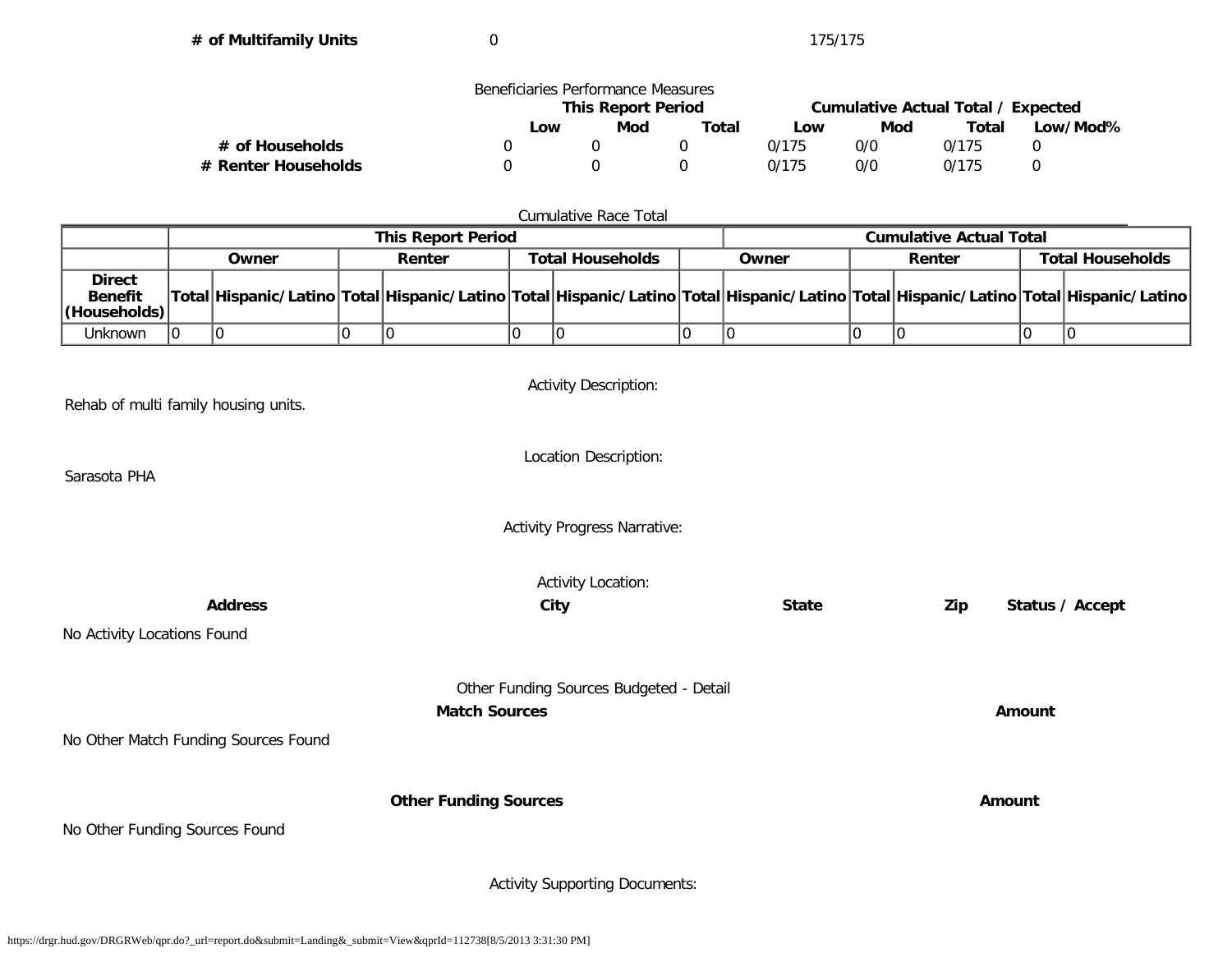#### **Activity Supporting Documents:**

## **Supporting Documents**

None

<span id="page-57-0"></span>**Grantee Activity Number:** StL Co 08

**Activity Category:** Relocation payments and assistance

**Project Number:** 101

**Projected Start Date:** 05/14/2008

**National Objective:** Low/Mod

**Responsible Organization:** St. Lucie County

**Benefit Type:** Direct ( HouseHold ) **Activity Title:** StL Co 08

**Activity Status:** Completed

**Project Title:** Method of Distribution Housing

**Projected End Date:** 11/13/2011

#### **Completed Activity Actual End Date:**

| Overall                                         | Apr 1 thru Jun 30, 2013 | <b>To Date</b> |
|-------------------------------------------------|-------------------------|----------------|
| <b>Total Projected Budget from All Sources:</b> | N/A                     | \$107,703.82   |
| <b>Total Budget:</b>                            | \$0.00                  | \$107,703.82   |
| <b>Total Obligated:</b>                         | \$0.00                  | \$107,703.82   |
| <b>Total Funds Drawdown</b>                     | \$0.00                  | \$107,153.82   |
| Program Funds Drawdown:                         | \$0.00                  | \$107,153.82   |
| Program Income Drawdown:                        | \$0.00                  | \$0.00         |
| Program Income Received:                        | \$0.00                  | \$0.00         |
| <b>Total Funds Expended:</b>                    | \$0.00                  | \$107,153.82   |
| <b>Match Contributed:</b>                       | \$0.00                  | \$0.00         |

| Accomplishments Performance Measures |     |                                    |
|--------------------------------------|-----|------------------------------------|
| <b>This Report Period</b>            |     | Cumulative Actual Total / Expected |
| Total                                |     | Total                              |
|                                      | 0/0 |                                    |

# of Housing Units

# Beneficiaries Performance Measures

#### https://drgr.hud.gov/DRGRWeb/qpr.do?\_url=report.do&submit=Landing&\_submit=View&qprId=112738[8/5/2013 3:31:30 PM]

**This Report Period Cumulative Actual Total / Expected**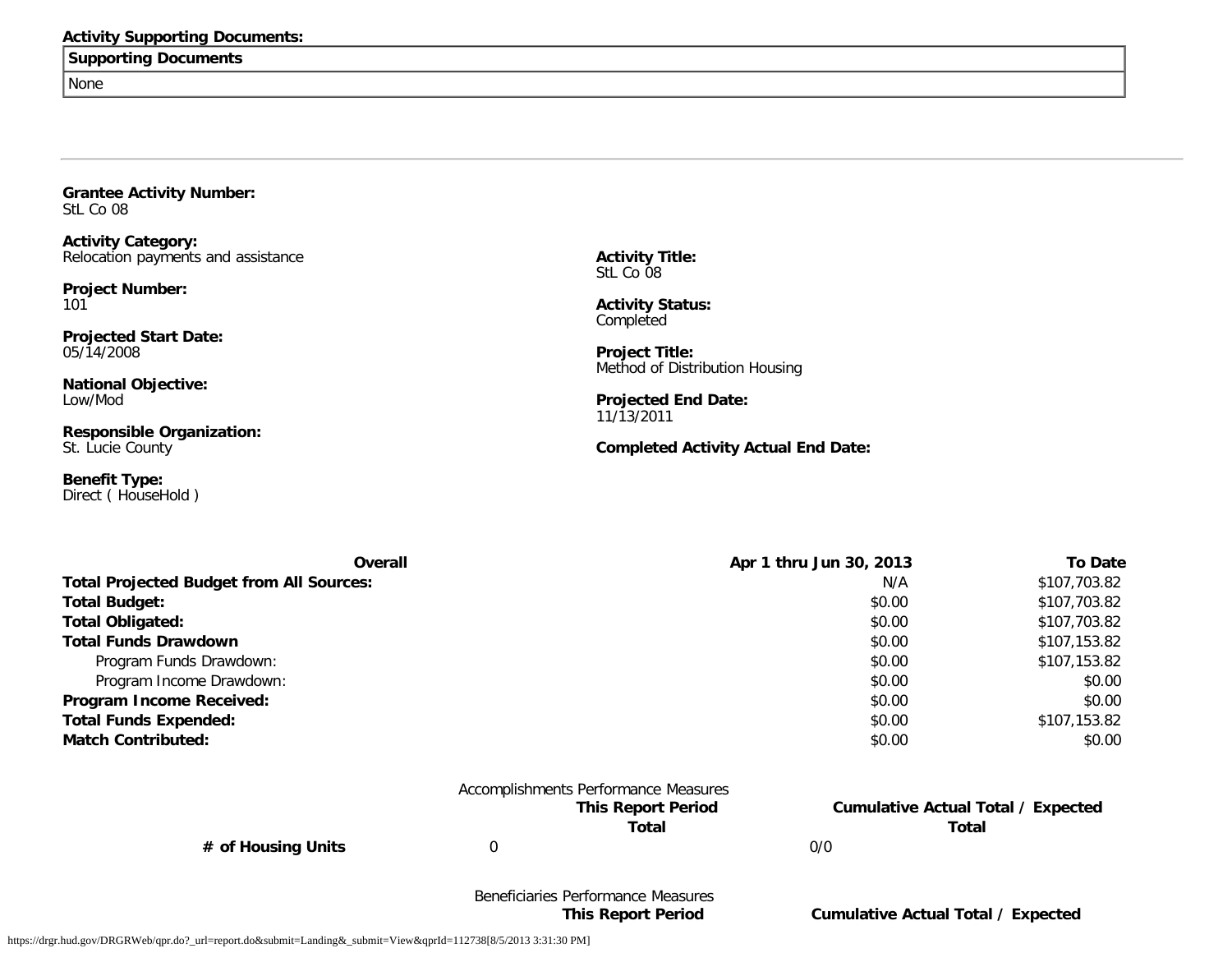|                    | ∟ow | Mod | Total | _OW  | Mod   | Total | _ow/Mod% |
|--------------------|-----|-----|-------|------|-------|-------|----------|
| # of Households    |     |     |       | 18/0 | 12/12 | 30/12 | 100      |
| # Owner Households |     |     |       | 18/0 | 12/12 | 30/12 | 100      |

| Cumulative Race Total                           |  |       |  |                           |  |                         |    |                                                                                                                                     |  |                                |                         |  |
|-------------------------------------------------|--|-------|--|---------------------------|--|-------------------------|----|-------------------------------------------------------------------------------------------------------------------------------------|--|--------------------------------|-------------------------|--|
|                                                 |  |       |  | <b>This Report Period</b> |  |                         |    |                                                                                                                                     |  | <b>Cumulative Actual Total</b> |                         |  |
|                                                 |  | Owner |  | Renter                    |  | <b>Total Households</b> |    | Owner<br>Renter                                                                                                                     |  |                                | <b>Total Households</b> |  |
| <b>Direct</b><br><b>Benefit</b><br>(Households) |  |       |  |                           |  |                         |    | Total Hispanic/Latino Total Hispanic/Latino Total Hispanic/Latino Total Hispanic/Latino Total Hispanic/Latino Total Hispanic/Latino |  |                                |                         |  |
| White                                           |  |       |  |                           |  |                         | 10 |                                                                                                                                     |  |                                | 10                      |  |
| Black/African<br>American                       |  |       |  |                           |  |                         | 19 |                                                                                                                                     |  |                                | 19                      |  |
| Other multi-<br>racial                          |  |       |  |                           |  |                         |    |                                                                                                                                     |  |                                |                         |  |
| Households<br>Female                            |  |       |  |                           |  |                         | 21 |                                                                                                                                     |  |                                | 21                      |  |
| <b>Unknown</b>                                  |  |       |  |                           |  |                         | ΙO |                                                                                                                                     |  |                                |                         |  |

| Temporary relocation for hurricane victims. | <b>Activity Description:</b>            |              |     |                 |  |  |  |  |
|---------------------------------------------|-----------------------------------------|--------------|-----|-----------------|--|--|--|--|
| St. Lucie County                            | Location Description:                   |              |     |                 |  |  |  |  |
|                                             | <b>Activity Progress Narrative:</b>     |              |     |                 |  |  |  |  |
| <b>Activity Location:</b>                   |                                         |              |     |                 |  |  |  |  |
| <b>Address</b>                              | City                                    | <b>State</b> | Zip | Status / Accept |  |  |  |  |
| No Activity Locations Found                 |                                         |              |     |                 |  |  |  |  |
|                                             | Other Funding Sources Budgeted - Detail |              |     |                 |  |  |  |  |
|                                             | <b>Match Sources</b>                    |              |     | Amount          |  |  |  |  |
| No Other Match Funding Sources Found        |                                         |              |     |                 |  |  |  |  |
|                                             |                                         |              |     |                 |  |  |  |  |
|                                             | <b>Other Funding Sources</b>            |              |     | Amount          |  |  |  |  |
| No Other Funding Sources Found              |                                         |              |     |                 |  |  |  |  |

https://drgr.hud.gov/DRGRWeb/qpr.do?\_url=report.do&submit=Landing&\_submit=View&qprId=112738[8/5/2013 3:31:30 PM]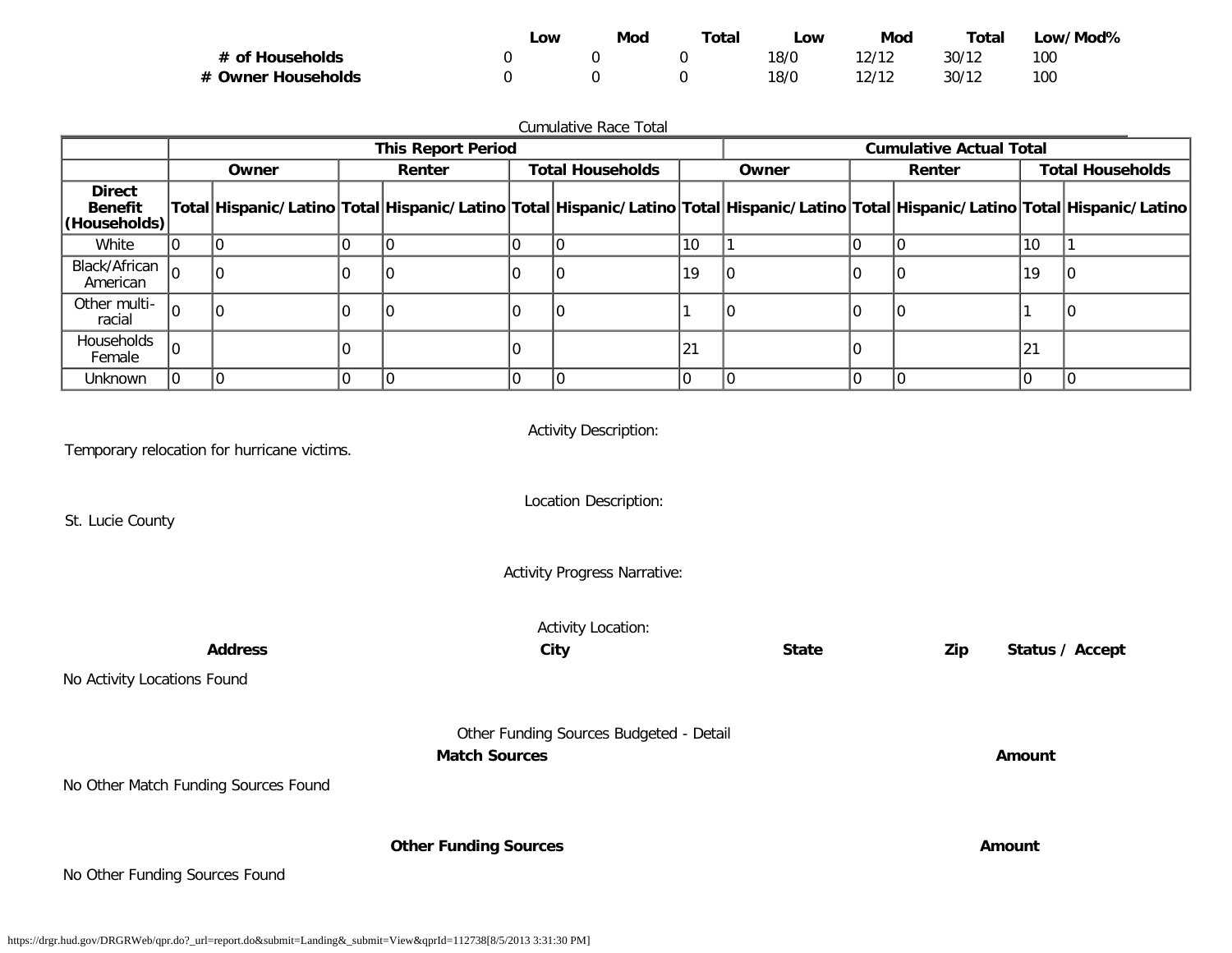## **Activity Supporting Documents:**

## **Supporting Documents**

None

<span id="page-59-0"></span>**Grantee Activity Number:** StL Co 14A

**Activity Category:** Rehabilitation/reconstruction of residential structures

**Project Number:** 101

**Projected Start Date:** 05/14/2008

**National Objective:** Low/Mod

**Responsible Organization:** St. Lucie County

**Benefit Type:** Direct ( HouseHold ) **Activity Title:** StL Co 14A

**Activity Status:** Completed

**Project Title:** Method of Distribution Housing

**Projected End Date:** 11/13/2011

**Completed Activity Actual End Date:**

| Overall                                         | Apr 1 thru Jun 30, 2013 | To Date        |
|-------------------------------------------------|-------------------------|----------------|
| <b>Total Projected Budget from All Sources:</b> | N/A                     | \$3,163,786.45 |
| <b>Total Budget:</b>                            | (\$9,065.27)            | \$3,163,786.45 |
| <b>Total Obligated:</b>                         | (\$9,065.27)            | \$3,165,934.73 |
| <b>Total Funds Drawdown</b>                     | \$0.00                  | \$3,163,786.45 |
| Program Funds Drawdown:                         | \$0.00                  | \$3,163,786.45 |
| Program Income Drawdown:                        | \$0.00                  | \$0.00         |
| Program Income Received:                        | \$0.00                  | \$0.00         |
| <b>Total Funds Expended:</b>                    | \$0.00                  | \$3,163,786.45 |
| <b>Match Contributed:</b>                       | \$0.00                  | \$0.00         |

|                         | Accomplishments Performance Measures |       |                                    |
|-------------------------|--------------------------------------|-------|------------------------------------|
|                         | <b>This Report Period</b>            |       | Cumulative Actual Total / Expected |
|                         | Total                                |       | Total                              |
| # of Housing Units      |                                      | 38/38 |                                    |
| # of Singlefamily Units |                                      | 38/38 |                                    |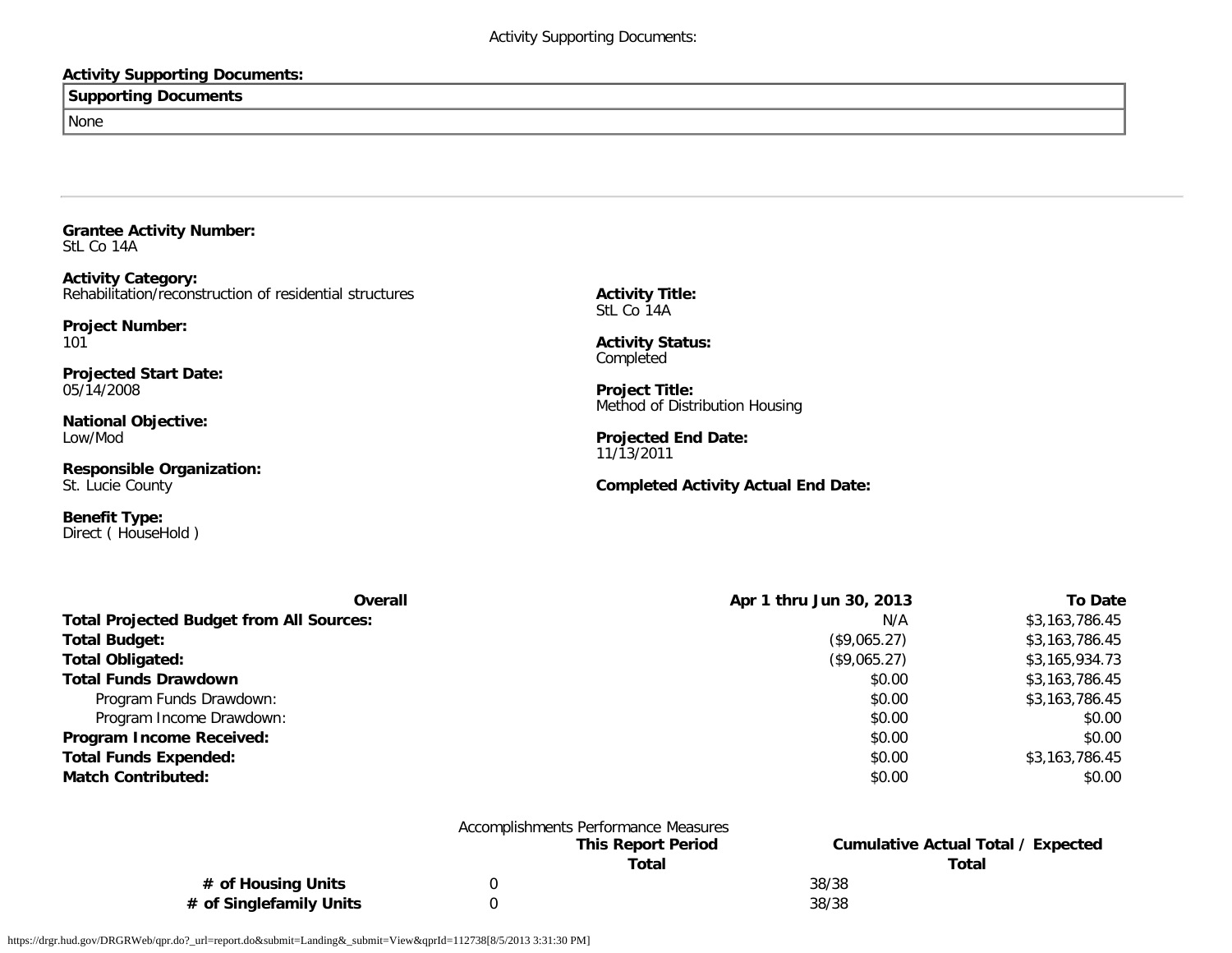|                    |     | Beneficiaries Performance Measures |       |                                    |      |       |          |  |
|--------------------|-----|------------------------------------|-------|------------------------------------|------|-------|----------|--|
|                    |     | <b>This Report Period</b>          |       | Cumulative Actual Total / Expected |      |       |          |  |
|                    | Low | Mod                                | Total | Low                                | Mod  | Total | Low/Mod% |  |
| # of Households    |     |                                    |       | 38/0                               | 0/38 | 38/38 | 100      |  |
| # Owner Households |     |                                    |       | 38/0                               | 0/38 | 38/38 | 100      |  |

| <b>Cumulative Race Total</b>                    |                                                   |  |  |       |  |        |                                |                         |  |  |    |                                                                                                                                     |
|-------------------------------------------------|---------------------------------------------------|--|--|-------|--|--------|--------------------------------|-------------------------|--|--|----|-------------------------------------------------------------------------------------------------------------------------------------|
|                                                 | <b>This Report Period</b>                         |  |  |       |  |        | <b>Cumulative Actual Total</b> |                         |  |  |    |                                                                                                                                     |
|                                                 | <b>Total Households</b><br>Owner<br><b>Renter</b> |  |  | Owner |  | Renter |                                | <b>Total Households</b> |  |  |    |                                                                                                                                     |
| <b>Direct</b><br><b>Benefit</b><br>(Households) |                                                   |  |  |       |  |        |                                |                         |  |  |    | Total Hispanic/Latino Total Hispanic/Latino Total Hispanic/Latino Total Hispanic/Latino Total Hispanic/Latino Total Hispanic/Latino |
| White                                           |                                                   |  |  |       |  |        | 16                             |                         |  |  | 16 |                                                                                                                                     |
| Black/African $ _0$<br>American                 |                                                   |  |  |       |  |        | 22                             |                         |  |  | 22 |                                                                                                                                     |
| Other multi-<br>racial                          | 10                                                |  |  |       |  |        |                                |                         |  |  |    |                                                                                                                                     |
| Households<br>Female                            | 10                                                |  |  |       |  |        |                                |                         |  |  |    |                                                                                                                                     |
| <b>Unknown</b>                                  |                                                   |  |  |       |  |        |                                |                         |  |  |    |                                                                                                                                     |

Rehab of single family housing untits.

St. Lucie County

Activity Description:

Location Description:

Activity Progress Narrative:

Activity Location:

**Address City State Zip Status / Accept**

No Activity Locations Found

Other Funding Sources Budgeted - Detail **Match Sources Amount** 

No Other Match Funding Sources Found

**Other Funding Sources Amount**